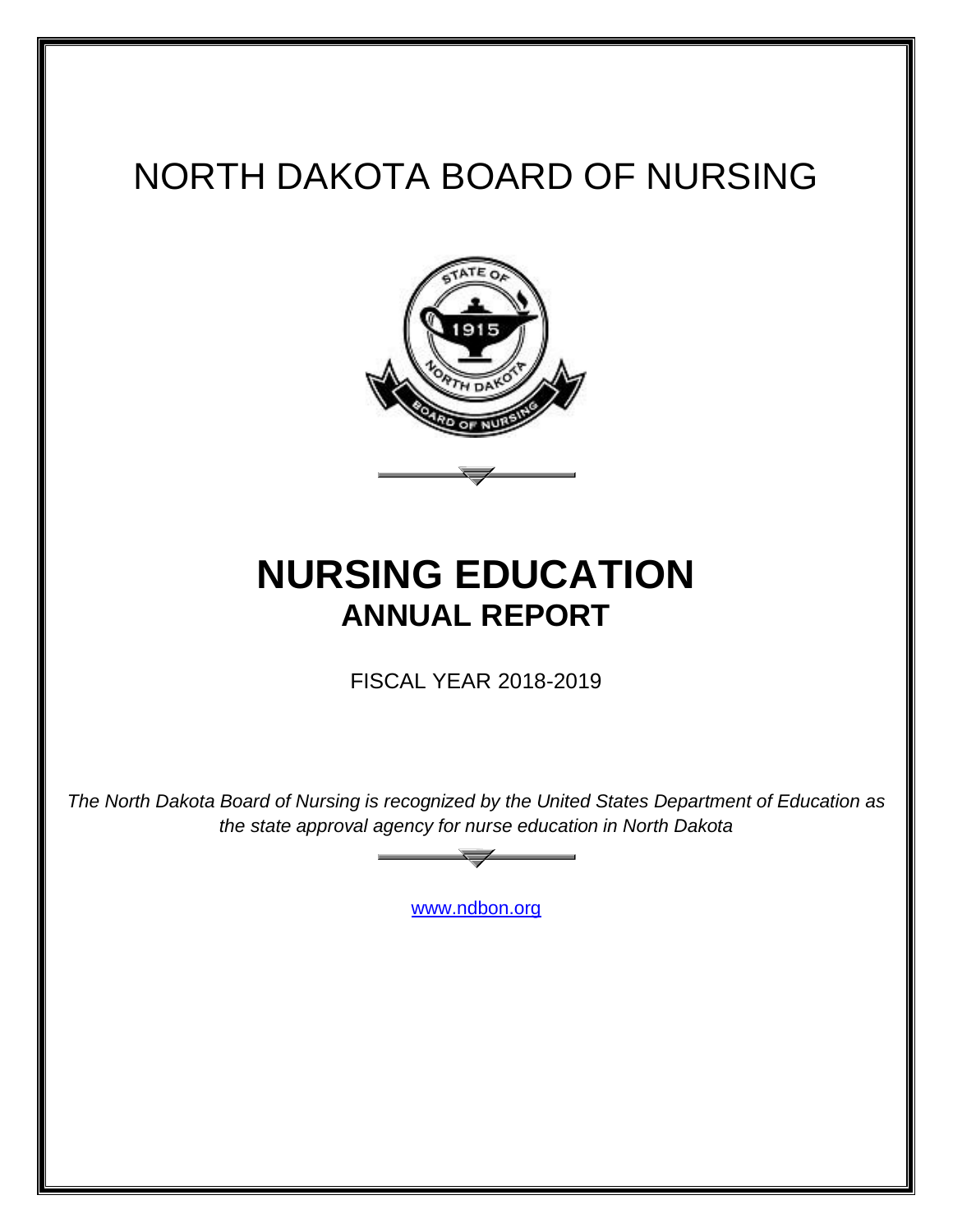### **FISCAL YEAR 2018-2019 ANNUAL REPORT OF NORTH DAKOTA BOARD OF NURSING APPROVED NURSING EDUCATION PROGRAMS**

(Page 3)

### **Section 1 Nursing Program Statistics**

• **Nursing Program Approval and Accreditation Status**

#### • **Admissions Data**

- Practical Nursing Program Application and Admissions
- Practical Nursing Program Admission Trends
- Associate Degree Nursing Program Application and Admissions
- Associate Degree Nursing Program Admission Trends
- Baccalaureate Nursing Program Applications and Admissions
- Baccalaureate Nursing Program Admission Trends

#### • **Enrollment History Data**

- Practical Nursing Program Enrollment History
- Registered Nursing Program Enrollment History
- Master's Nursing Program Enrollment History
- Doctorate Level Nursing Program Enrollment History

#### • **Detailed Enrollment for ND Nursing Programs**

- Ladder Enrollment
- Detailed Certificate PN Program Enrollment
- Detailed Associate Degree PN Program Enrollment
- Detailed Baccalaureate Degree Nursing Program Enrollment
- Detailed Associate Degree Nursing Program Enrollment
- Detailed Master's Degree Program Enrollment
- Detailed Doctoral Degree Program Enrollment

#### • **Graduates**

- Certificate Practical Nurse Graduates
	- Graduation Trends
- Associate Degree Practical Nurse Program
	- Basic & LPN to AASPN
	- **Five Year Graduation Trends**
	- Associate Degree Graduates for RN Licensure
		- LPN/AASPN-ASN
		- LPN/PN-AASN
		- Graduation Trends
- Baccalaureate Degree Graduates for RN Licensure
	- Basic
	- LPN to BSN
	- Diploma to BSN
	- ADN to BSN
	- Five Year Graduation Trends
- Age Trends of Graduates of Undergraduate Programs
- Graduate Level Program Graduates
	- Masters' Graduates per Specialty
	- Master's Program Graduation Trends
	- Doctorate Program Graduation Trends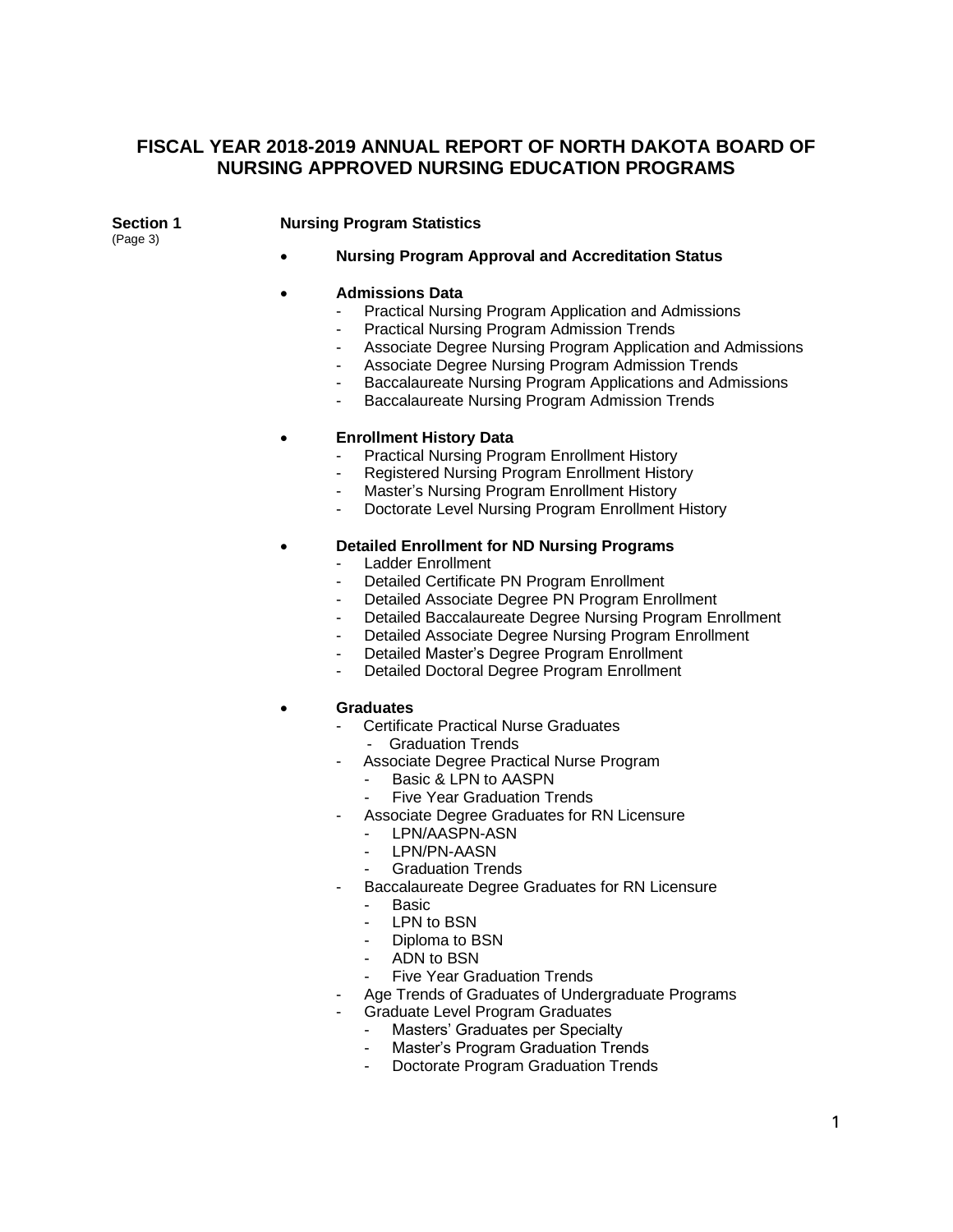### **• Program NCLEX® Pass Rates** Fiscal Year PN Program First Time Candidate Pass Rates - Fiscal Year RN Program First Time Candidate Pass Rates • **Nursing Faculty Data Summary**  - Highest Level of Faculty Preparation<br>- Faculty Position Openings **Faculty Position Openings** - Faculty Demographic Information • **Clinical Practice Sites Section 2 Board Approved Nursing Education Programs** (Page 36) • Overview of Data Collected for Report: NDAC, NDCC, USDOE **Requirements** • Summary of Major Programmatic Changes • Summary of Survey/Compliance Reports • Budgetary Overview Summary • Program Specific Comments

**Section 3 Board Recognized Distance Nursing Education Programs** (Page 51)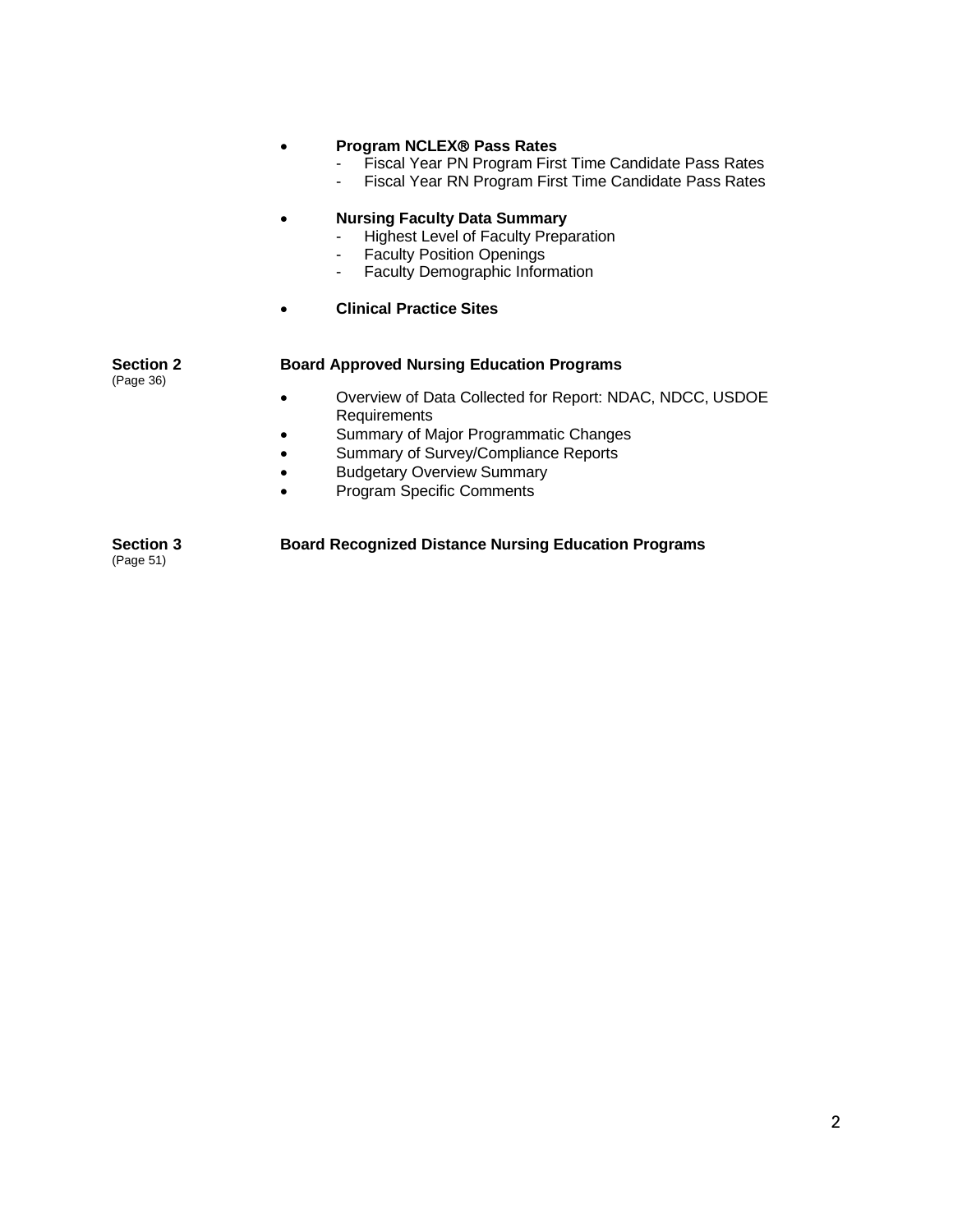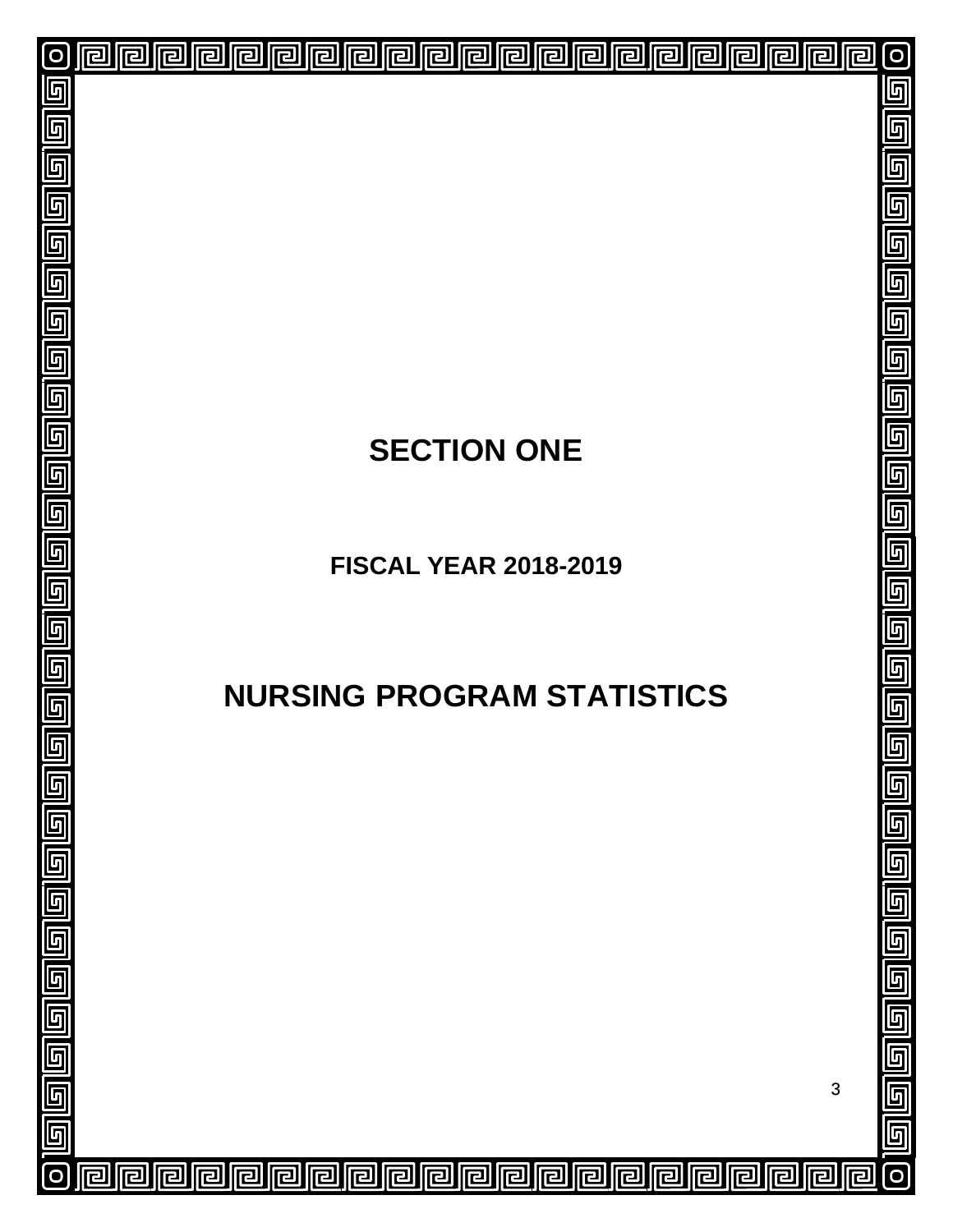## **Nursing Program Approval and Accreditation Status**

| Program                                                              | ND Board of<br><b>Nursing</b><br><b>Approval</b><br><b>Term</b> | <b>CCNE</b><br><b>Accreditation</b> | <b>ACEN</b><br><b>Accreditation</b> | <b>Year of Initial</b><br><b>Accreditation</b> | <b>Most</b><br><b>Recent</b><br><b>Action</b> | <b>Next National</b><br><b>Accreditation</b><br><b>Evaluation</b> |
|----------------------------------------------------------------------|-----------------------------------------------------------------|-------------------------------------|-------------------------------------|------------------------------------------------|-----------------------------------------------|-------------------------------------------------------------------|
| Dakota Nursing<br>Program (Certificate<br>PN) WSC, LRSC,<br>DCB, BSC | April 2019-<br>2024                                             |                                     |                                     |                                                |                                               |                                                                   |
| Dakota Nursing<br>Program (ADN) WSC,<br>LRSC, DCB, BSC               | March 2019-<br>2024                                             |                                     | LRSC X<br><b>BSC X</b>              | 2015<br>2015                                   | 2016<br>2016                                  | <b>Fall 2020</b><br><b>Fall 2020</b>                              |
| <b>Dickinson State</b><br>University (AASPN)                         | November<br>2016-2021                                           |                                     | X                                   | 1995                                           | 2018                                          | <b>Fall 2023</b>                                                  |
| <b>Dickinson State</b><br>University (BSN)                           | November<br>2016-2021                                           |                                     | $\boldsymbol{\mathsf{X}}$           | 1989                                           | 2013                                          | Spring 2021                                                       |
| <b>Minot State University</b><br>(BSN)                               | March 2016-<br>2021                                             |                                     | X                                   | 1981                                           | 2017                                          | Spring 2022                                                       |
| North Dakota State<br>College of Science<br>(AASPN)                  | May 2016-<br>2021                                               |                                     | X                                   | 1991                                           | 2017                                          | <b>Fall 2019</b>                                                  |
| North Dakota State<br>College of Science<br>(ASN)                    | May 2016-<br>2021                                               |                                     | X                                   | 2017                                           | 2018                                          | <b>Fall 2022</b>                                                  |
| North Dakota State<br>University (BSN)                               | May 2017-<br>2022                                               | X                                   |                                     | 2006                                           | 2015                                          | <b>Fall 2025</b>                                                  |
| North Dakota State<br>University (DNP)                               | May 2017-<br>2022                                               | X                                   |                                     | 2011                                           | 2015                                          | <b>Fall 2025</b>                                                  |
| Rasmussen College<br>(BSN)                                           | July 2018-2019<br>Continued<br><b>Initial Approval</b>          |                                     |                                     |                                                |                                               |                                                                   |
| <b>Sitting Bull College</b><br>(ASPN)                                | November<br>2015-2020                                           |                                     |                                     |                                                |                                               |                                                                   |
| <b>United Tribes</b><br><b>Technical College</b><br>(AASPN)          | May 2019<br>Voluntary<br>Closure                                |                                     |                                     |                                                |                                               |                                                                   |
| University of<br>Jamestown (BSN)                                     | November<br>2014-2019                                           | X                                   |                                     | 1971                                           | 2017                                          | <b>Fall 2022</b>                                                  |
| University of Mary<br>(BSN)                                          | January 2017-<br>2022                                           | X                                   |                                     | 2003                                           | 2018                                          | Spring 2028                                                       |
| University of Mary<br>(DNP)                                          | January 2017-<br>2022                                           | X                                   |                                     | 2015                                           | 2015                                          | <b>Fall 2020</b>                                                  |
| University of North<br>Dakota (BSN)                                  | November<br>2015-2020                                           | X                                   |                                     | 2001                                           | 2010                                          | <b>Fall 2020</b>                                                  |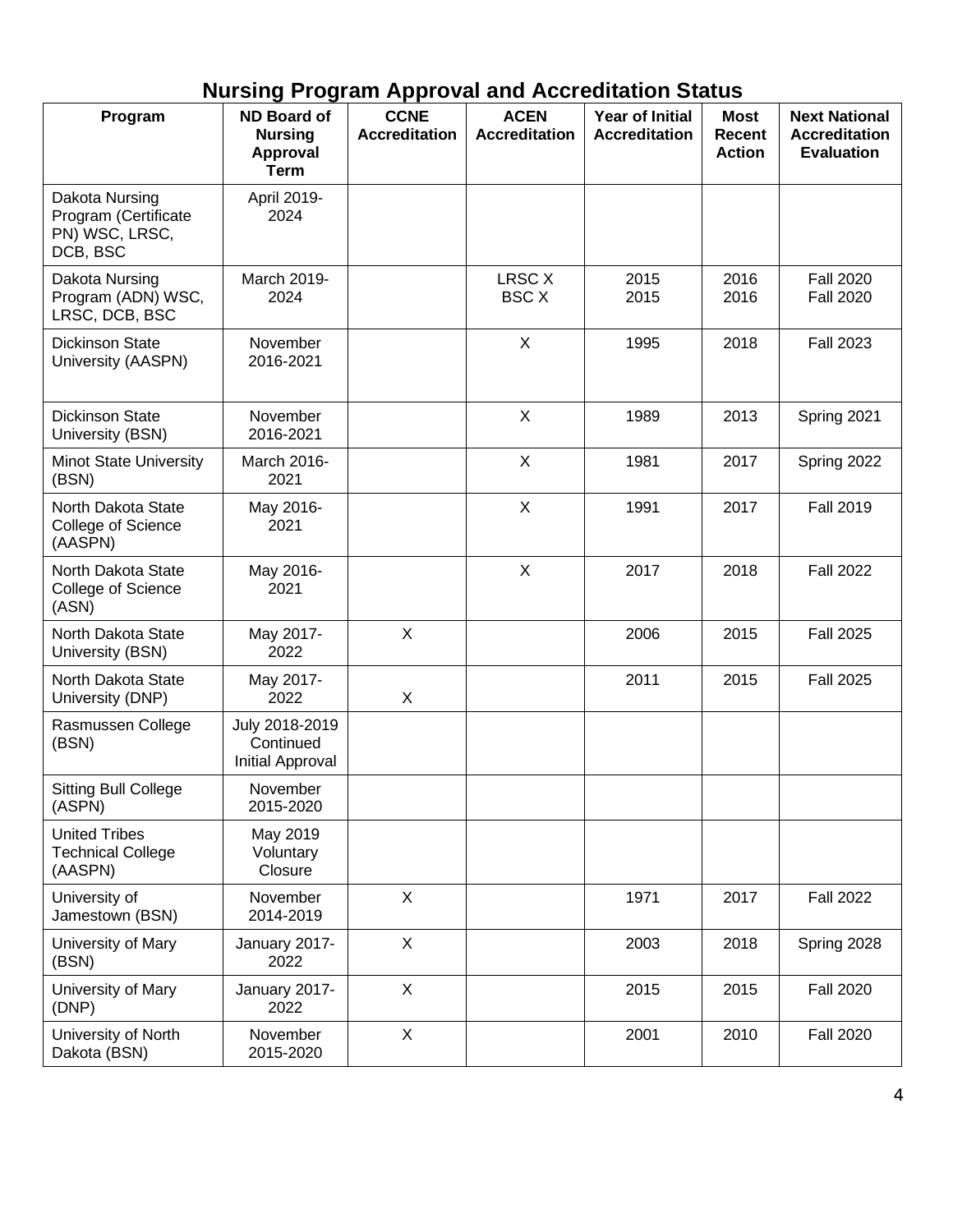| <b>Nursing Program Approval and Accreditation Status</b> |                                                   |                                     |                                     |                                                |                                        |                                                                   |  |  |  |
|----------------------------------------------------------|---------------------------------------------------|-------------------------------------|-------------------------------------|------------------------------------------------|----------------------------------------|-------------------------------------------------------------------|--|--|--|
| Program                                                  | ND Board of<br><b>Nursing</b><br>Approval<br>Term | <b>CCNE</b><br><b>Accreditation</b> | <b>ACEN</b><br><b>Accreditation</b> | <b>Year of Initial</b><br><b>Accreditation</b> | <b>Most</b><br>Recent<br><b>Action</b> | <b>Next National</b><br><b>Accreditation</b><br><b>Evaluation</b> |  |  |  |
| University of North<br>Dakota (MSN)                      | November<br>2015-2020                             | X                                   |                                     | 2001                                           | 2010                                   | <b>Fall 2020</b>                                                  |  |  |  |
| University of North<br>Dakota (DNP)                      | November<br>2015-2020                             | X                                   |                                     | 2015                                           | 2015                                   | Spring 2020                                                       |  |  |  |

| <b>Minnesota Nursing Program Approval and Accreditation Status</b> |                      |  |  |      |      |                  |  |  |
|--------------------------------------------------------------------|----------------------|--|--|------|------|------------------|--|--|
| Concordia College<br>(BAN), Moorhead, MN*                          | January<br>2015-2020 |  |  | 2006 | 2015 | <b>Fall 2025</b> |  |  |

\*Concordia College, Moorhead, Minnesota has sought and received in-state approval from the NDBON since 2005.

Information obtained from<http://www.aacn.nche.edu/ccne-accreditation>and<http://acenursing.org/>and program catalogs and handbooks. This information does not include candidacy status.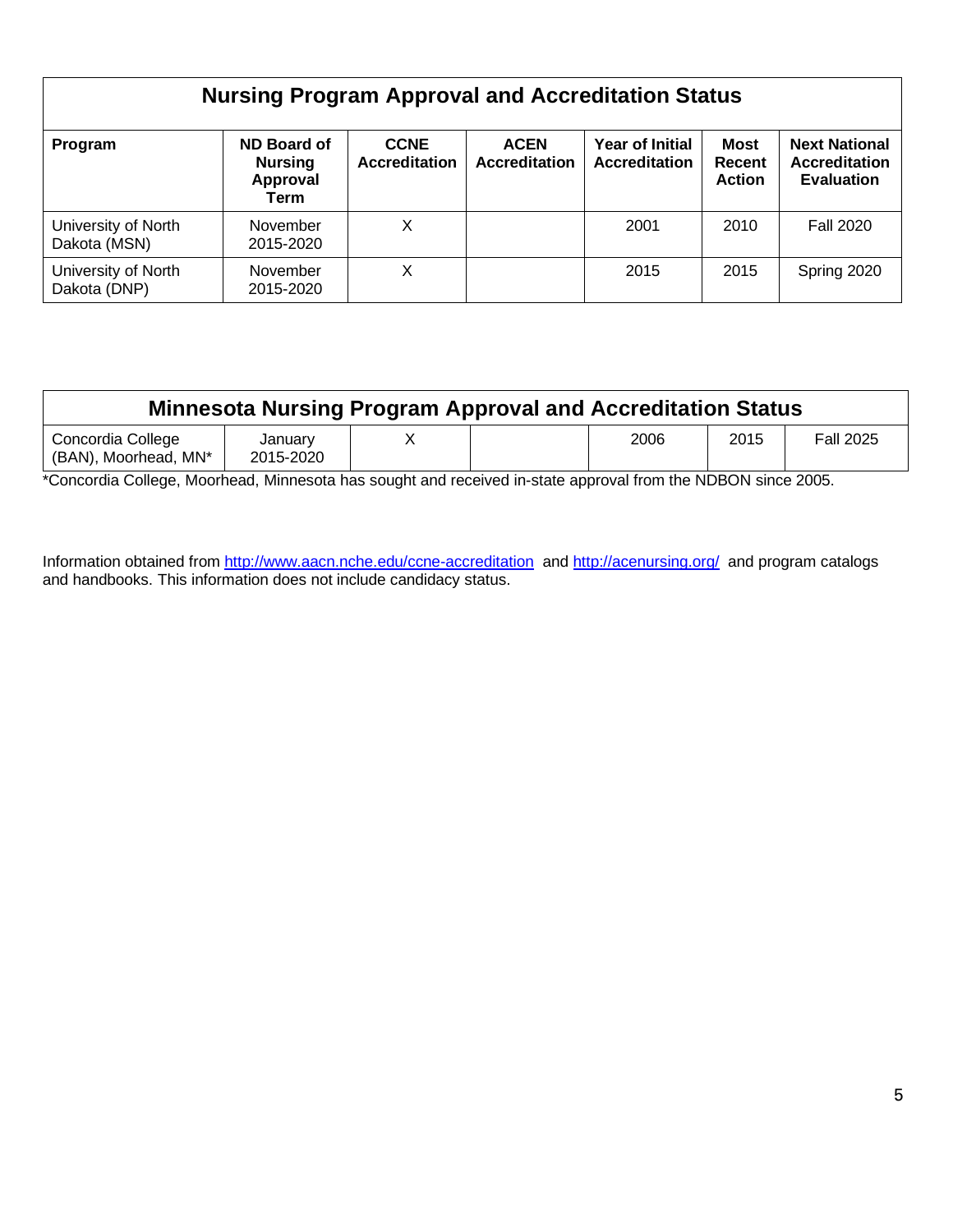### **ADMISSIONS DATA**

### **ASSOCIATE DEGREE AND CERTIFICATE PRACTICAL NURSING PROGRAM APPLICATIONS AND ADMISSIONS**

| <b>PRACTICAL NURSING</b><br><b>PROGRAM</b><br><b>APPLICATIONS AND</b><br><b>ADMISSIONS</b>                     | Dickinson State<br>University | ND State<br>College of<br>Science | Sitting Bull<br>College | United Tribes<br>Technical<br>College | Dakota Nursing<br>Program - BSC | Dakota Nursing<br>Program -DCB | Dakota Nursing<br>Program-LRSC | Dakota Nursing<br>Program - WSC | Totals         |
|----------------------------------------------------------------------------------------------------------------|-------------------------------|-----------------------------------|-------------------------|---------------------------------------|---------------------------------|--------------------------------|--------------------------------|---------------------------------|----------------|
| Total number of admission<br>slots                                                                             | 43                            | 64                                | 10                      | 18                                    | 58                              | 48                             | 64                             | 32                              | 337            |
| Basic applications received                                                                                    | 88                            | 143                               | $\overline{7}$          | 8                                     | 115                             | 103                            | 89                             | 74                              | 627            |
| Total number of qualified<br>Applicants                                                                        | 71                            | 114                               | 6                       | 8                                     | 58                              | 69                             | 62                             | 42                              | 430            |
| Basic qualified applicants<br>accepted                                                                         | 43                            | 64                                | 6                       | 8                                     | 58                              | 69                             | 62                             | 42                              | 352            |
| Basic qualified applicants not<br>accepted                                                                     | 28                            | 50                                | $\mathbf 0$             | $\boldsymbol{0}$                      | $\pmb{0}$                       | $\pmb{0}$                      | $\mathbf 0$                    | $\pmb{0}$                       | 78             |
| Qualified applicants<br>accepted but declined<br>admission                                                     | $\overline{c}$                | 10                                | $\mathbf 0$             | 0                                     | 9                               | 17                             | 13                             | 9                               | 60             |
| Total number of qualified<br>applicants who were<br>accepted enrolled in the<br>program                        | 43                            | 61                                | 6                       | 8                                     | 49                              | 52                             | 49                             | 33                              | 301            |
| Number of Qualified<br><b>Advanced Standing</b><br>Applicants (paramedic to<br>certificate PN)                 | 0                             | 0                                 | $\mathbf 0$             | 0                                     | $\mathbf 0$                     | $\mathbf 0$                    | 11                             | $\mathbf 0$                     | 11             |
| <b>Total Number of Qualified</b><br><b>Advanced Standing</b><br>Applicants to be admitted                      | 0                             | 0                                 | $\mathbf 0$             | 0                                     | $\mathbf 0$                     | 0                              | 6                              | $\mathbf 0$                     | 6              |
| <b>Total Number of Qualified</b><br><b>Advanced Standing</b><br>Applicants Accepted                            | $\mathbf 0$                   | 0                                 | $\mathbf 0$             | $\boldsymbol{0}$                      | $\pmb{0}$                       | $\mathsf 0$                    | 6                              | $\pmb{0}$                       | 6              |
| <b>Total Number of Qualified</b><br><b>Advanced Standing</b><br>Applicants Not Accepted                        | $\mathbf 0$                   | 0                                 | $\mathbf 0$             | $\boldsymbol{0}$                      | $\pmb{0}$                       | $\mathsf 0$                    | 0                              | $\mathbf 0$                     | $\pmb{0}$      |
| <b>Total Number of Qualified</b><br><b>Advanced Standing</b><br>Applicants Accepted, but<br>declined admission | 0                             | 0                                 | $\mathbf 0$             | $\pmb{0}$                             | $\pmb{0}$                       | $\pmb{0}$                      | $\overline{c}$                 | $\mathbf 0$                     | 2              |
| <b>Total Number of Qualified</b><br>Applicants Accepted for<br><b>Advanced Standing Enrolled</b>               | 0                             | 0                                 | $\mathbf 0$             | 0                                     | $\mathbf 0$                     | 0                              | $\overline{4}$                 | 0                               | $\overline{4}$ |
| <b>Total Admissions</b>                                                                                        | 43                            | 61                                | 6                       | 8                                     | 49                              | 52                             | 53                             | 33                              | 305            |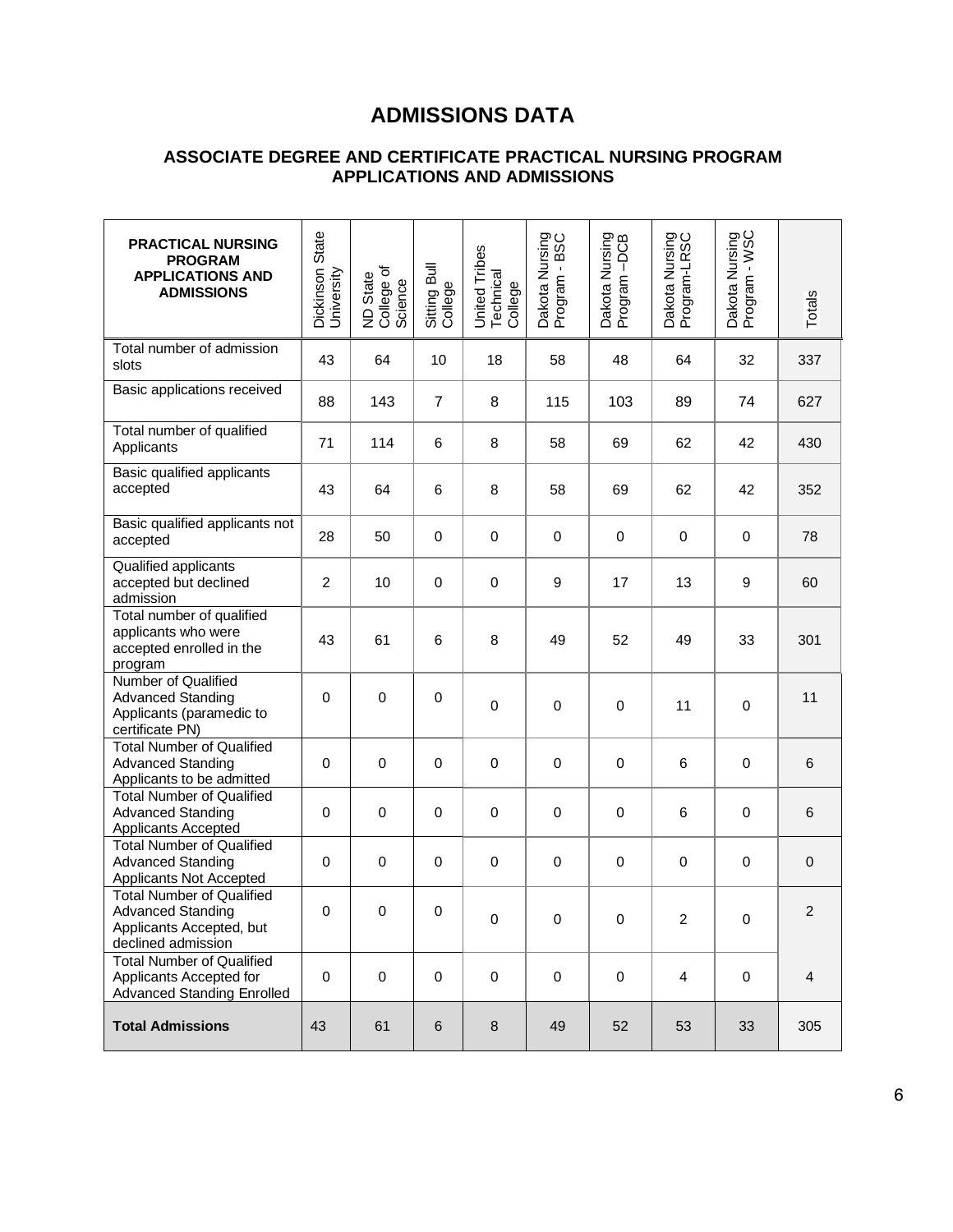### **ASSOCIATE DEGREE AND CERTIFICATE PRACTICAL NURSING PROGRAM ADMISSION TRENDS**

| <b>PRACTICAL NURSING PROGRAM</b><br><b>ADMISSION TRENDS</b> | FY 2013-<br>2014 | FY 2014-<br>2015 | FY 2015-<br>2016 | FY 2016-<br>2017 | FY 2017-<br>2018 | FY 2018-<br>2019 |
|-------------------------------------------------------------|------------------|------------------|------------------|------------------|------------------|------------------|
| Dickinson State University                                  | 29               | 41               | 34               | 44               | 43               | 43               |
| North Dakota State College of Science                       | 81               | 51               | 88               | 57               | 73               | 61               |
| <b>Sitting Bull College</b>                                 | 5                | 9                | 6                | 4                | 2                | 6                |
| <b>Turtle Mountain Community College</b>                    | 9                | 5                | 5                | $0^*$            | $0^*$            | $0^*$            |
| United Tribes Technical College                             | 16               | 4                | 11               | 15               | 11               | 8                |
| Dakota Nursing Program, Bismarck<br><b>State College</b>    | 42               | 24               | 33               | 36               | 44               | 49               |
| Dakota Nursing Program, Dakota<br>College at Bottineau      | 24               | 16               | 24               | 45               | 47               | 52               |
| Dakota Nursing Program, Lake Region<br><b>State College</b> | 23               | 39               | $38-$            | $47 -$           | $56-$            | $53-$            |
| Dakota Nursing Program, Williston State<br>College          | 37               | 34               | 28               | 27               | 24               | 33               |
| <b>TOTAL</b>                                                | 266              | 223              | 267              | 275              | 300              | 305              |

\* Program closed.

~ Includes paramedic to nurse bridge program students beginning 2015.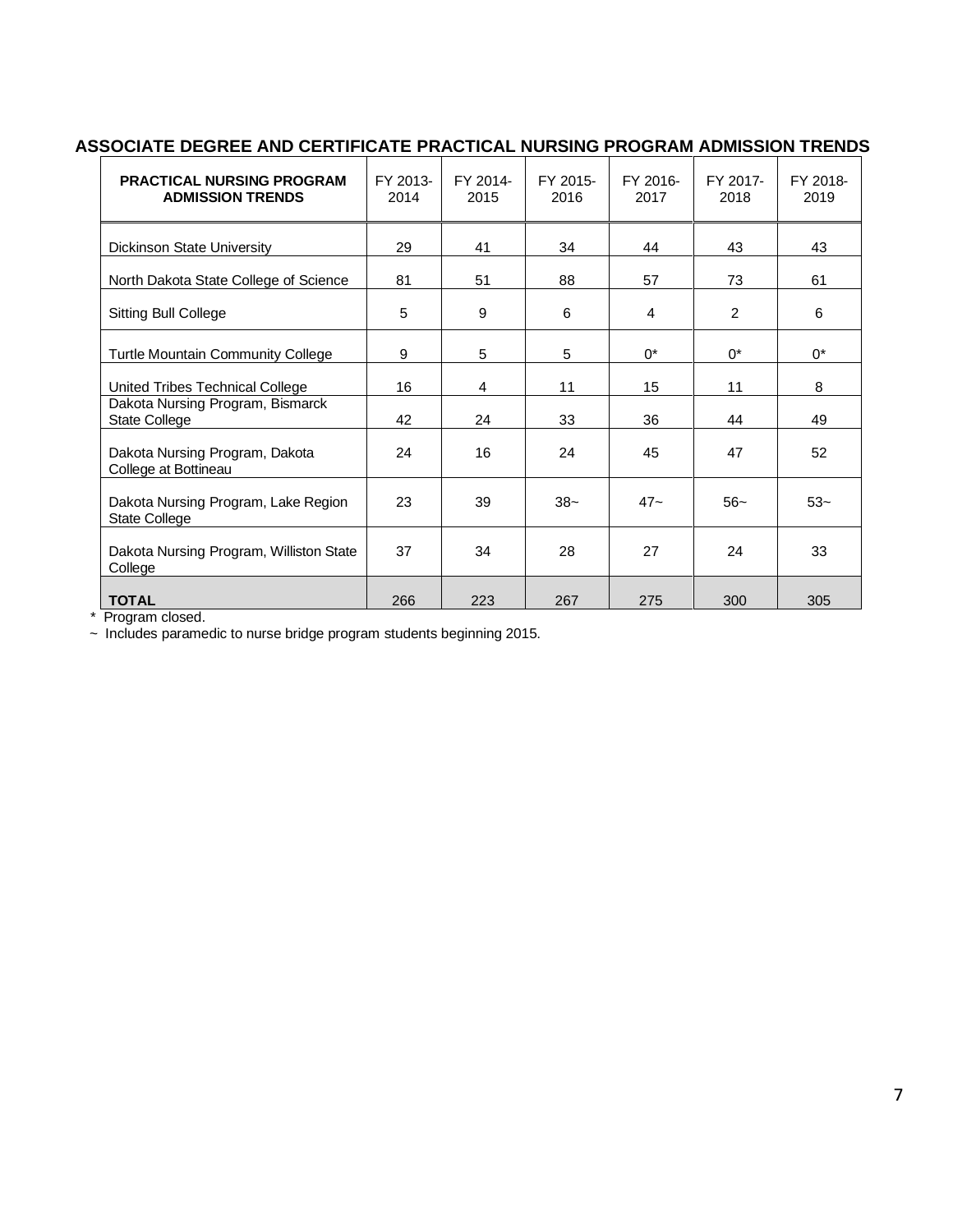| <b>ASSOCIATE DEGREE</b><br><b>REGISTERED NURSING</b><br>PROGRAM APPLICATIONS AND<br><b>ADMISSIONS</b>       | Dakota Nursing<br>Program - BSC | Dakota Nursing<br>Program -DCB | Dakota Nursing<br>Program-LRSC | Dakota Nursing<br>Program-WSC | ৳<br>State College<br>ND State<br>Science | <b>TOTAL</b> |
|-------------------------------------------------------------------------------------------------------------|---------------------------------|--------------------------------|--------------------------------|-------------------------------|-------------------------------------------|--------------|
| <b>Total Number of Admission Slots</b>                                                                      | 46                              | 48                             | 48                             | 24                            | 22                                        | 188          |
| <b>Total Number of Basic</b><br>Applications                                                                | 44                              | 41                             | 38                             | 19                            | $\mathbf 0$                               | 142          |
| <b>Total Number of Qualified Basic</b><br>Applicants                                                        | 40                              | 37                             | 37                             | 19                            | $\mathbf 0$                               | 133          |
| <b>Total Number of Qualified Basic</b><br><b>Applicants Accepted</b>                                        | 40                              | 37                             | 37                             | 19                            | 0                                         | 133          |
| <b>Basic Qualified Applications Not</b><br>Accepted                                                         | $\mathbf 0$                     | $\mathbf 0$                    | $\mathbf 0$                    | 0                             | 0                                         | 0            |
| <b>Total Basic Qualified Applicants</b><br>Who Were Accepted, declined<br>admission                         | $\overline{7}$                  | $\overline{7}$                 | 4                              | 1                             | $\mathbf 0$                               | 19           |
| <b>Total Basic Qualified Applicants</b><br>Who Were Accepted Enrolled in<br>the Program                     | 33                              | 30                             | 33                             | 18                            | 0                                         | 114          |
| Total Number of Applicants for<br><b>Advanced Standing</b>                                                  | 14                              | 22                             | 24                             | $\overline{4}$                | 38                                        | 102          |
| Number of Qualified Advanced<br>Standing Applicants to be admitted                                          | 5                               | 13                             | 19                             | 1                             | 13                                        | 51           |
| <b>Total Number of Qualified</b><br><b>Advanced Standing Applicants</b><br>Accepted                         | 5                               | 13                             | 19                             | 1                             | 13                                        | 51           |
| <b>Total Number of Qualified</b><br><b>Advanced Standing Applicants Not</b><br>Accepted                     | 0                               | 0                              | 0                              | 0                             | 0                                         | 0            |
| <b>Total Number of Qualified</b><br><b>Advanced Standing Applicants</b><br>Accepted, but declined admission | $\mathbf 0$                     | 3                              | 3                              | $\mathbf 0$                   | $\overline{2}$                            | 8            |
| <b>Total Number of Qualified</b><br>Applicants Accepted for Advanced<br><b>Standing Enrolled</b>            | 5                               | 10                             | 16                             | $\mathbf{1}$                  | 11                                        | 43           |
| <b>Total Admissions</b>                                                                                     | 38                              | 40                             | 49                             | 19                            | 11                                        | 157          |

### **ASSOCIATE DEGREE RN NURSING PROGRAM APPLICATIONS AND ADMISSIONS**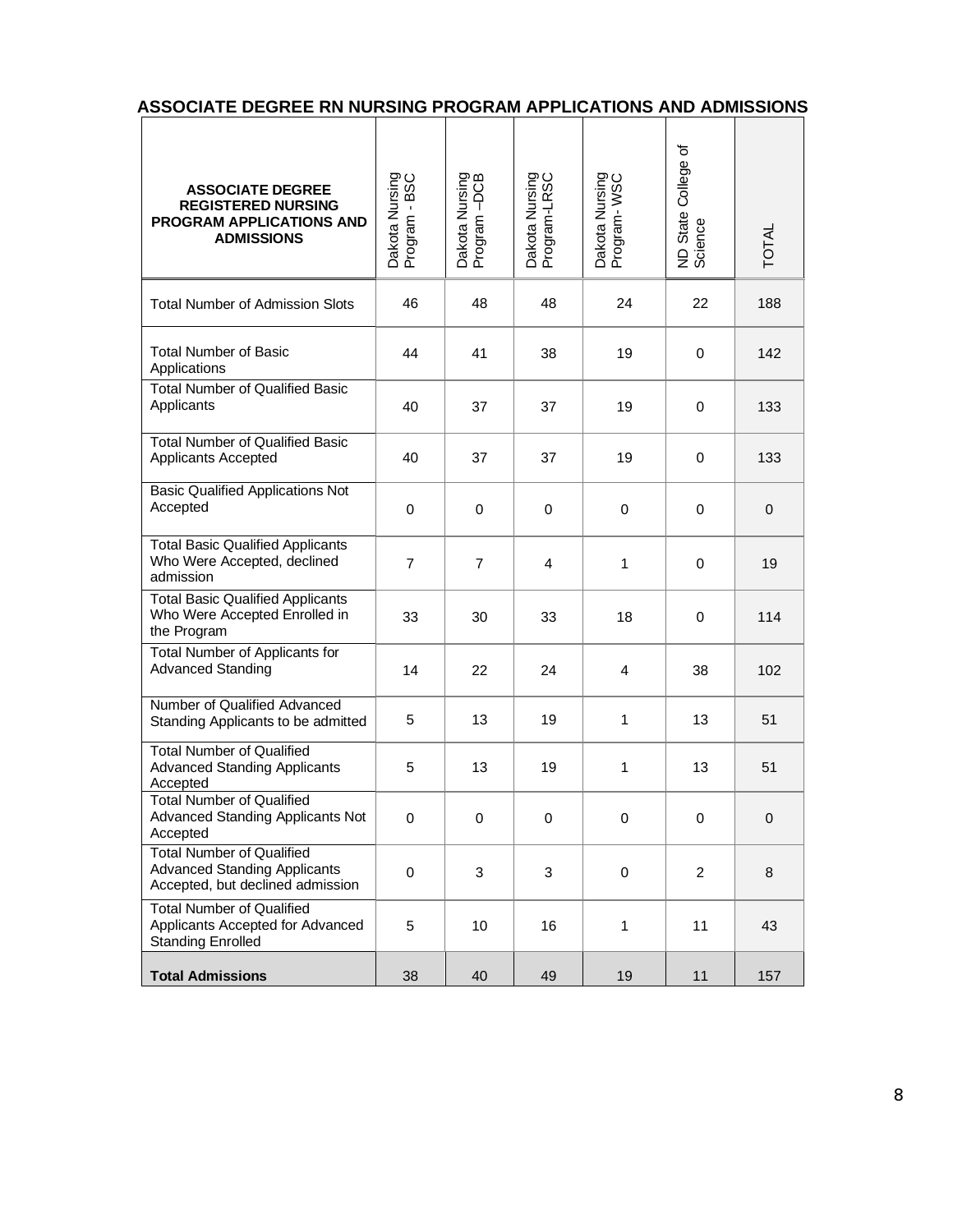### **ASSOCIATE DEGREE RN NURSING PROGRAM ADMISSION TRENDS**

| <b>ASSOCIATE DEGREE</b><br><b>REGISTERED NURSING</b><br><b>PROGRAMS ADMISSION TRENDS</b> | FY.<br>2014-15 | FY.<br>2015-16 | <b>FY</b><br>2016-17 | FY.<br>2017-18 | FY.<br>2018-19 |
|------------------------------------------------------------------------------------------|----------------|----------------|----------------------|----------------|----------------|
| Dakota Nursing Program, Bismarck<br><b>State College</b>                                 | 25             | 18             | 25                   | 27             | 38             |
| Dakota Nursing Program, Dakota<br>College at Bottineau                                   | 19             | 23             | 22                   | 36             | 40             |
| Dakota Nursing Program, Lake<br><b>Region State College</b>                              | 20             | 30             | 30                   | 39             | 49             |
| Dakota Nursing Program, Williston<br><b>State College</b>                                | 38             | 20             | 26                   | 18             | 19             |
| North Dakota State College of Science                                                    | 20             | 23             | 19                   | 41             | 11             |
| <b>TOTAL</b>                                                                             | 122            | 114            | 122                  | 161            | 157            |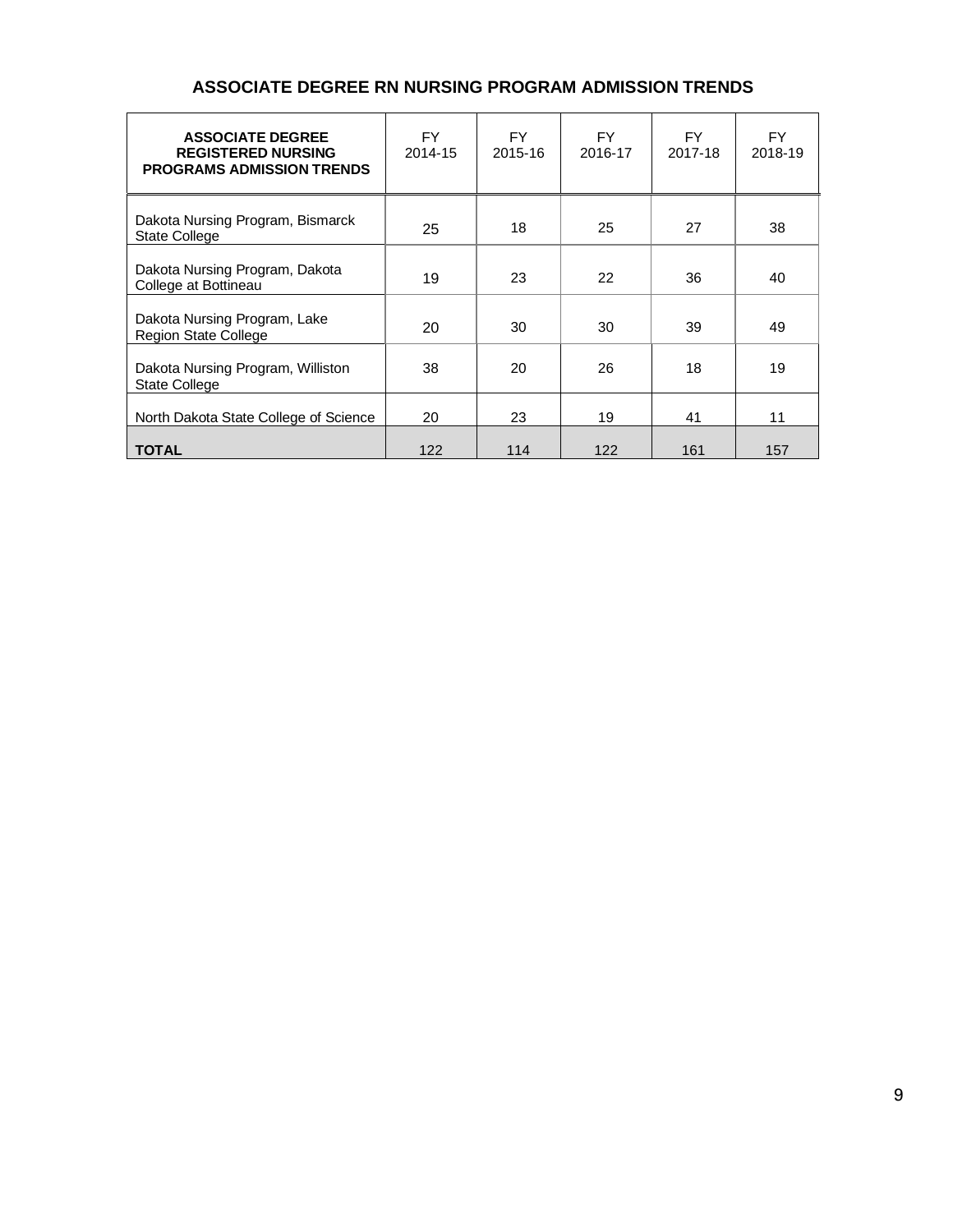### **BACCALAUREATE DEGREE NURSING PROGRAM APPLICATIONS AND ADMISSIONS**

| <b>BACCALAUREATE DEGREE</b><br><b>REGISTERED NURSING PROGRAM</b><br><b>APPLICATIONS AND ADMISSIONS</b> | Concordia College | Dickinson State<br>University | University of<br>Jamestown | Minot State University | ND State University | Rasmussen College | University of Mary | University of North<br>Dakota | <b>TOTAL</b> |
|--------------------------------------------------------------------------------------------------------|-------------------|-------------------------------|----------------------------|------------------------|---------------------|-------------------|--------------------|-------------------------------|--------------|
| <b>Total Number of Admission Slots</b>                                                                 | 42                | 32                            | 40                         | 78                     | 265                 | 120               | 76                 | 158                           | 811          |
| <b>Total Number of Basic Applications</b>                                                              | 83                | 23                            | 26                         | 63                     | 361                 | 37                | 86                 | 163                           | 842          |
| <b>Total Number of Qualified Basic</b><br>Applicants                                                   | 56                | 21                            | 21                         | 59                     | 347                 | 37                | 70                 | 153                           | 764          |
| <b>Total Number of Qualified Basic</b><br>Applicants Accepted                                          | 48                | 21                            | 21                         | 48                     | 215                 | 37                | 59                 | 136                           | 585          |
| <b>Basic Qualified Applications Not Accepted</b>                                                       | 5                 | $\mathbf 0$                   | 5                          | 10                     | 132                 | $\mathbf 0$       | 11                 | 17                            | 180          |
| <b>Total Basic Qualified Applicants Who</b><br>Were Accepted, declined admission                       | 6                 | $\overline{2}$                | $\mathbf 0$                | 1                      | 17                  | 3                 | 1                  | 8                             | 38           |
| <b>Total Basic Qualified Applicants Who</b><br>Were Accepted Enrolled in the Program                   | 42                | 21                            | 21                         | 48                     | 198                 | 34                | 58                 | 128                           | 550          |
| <b>Total Number of Applicants for Advanced</b><br>Standing                                             | 0                 | $\pmb{0}$                     | 5                          | 16                     | 72                  | 0                 | 72                 | 27                            | 192          |
| Number of Qualified Advanced Standing<br>Applicants to be admitted                                     | 0                 | $\mathbf 0$                   | $\mathbf 0$                | 16                     | 70                  | 0                 | 69                 | 21                            | 176          |
| <b>Total Number of Qualified Advanced</b><br><b>Standing Applicants Accepted</b>                       | 0                 | $\mathbf 0$                   | 21                         | 16                     | 69                  | 0                 | 69                 | 21                            | 196          |
| <b>Total Number of Qualified Advanced</b><br><b>Standing Applicants Not Accepted</b>                   | $\pmb{0}$         | $\mathbf 0$                   | $\mathbf 0$                | $\pmb{0}$              | 1                   | 0                 | $\pmb{0}$          | $\mathbf 0$                   | 1            |
| <b>Total Number of Qualified Advanced</b><br>Standing Applicants Accepted, but<br>declined admission   | 0                 | $\mathbf 0$                   | $\mathbf 0$                | 0                      | $\overline{7}$      | 0                 | 8                  | $\overline{4}$                | 19           |
| <b>Total Number of Qualified Applicants</b><br>Accepted for Advanced Standing Enrolled                 | 0                 | $\pmb{0}$                     | $\pmb{0}$                  | 15                     | 62                  | $\pmb{0}$         | 61                 | 17                            | 155          |
| <b>Total Admissions</b>                                                                                | 42                | 21                            | 21                         | 64                     | 260                 | 34                | 119                | 145                           | 706          |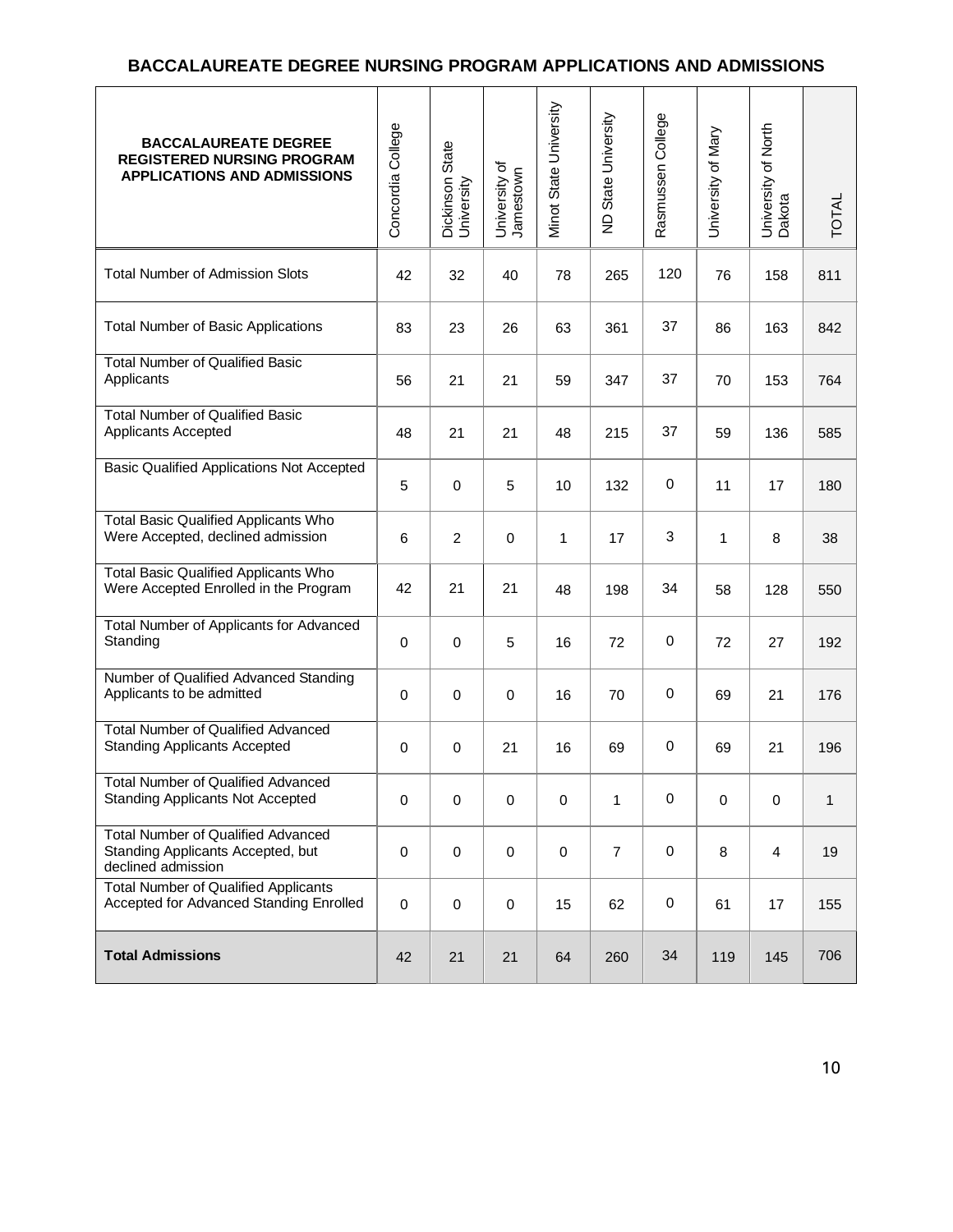| <b>BACCALAUREATE DEGREE</b><br><b>REGISTERED NURSING</b><br><b>PROGRAM ADMISSION</b><br><b>TRENDS</b> | <b>FY</b><br>2014-15 | <b>FY</b><br>2015-16 | <b>FY</b><br>2016-17 | <b>FY</b><br>2017-18 | FY.<br>2018-19 |
|-------------------------------------------------------------------------------------------------------|----------------------|----------------------|----------------------|----------------------|----------------|
| Concordia College                                                                                     | 36                   | 33                   | 42                   | 39                   | 42             |
| Dickinson State University                                                                            | 17                   | 19                   | 19                   | 16                   | 21             |
| University of Jamestown                                                                               | 42                   | 36                   | 22                   | 28                   | 21             |
| <b>Minot State University</b>                                                                         | 74                   | 68                   | 60                   | 58                   | 64             |
| North Dakota State University                                                                         | 193                  | 199                  | 233                  | 222                  | 260            |
| Rasmussen College                                                                                     | 0                    | 0                    | 0                    | 27                   | 34             |
| University of Mary                                                                                    | 80                   | 97                   | 126                  | 112                  | 119            |
| University of North Dakota                                                                            | 145                  | 138                  | 137                  | 110                  | 145            |
| <b>TOTAL</b>                                                                                          | 587                  | 590                  | 639                  | 612                  | 706            |

### **BACCALAUREATE DEGREE NURSING PROGRAM ADMISSION TRENDS**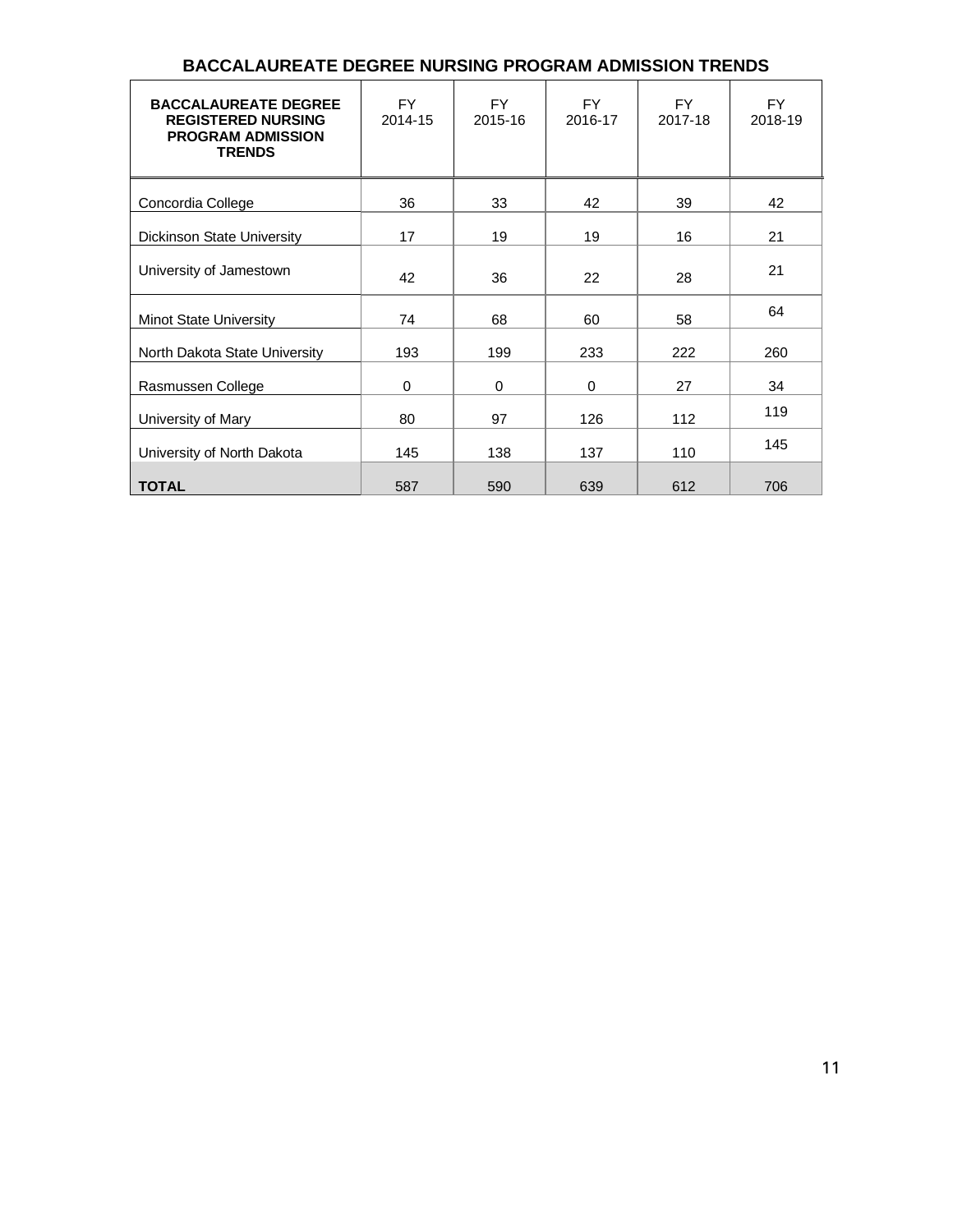### **ENROLLMENT DATA**

### **ASSOCIATE DEGREE AND CERTIFICATE PRACTICAL NURSING PROGRAM ENROLLMENT HISTORY**

| <b>PRACTICAL NURSING PROGRAM</b><br><b>ENROLLMENT HISTORY</b> | FY2014-<br>2015 | FY2015-<br>2016 | FY2016-<br>2017 | FY2017-<br>2018 | FY2018-<br>2019 |
|---------------------------------------------------------------|-----------------|-----------------|-----------------|-----------------|-----------------|
| <b>Dickinson State University</b>                             | 67              | 66              | 58              | 70              | 111             |
| North Dakota State College of Science                         | $121*$          | $127*$          | $126*$          | $142*$          | $95*$           |
| <b>Sitting Bull College</b>                                   | 20              | 21              | 17              | 14              | 12 <sup>°</sup> |
| Turtle Mountain Community College                             | 5               | 5               | $0^{\wedge}$    | $0^{\wedge}$    | $0^{\wedge}$    |
| United Tribes Technical College                               | 22              | 16              | 23              | 22              | 12              |
| Dakota Nursing Program, Bismarck<br>State College             | 24              | 33              | 36              | 44              | 49              |
| Dakota Nursing Program, Dakota<br>College at Bottineau        | 16              | 24              | 45              | 47              | 52              |
| Dakota Nursing Program, Lake Region<br>State College          | 39              | $38-$           | $47 -$          | $56-$           | $53-$           |
| Dakota Nursing Program, Williston<br>State College            | 34              | 28              | 27              | 24              | 33              |
| <b>TOTALS</b>                                                 | 348             | 358             | 379             | 419             | 417             |

\* Admits students every January and August. About every 2-3 years there is a Fargo outreach program.

^ Program closed

~ Includes paramedic to nurse bridge program students beginning January 2015.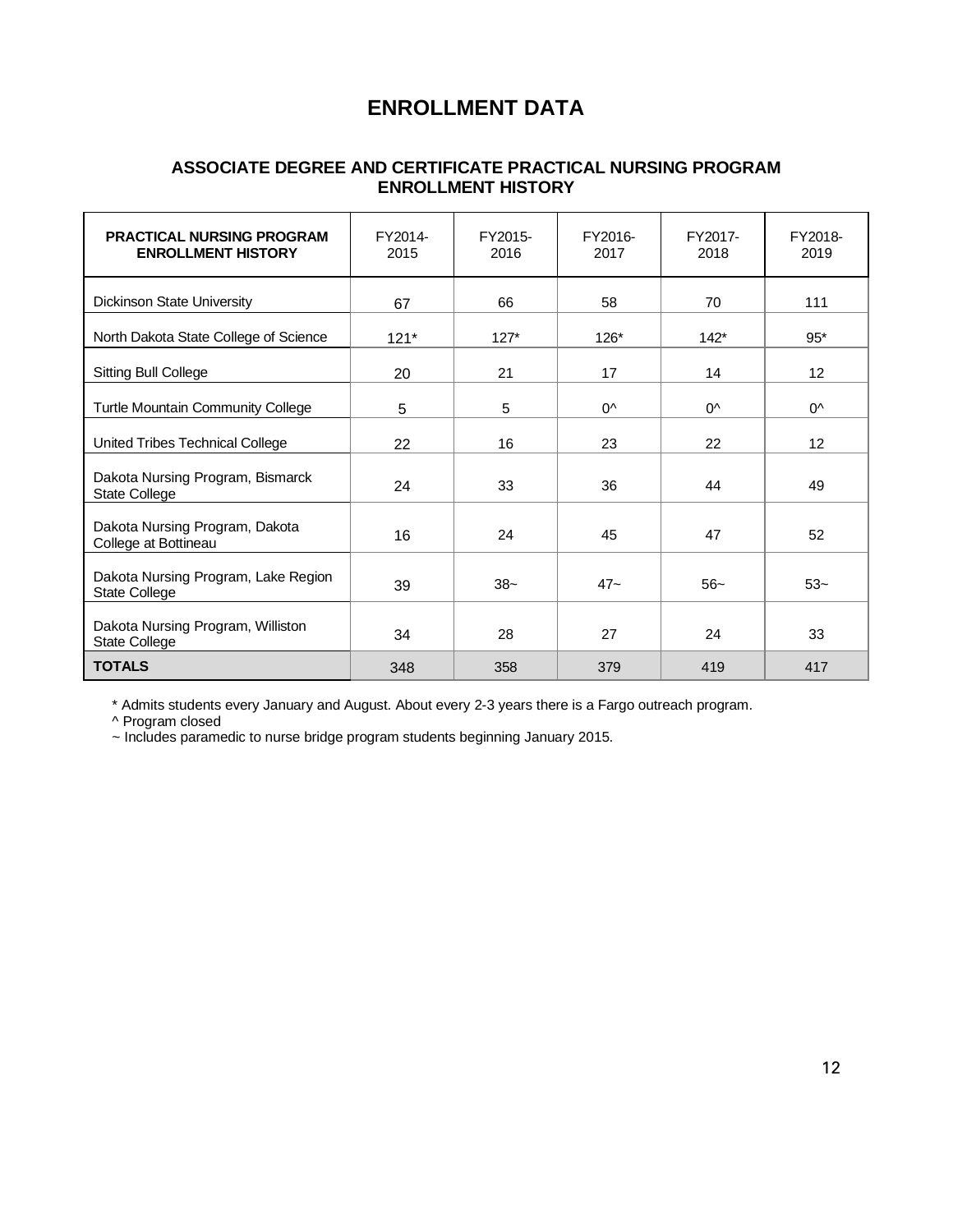| <b>REGISTERED NURSING PROGRAM</b><br><b>ENROLLMENT HISTORY</b> | FY 2014-<br>2015 | FY 2015-<br>2016         | FY 2016-<br>2017 | FY 2017-<br>2018 | FY 2018-<br>2019 |
|----------------------------------------------------------------|------------------|--------------------------|------------------|------------------|------------------|
| Concordia College                                              | 116              | 108                      | 113              | 111              | 119              |
| Dickinson State University                                     | 31               | 32                       | 35               | 35               | 39               |
| University of Jamestown                                        | 105              | 103                      | 94               | 79               | 64               |
| <b>Minot State University</b>                                  | 172              | 157                      | 134              | 138              | 141              |
| North Dakota State University                                  | 521#             | 535#                     | 596#             | 575#             | 629#             |
| University of Mary                                             | 187              | 144                      | 128              | 129              | 272              |
| University of North Dakota                                     | 375              | 371                      | 371              | 259              | 346              |
| Dakota Nursing Program, Bismarck<br><b>State College</b>       | 24               | 18                       | 25               | 27               | 38               |
| Dakota Nursing Program, Dakota<br>College at Bottineau         | 19               | 23                       | 13               | 36               | 40               |
| Dakota Nursing Program, Lake Region<br><b>State College</b>    | 20               | 30                       | 30               | 39               | 49               |
| Dakota Nursing Program, Williston<br><b>State College</b>      | 38               | 20                       | 26               | 18               | 19               |
| North Dakota State College of Science                          | 20               | 23                       | 19               | 41               | 28               |
| Rasmussen College                                              | $\blacksquare$   | $\overline{\phantom{a}}$ | $\blacksquare$   | 27               | 46               |
| <b>TOTALS</b>                                                  | 1628             | 1564                     | 1584             | 1514             | 1830             |

### **ASSOCIATE AND BACCALAUREATE DEGREE REGISTERED NURSING PROGRAM ENROLLMENT HISTORY**

# Reflects combined program totals for NDSU Fargo campus and NDSU Nursing at Sanford Health Bismarck campus (formerly Sanford College of Nursing). Increase also reflects inclusion of all part-time students' which program had not previously submitted for past reports.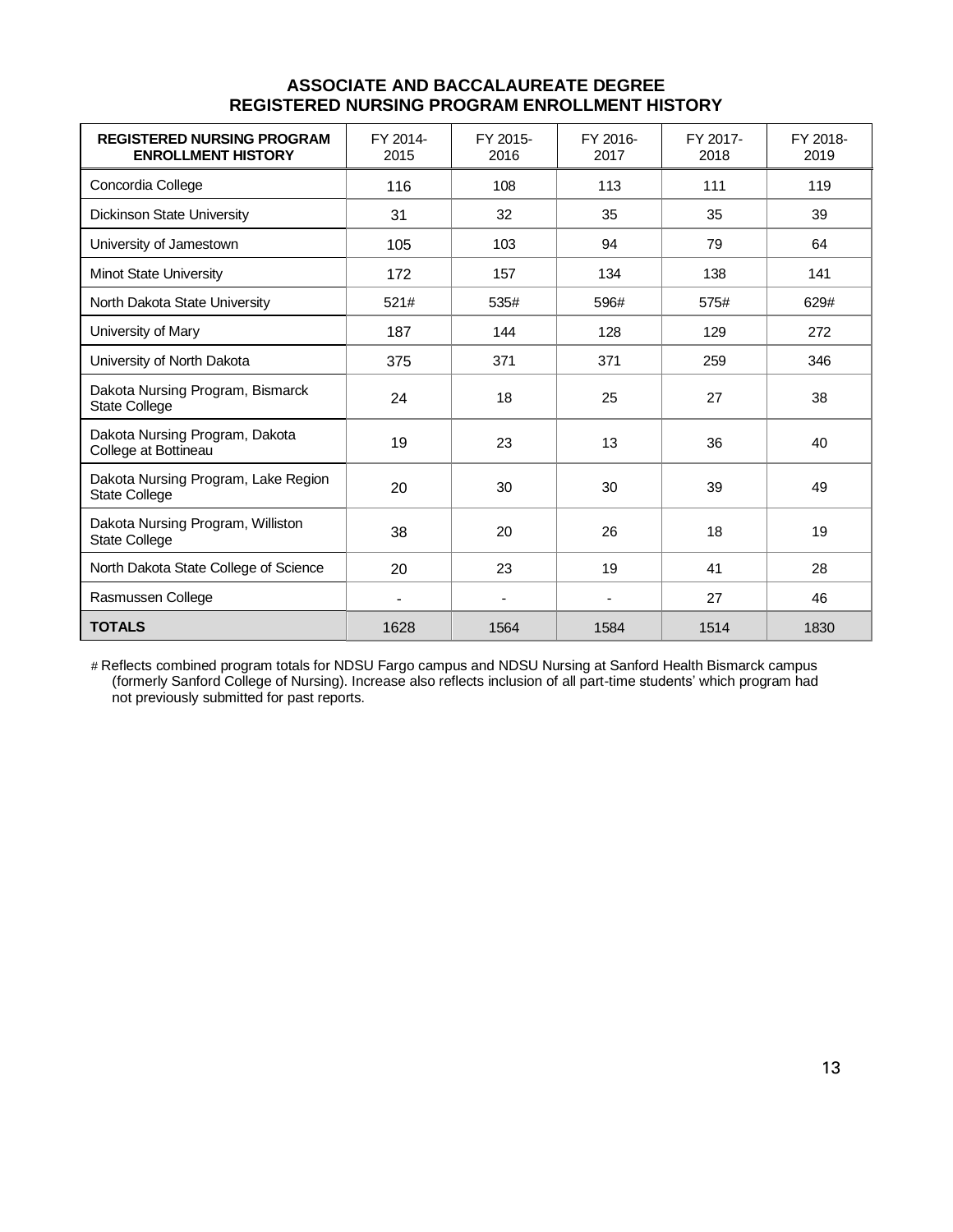### **GRADUATE LEVEL NURSING PROGRAM ENROLLMENT HISTORY**

|                               | FY 2014-<br>2015 | FY 2015-<br>2016 | FY 2016-<br>2017 | FY 2017-<br>2018 | FY 2018-<br>2019 |
|-------------------------------|------------------|------------------|------------------|------------------|------------------|
| North Dakota State University | 56               | 46               | 47               | 49               | 50               |
| University of Mary            | 45#              | 58#              | 77               | 71               | 67               |
| University of North Dakota    | 202              | 169              | 252              | 253              | 269              |
| <b>TOTALS</b>                 | 303              | 273              | 376              | 373              | 386              |

\*NDSU FNP Program was expanded to the DNP level 02/2011.

#University of Mary FNP program was expanded to the DNP level 05/2014. Total reflects inclusion of last year MSN option.

|                                                 | FY 2013- | FY 2014- | FY 2015- | FY 2016- | FY 2017- |
|-------------------------------------------------|----------|----------|----------|----------|----------|
|                                                 | 2014     | 2015     | 2016     | 2017     | 2018     |
| <b>GRAND TOTAL (Enrollment All</b><br>Programs) | 2040     | 2279     | 2195     | 2339     | 2633     |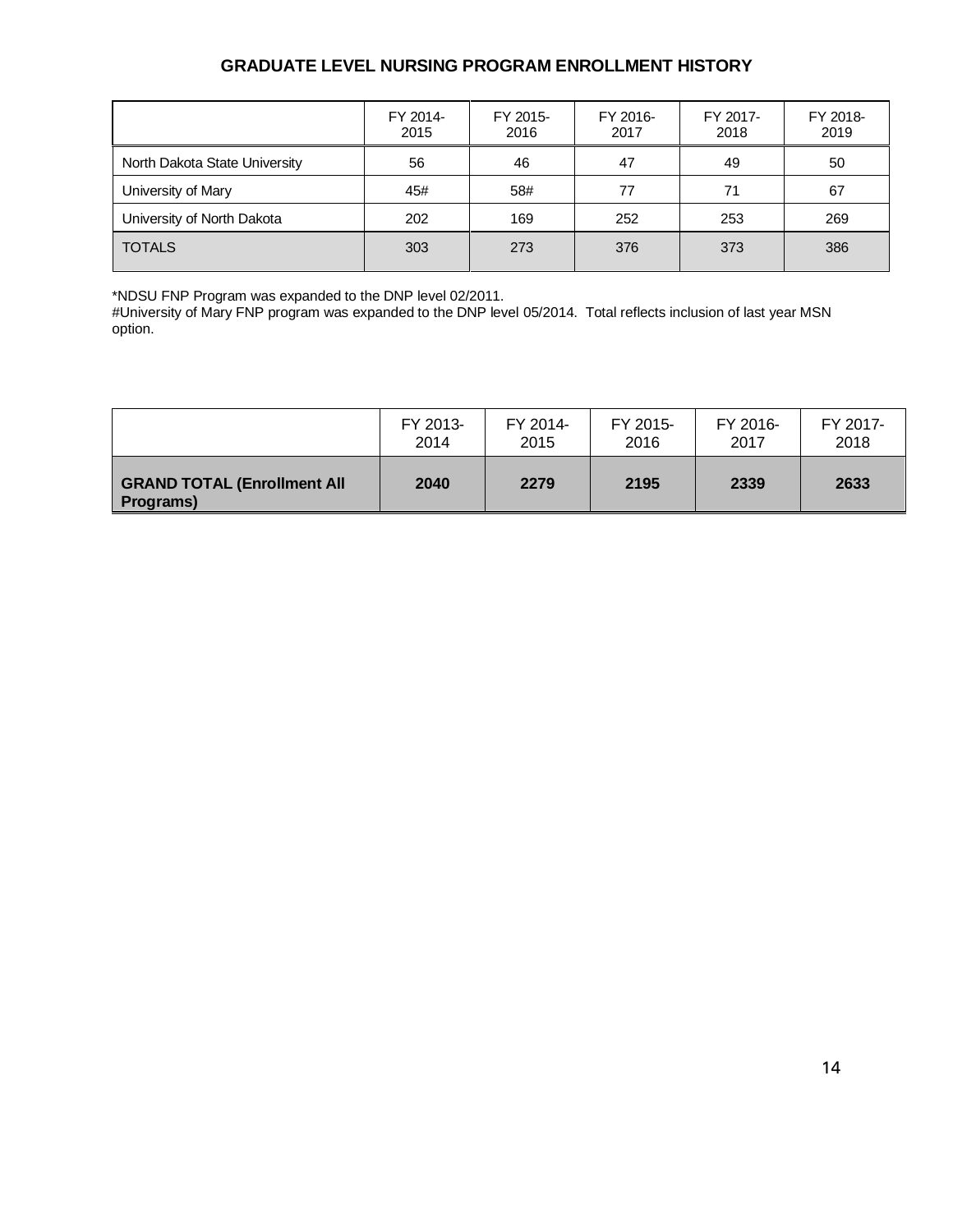### **DETAILED ENROLLMENT FOR ND NURSING PROGRAMS**

|                  |                                  | <b>Total Ladder Enrollment LPN to AASPN/ASPN</b>       |                         |                                          |        |
|------------------|----------------------------------|--------------------------------------------------------|-------------------------|------------------------------------------|--------|
|                  | Dickinson<br>State<br>University | ৳<br>North<br>Dakota<br>State<br>College of<br>Science | Sitting Bull<br>College | United<br>Tribes<br>Technical<br>College | Totals |
| <b>FULL-TIME</b> | 0                                |                                                        |                         | 0                                        | 0      |
| PART-TIME        | 0                                |                                                        |                         | 0                                        | 0      |
| TOTAL            |                                  |                                                        |                         | 0                                        | 0      |

# **LADDER ENROLLMENT**

### **Total Ladder Enrollment LPN to ADN/ASN (RN)**

|                      | Bismarck<br>State College<br><b>P</b><br>BNP | DNP Dakota<br>College at<br>Bottineau | Region State<br>College<br>DNP Lake | DNP Williston<br>State College | $\Delta$<br>State College<br>North Dakota<br>Science | Totals       |
|----------------------|----------------------------------------------|---------------------------------------|-------------------------------------|--------------------------------|------------------------------------------------------|--------------|
| FULL-<br><b>TIME</b> | 5                                            | 10                                    | 16                                  |                                | $\mathbf 0$                                          | 32           |
| PART-<br><b>TIME</b> | 0                                            | $\mathbf 0$                           | $\mathbf 0$                         | $\mathbf 0$                    | 11                                                   | $\mathbf{1}$ |
| <b>TOTAL</b>         | $\mathbf 5$                                  | 10                                    | 16                                  | $\mathbf{1}$                   | 11                                                   | 43           |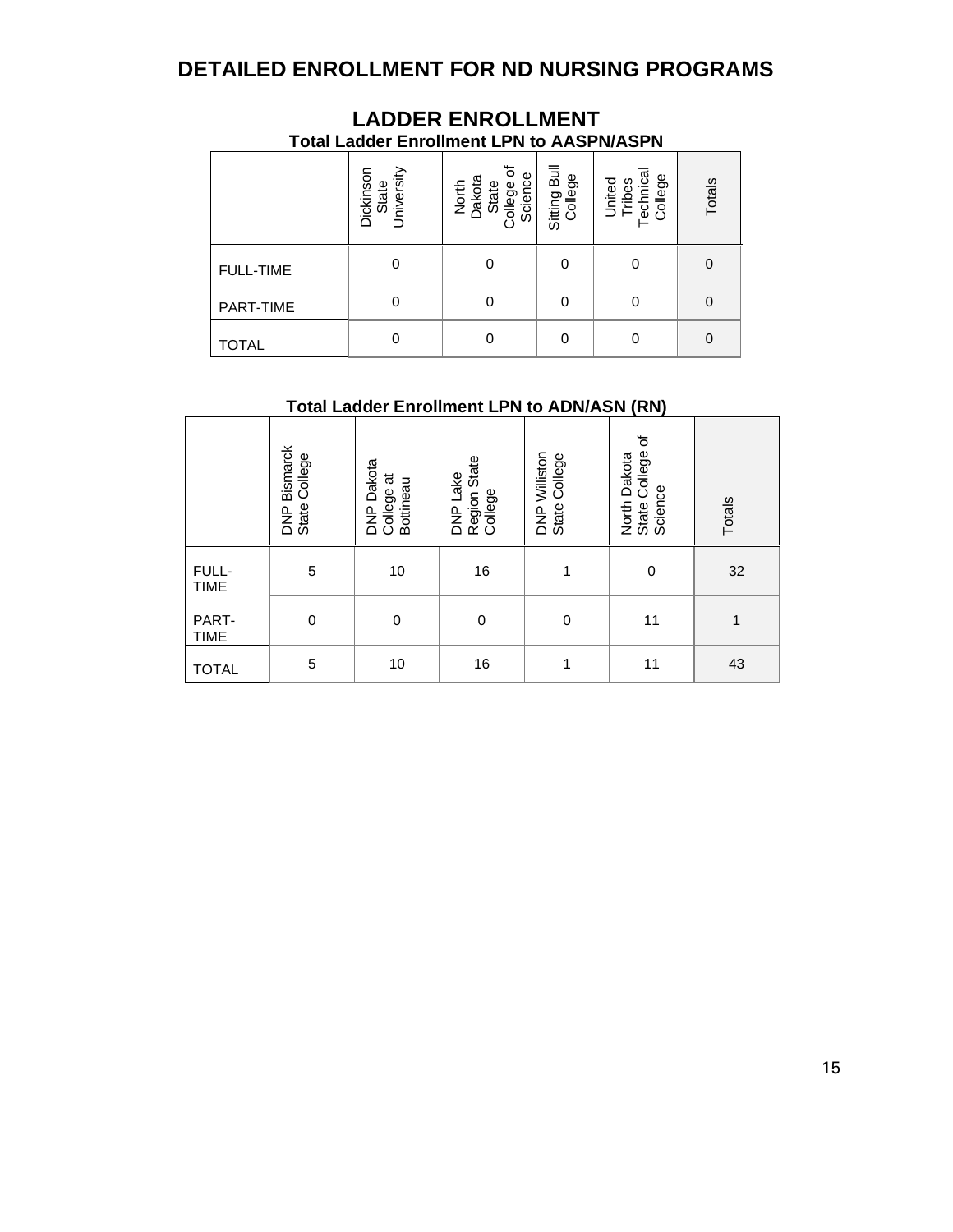### **Total Ladder Enrollment– LPN to BSN (RN)**

|                  | Concordia<br>College | University<br>Dickinson<br>State | đ<br>Jamestown<br>University | State<br>Minot Stat<br>University | Dakota<br>State<br>University<br>North | ৳<br>University<br>Mary | Dakota<br>৳<br>University<br>North Dako | Rasmussen<br>College | Totals |
|------------------|----------------------|----------------------------------|------------------------------|-----------------------------------|----------------------------------------|-------------------------|-----------------------------------------|----------------------|--------|
| <b>FULL TIME</b> | 0                    | 17                               | 0                            | 0                                 | 0                                      | 34                      | 0                                       | 0                    | 51     |
| PART TIME        | 0                    | 22                               | 0                            | 0                                 | 74                                     | 6                       | 0                                       | 0                    | 102    |
| <b>TOTALS</b>    | 0                    | 39                               | 0                            | 0                                 | 74                                     | 40                      | 0                                       | 0                    | 153    |

### **Total Ladder Enrollment- Diploma to BSN**

|                  | Concordia<br>College | University<br>Dickinson<br>State | ৳<br>Jamestow<br>University | State<br>sity<br>Φ<br>Minot<br>Unive | Dakota<br>rsity<br>lnivel<br>North<br>State<br>⊃ | ৳<br>University<br>Mary | cta<br>৳<br>sity<br>වි<br>Univers<br>North | Rasmusse<br>College | Totals         |
|------------------|----------------------|----------------------------------|-----------------------------|--------------------------------------|--------------------------------------------------|-------------------------|--------------------------------------------|---------------------|----------------|
| <b>FULL-TIME</b> |                      | $\Omega$                         | 0                           | 0                                    |                                                  | 0                       | 0                                          | 0                   | 0              |
| PART-TIME        | $\Omega$             | $\Omega$                         |                             | 0                                    |                                                  | $\overline{2}$          | 0                                          | 0                   | $\overline{2}$ |
| <b>TOTALS</b>    | 0                    | $\Omega$                         |                             | 0                                    |                                                  | 2                       | 0                                          | 0                   | $\mathcal{P}$  |

### **Total Ladder Enrollment ADN to BSN**

|                  | Concordia<br>College | University<br>Dickinson<br>State | ৳<br>Jamestown<br>University | Minot State<br>University | Dakota<br>University<br>North I<br>State  | University of<br>Mary | North Dakota<br>University of | Rasmussen<br>College | Totals         |
|------------------|----------------------|----------------------------------|------------------------------|---------------------------|-------------------------------------------|-----------------------|-------------------------------|----------------------|----------------|
| <b>FULL-TIME</b> | $\boldsymbol{0}$     | 0                                | $\boldsymbol{0}$             | $\boldsymbol{0}$          | $\mathbf 0$                               | $\pmb{0}$             | $\pmb{0}$                     | $\mathbf 0$          | $\mathbf 0$    |
| PART-TIME        | $\mathbf 0$          | $\mathbf 0$                      | $\mathbf 0$                  | $\mathbf 0$               | $\mathbf 0$                               | $\overline{2}$        | $\mathbf 0$                   | $\mathbf 0$          | $\overline{c}$ |
| <b>TOTALS</b>    | $\mathbf 0$          | $\mathbf 0$                      | 0                            | 0                         | 0                                         | $\overline{c}$        | 0                             | 0                    | $\overline{c}$ |
|                  |                      |                                  |                              |                           | <b>Total Ladder Enrollment ADN to BSN</b> |                       |                               |                      |                |
|                  | Concordia<br>College | Dickinson<br>University<br>State | ৳<br>Jamestown<br>University | Minot State<br>University | North Dakota<br>University<br>State       | University of<br>Mary | North Dakota<br>University of | Rasmussen<br>College | Totals         |
| <b>FULL TIME</b> | 0                    | 1                                | $\mathbf 0$                  | 5                         | $\pmb{0}$                                 | $\overline{c}$        | $\overline{c}$                | $\boldsymbol{0}$     | 10             |
| PART TIME        | $\pmb{0}$            | $\pmb{0}$                        | $\mathbf 0$                  | 31                        | 40                                        | 89                    | 21                            | $\boldsymbol{0}$     | 181            |
| <b>TOTALS</b>    | 0                    | 1                                | $\mathbf 0$                  | 36                        | 40                                        | 91                    | 23                            | $\mathbf 0$          | 191            |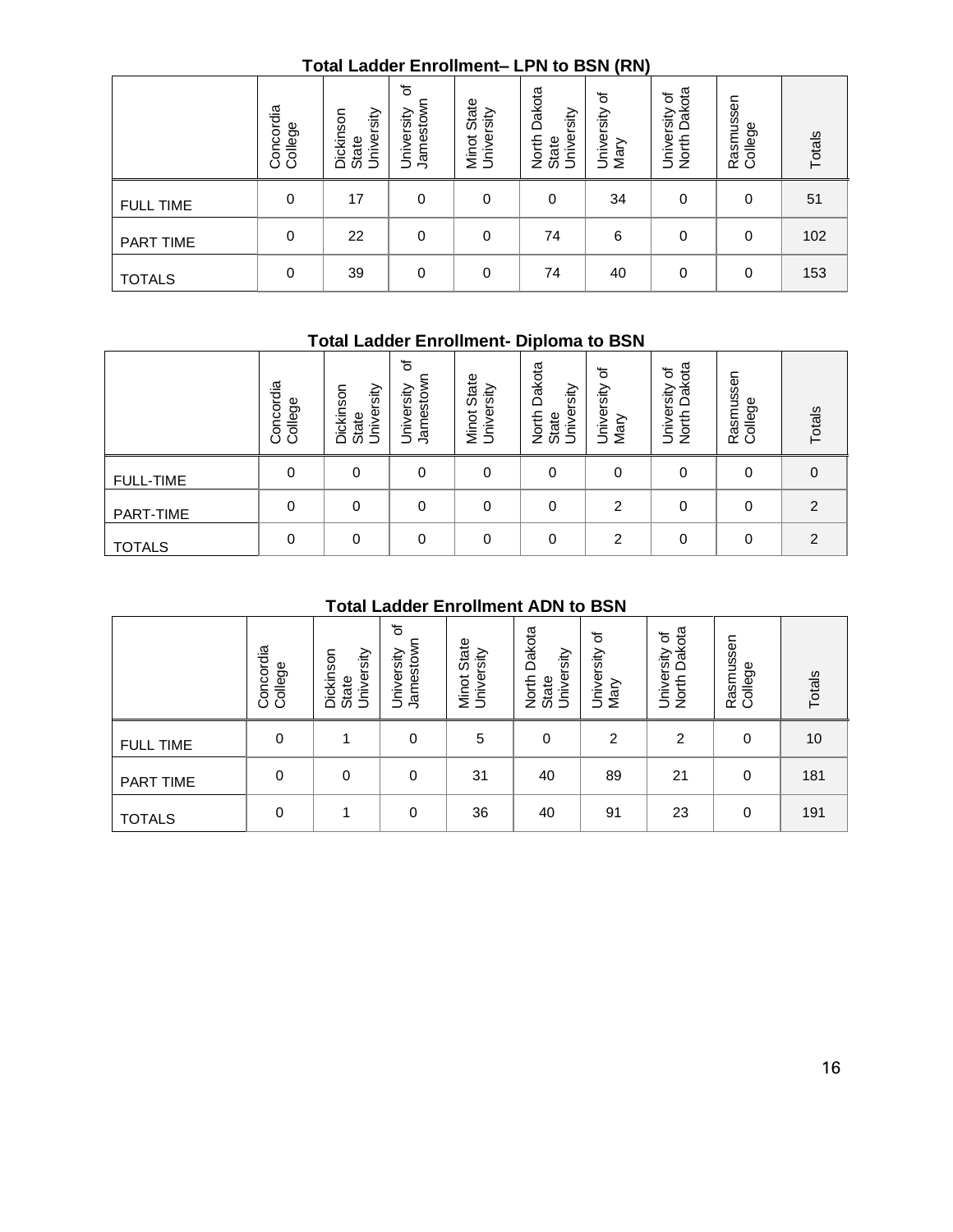### **DETAILED ENROLLMENT FOR ND NURSING PROGRAMS (Includes ladder enrollees)**

### **Detailed Certificate PN Program Enrollment**

|                  | <b>TOTAL</b><br><b>ENROLLED</b> |              | <b>MEN</b> |    |    | <b>MINORITY</b> |
|------------------|---------------------------------|--------------|------------|----|----|-----------------|
| <b>FULL-TIME</b> | <b>PART-TIME</b>                | <b>TOTAL</b> | FТ         | DТ |    | DТ              |
| 183              |                                 | 187          | 15         |    | 37 |                 |

### **Detailed AASPN/ASPN Enrollment**

|               |                                 | <b>SEMESTER 1-2</b> |    |                |                 |    |                      |                                 | <b>SEMESTER 3-4</b> |    |     |                 |           |
|---------------|---------------------------------|---------------------|----|----------------|-----------------|----|----------------------|---------------------------------|---------------------|----|-----|-----------------|-----------|
|               | <b>TOTAL</b><br><b>ENROLLED</b> |                     |    | MEN            | <b>MINORITY</b> |    |                      | <b>TOTAL</b><br><b>ENROLLED</b> |                     |    | MEN | <b>MINORITY</b> |           |
| FULL-<br>TIME | PART-<br>TIME                   | <b>TOTAL</b>        | FТ | PT             | FT              | PT | FULL-<br><b>TIME</b> | PART-<br><b>TIME</b>            | <b>TOTAL</b>        | FT | PT  | <b>FT</b>       | <b>PT</b> |
| 52            | 52                              | 106                 | 12 | $\overline{2}$ | 24              | 4  | 59                   | 34                              | 85                  | 4  | 4   | 20              | 8         |

### **DETAILED BACCALAUREATE ENROLLMENT**

|                      | <b>SEMESTER 1-2</b>      |              |    |            |                 |    | <b>SEMESTER 3-4</b>        |                                 |              |            |        |    |                 |  |
|----------------------|--------------------------|--------------|----|------------|-----------------|----|----------------------------|---------------------------------|--------------|------------|--------|----|-----------------|--|
|                      | TOTAL<br><b>ENROLLED</b> |              |    | <b>MEN</b> | <b>MINORITY</b> |    |                            | <b>TOTAL</b><br><b>ENROLLED</b> |              | <b>MEN</b> |        |    | <b>MINORITY</b> |  |
| FULL-<br><b>TIME</b> | PART-<br>TIME            | <b>TOTAL</b> | FT | רס         | FT              | P1 | <b>FULL</b><br><b>TIME</b> | <b>PART</b><br>TIME             | <b>TOTAL</b> | FT         | PT     | FТ | PT              |  |
|                      |                          |              |    |            |                 |    | 314                        |                                 | 311          | 29         | ◠<br>_ | 40 | 3               |  |

|                      |                                 | <b>SEMESTER 5-6</b> |                               |    |           |         |                      |                                 | <b>SEMESTER 7-8</b> |            |    |    |                 |
|----------------------|---------------------------------|---------------------|-------------------------------|----|-----------|---------|----------------------|---------------------------------|---------------------|------------|----|----|-----------------|
|                      | <b>TOTAL</b><br><b>ENROLLED</b> |                     | <b>MINORITY</b><br><b>MEN</b> |    |           |         |                      | <b>TOTAL</b><br><b>ENROLLED</b> |                     | <b>MEN</b> |    |    | <b>MINORITY</b> |
| FULL-<br><b>TIME</b> | PART-<br><b>TIME</b>            | TOTAL               | FТ                            | PT | <b>FT</b> | Γ<br>PT | FULL-<br><b>TIME</b> | PART-<br>TIME                   | <b>TOTAL</b>        | <b>FT</b>  | PT | FT | PT              |
| 545                  | 112                             | 635                 | 70                            | 15 | 65        | 10      | 512<br>Ш             | 173                             | 664                 | 66         | 15 | 46 | 28              |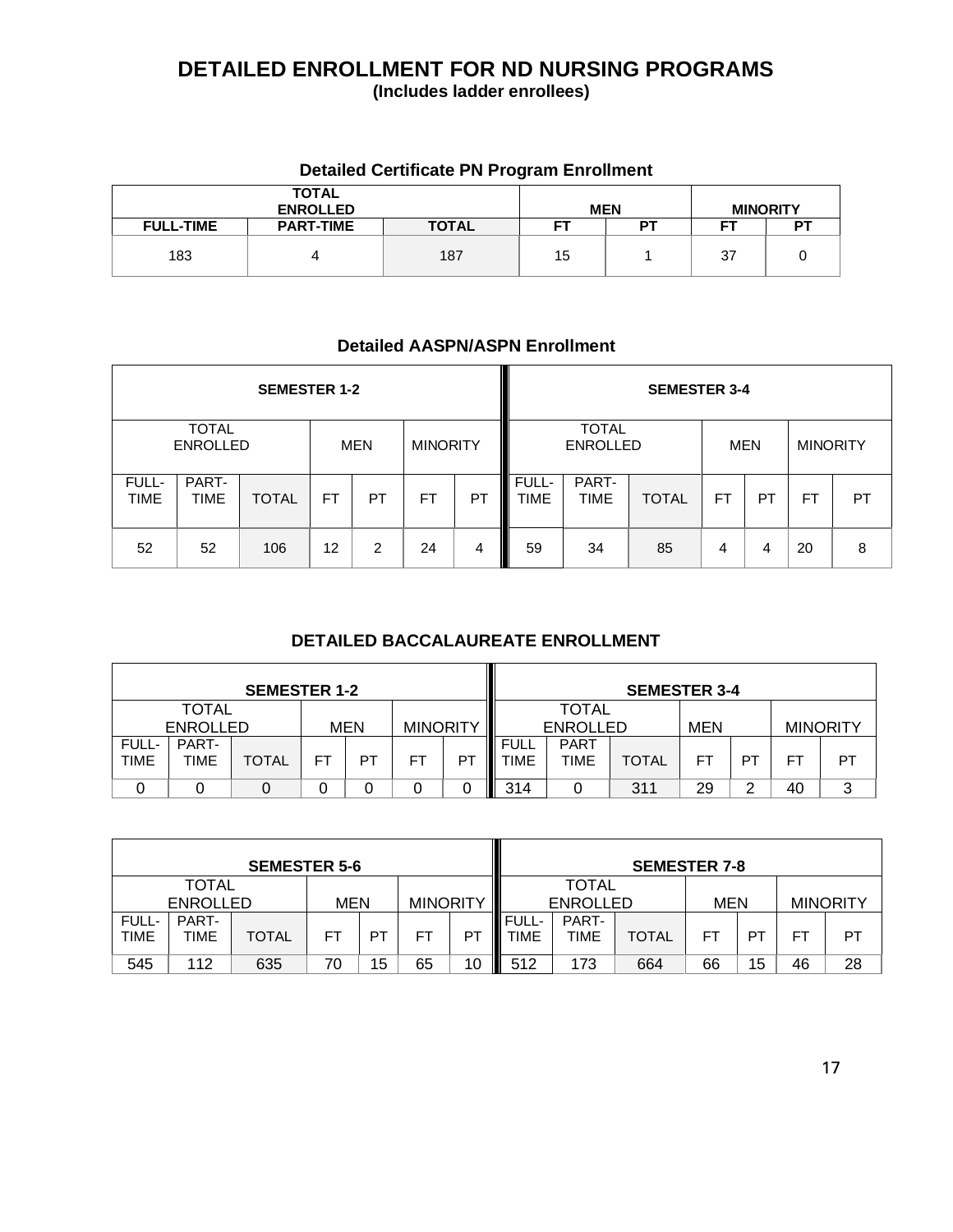### **DETAILED ADN/ASN ENROLLMENT**

|                      | <b>SEMESTER 1-2</b>             |       |                        |    |    |    |                     |                                 | <b>SEMESTER 3-4</b> |           |    |                 |    |  |
|----------------------|---------------------------------|-------|------------------------|----|----|----|---------------------|---------------------------------|---------------------|-----------|----|-----------------|----|--|
|                      | <b>TOTAL</b><br><b>ENROLLED</b> |       | MEN<br><b>MINORITY</b> |    |    |    |                     | <b>TOTAL</b><br><b>ENROLLED</b> |                     | MEN       |    | <b>MINORITY</b> |    |  |
| FULL-<br><b>TIME</b> | PART-<br>TIME                   | TOTAL | FT                     | PT | FT | P1 | <b>FULL</b><br>TIME | <b>PART</b><br>TIME             | <b>TOTAL</b>        | <b>FT</b> | PT | FT              | PT |  |
|                      |                                 |       | 0                      |    |    |    | 163<br>Ш            | 11                              | 174                 | 14        |    | 19              |    |  |

|                      |                          | <b>SEMESTER 5-6</b> |                               |    |    |    |                           |                                 | <b>SEMESTER 7-8</b> |     |    |    |                 |
|----------------------|--------------------------|---------------------|-------------------------------|----|----|----|---------------------------|---------------------------------|---------------------|-----|----|----|-----------------|
|                      | TOTAL<br><b>ENROLLED</b> |                     | <b>MINORITY</b><br><b>MEN</b> |    |    |    |                           | <b>TOTAL</b><br><b>ENROLLED</b> |                     | MEN |    |    | <b>MINORITY</b> |
| FULL-<br><b>TIME</b> | PART-<br>TIME            | TOTAL               | FT                            | PT | FT | PT | <b>FULL-</b><br>Ш<br>TIME | PART-<br>TIME                   | TOTAL               | FТ  | P1 | FТ | PT              |
|                      |                          |                     |                               |    |    | ი  |                           |                                 |                     |     |    |    |                 |

### **DETAILED GRADUATE ENROLLMENT GRADUATE LEVEL NURSING PROGRAMS ENROLLMENT**

| <b>TOTAL ENROLLED</b> |                  |              |                | MEN | <b>MINORITY</b> |    |  |
|-----------------------|------------------|--------------|----------------|-----|-----------------|----|--|
| <b>FULL TIME</b>      | <b>PART TIME</b> | <b>TOTAL</b> | ᇊ              | דם  | ᇊ               | דס |  |
| 307                   | 146              | 453          | 5 <sub>1</sub> | 25  | 54              | 36 |  |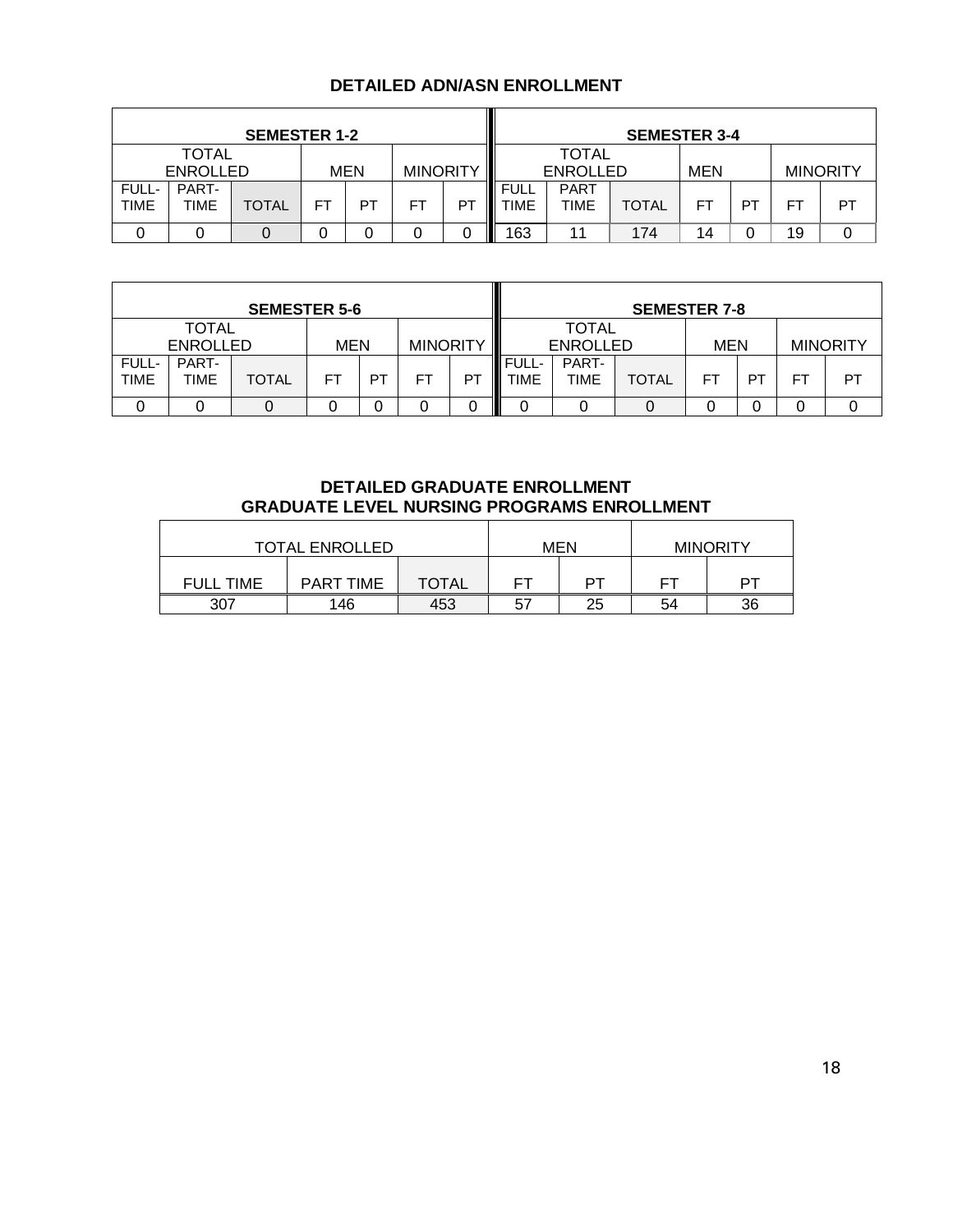### **GRADUATES**

### **Certificate Practical Nurse Program Graduates**

| CERTIFICATE PRACTICAL NURSING<br><b>PROGRAMS</b>            | <b>BASIC</b> |
|-------------------------------------------------------------|--------------|
| Dakota Nursing Program, Bismarck State<br>College           | 43           |
| Dakota Nursing Program, Dakota<br>College at Bottineau      | 36           |
| Dakota Nursing Program, Lake Region<br><b>State College</b> | 39#          |
| Dakota Nursing Program, Williston State<br>College          | 20           |
| TOTAL                                                       | 138          |

#Includes paramedic to nurse bridge program students.

| CERTIFICATE PRACTICAL NURSING<br><b>PROGRAMS</b>            | 2014-15 | 2015-16 | 2016-17 | 2017-18 | 2018-19 |  |  |  |  |
|-------------------------------------------------------------|---------|---------|---------|---------|---------|--|--|--|--|
| Dakota Nursing Program, Bismarck State                      |         |         |         |         |         |  |  |  |  |
| College                                                     | 30      | 20      | 26      | 33      | 43      |  |  |  |  |
| Dakota Nursing Program, Dakota<br>College at Bottineau      | 21      | 15      | 18      | 31      | 36      |  |  |  |  |
| Dakota Nursing Program, Lake Region<br><b>State College</b> | 18      | 35#     | 26#     | 48#     | 39#     |  |  |  |  |
| Dakota Nursing Program, Williston State<br>College          | 28      | 24      | 22      | 20      | 20      |  |  |  |  |
| <b>TOTAL</b>                                                | 97      | 91      | 92      | 132     | 138     |  |  |  |  |

### **Certificate Practical Nurse Programs Total Graduate Trends**

# Includes paramedic to nurse bridge students beginning January 2015.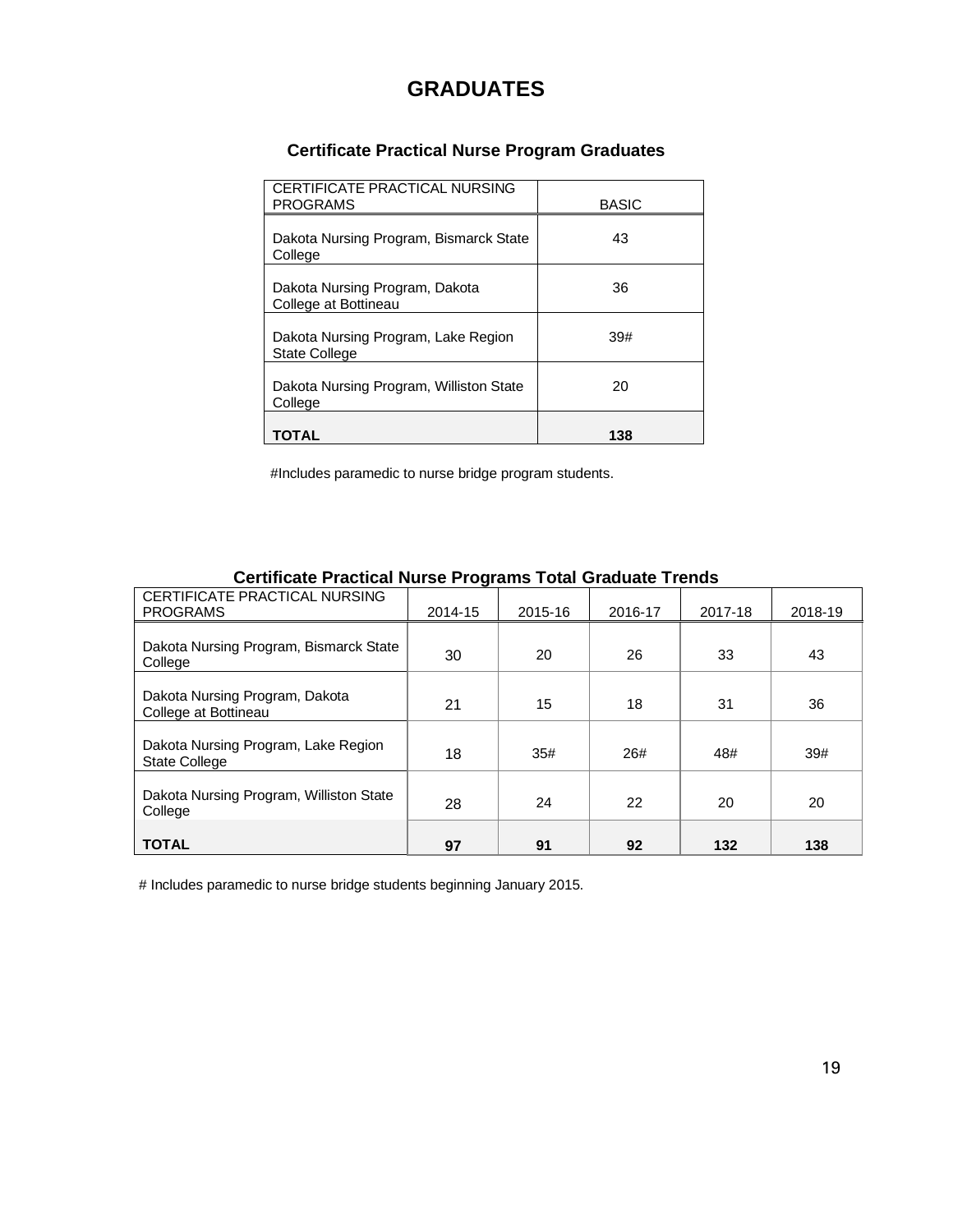### **Basic/Educational Ladder Advancement Associate Degree Practical Nurse Graduates**

| ASSOCIATE DEGREE PRACTICAL<br>NURSING PROGRAMS | AASPN-ASPN | LPN-AASPN |
|------------------------------------------------|------------|-----------|
| Dickinson State University                     | 26         | 0         |
| North Dakota State College of Science          | 23         | 0         |
| Sitting Bull College                           | 4          | 0         |
| United Tribes Technical College                | 8          | 0         |
| <b>TOTAL</b>                                   | 61         | 0         |

### **Associate Degree Practical Nurse Programs Graduate Trends for the Last Five Years**

|                                             | FY 2014-2015 | FY 2015-2016 | FY 2016-2017 | FY 2017-2018 | FY 2018-2019 |
|---------------------------------------------|--------------|--------------|--------------|--------------|--------------|
| Dickinson State University                  | 18           | 28           | 10           | 25           | 26           |
| North Dakota State College of<br>Science    | 34           | 39           | 35           | 57           | 23           |
| <b>Sitting Bull College</b>                 | 5            | 5            | 3            | 2            | 4            |
| <b>Turtle Mountain Community</b><br>College | 5            | 3            | $0^*$        | $0^*$        | $0^*$        |
| United Tribes Technical College             | 16           | 4            |              | 9            | 8            |
| <b>TOTALS</b>                               | 78           | 79           | 55           | 93           | 61           |

**\*** Program closed.

### **Basic/Educational Ladder Advancement Associate Degree Graduates for RN Licensure**

| ASSOCIATE DEGREE RN<br><b>NURSING PROGRAMS</b>              | ADN-ASN | LPN-AASN |
|-------------------------------------------------------------|---------|----------|
| Dakota Nursing Program, Bismarck State<br>College           | 28      | 4        |
| Dakota Nursing Program, Dakota<br>College at Bottineau      | 26      | 7        |
| Dakota Nursing Program, Lake Region<br><b>State College</b> | 33      | 12       |
| Dakota Nursing Program, Williston State<br>College          | 16      |          |
| North Dakota State College of Science                       | 16      | 8        |
| <b>TOTAL</b>                                                | 119     | 32       |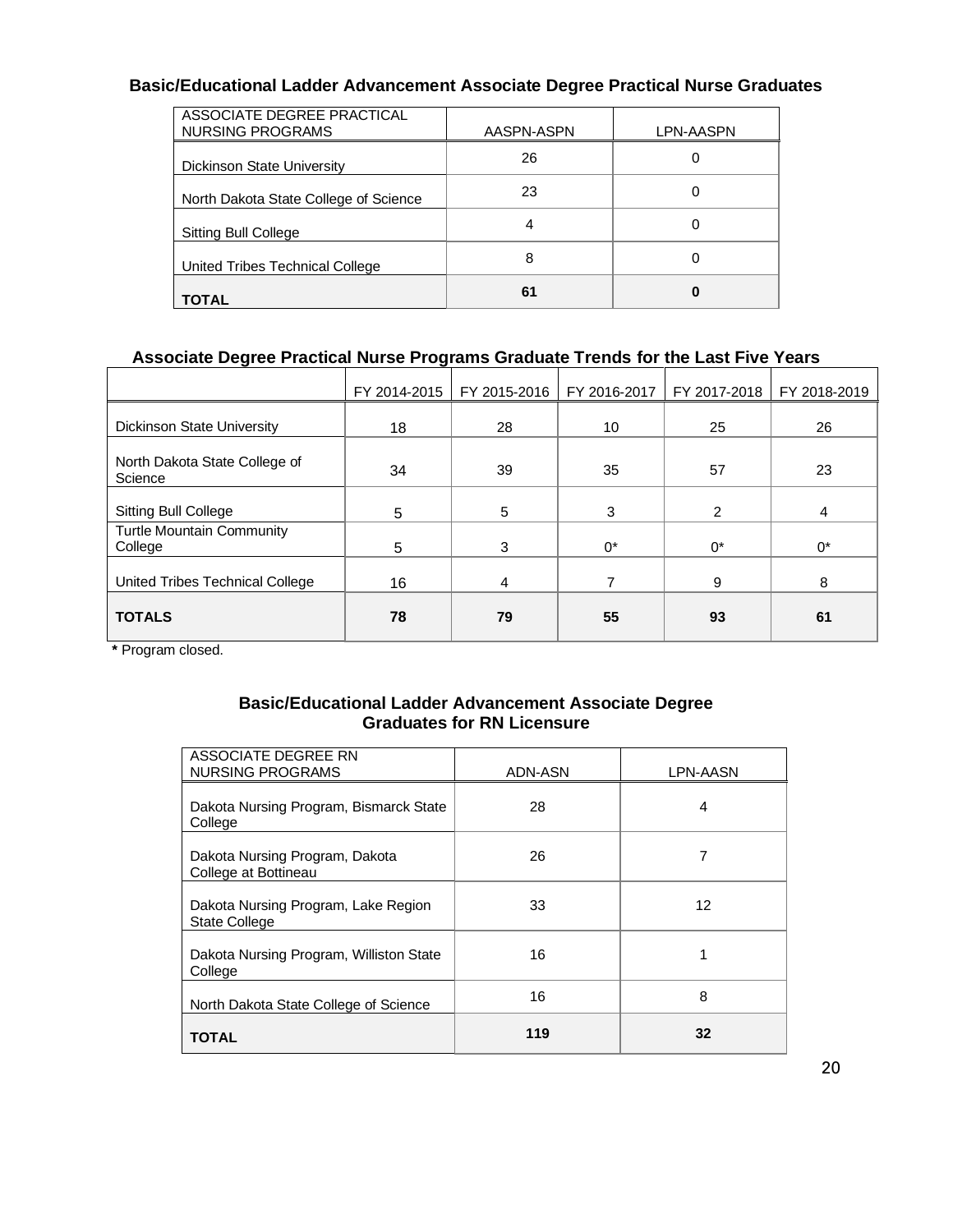| Associate Degree (RN) Programs Graduate Trends |  |  |  |  |
|------------------------------------------------|--|--|--|--|
|------------------------------------------------|--|--|--|--|

| ASSOCIATE DEGREE RN<br><b>NURSING PROGRAMS</b>            | FY 2014-<br>2015 | FY 2015-<br>2016 | FY 2016-<br>2017 | FY 2017-<br>2018 | FY 2018-<br>2019 |
|-----------------------------------------------------------|------------------|------------------|------------------|------------------|------------------|
| Dakota Nursing Program,<br><b>Bismarck State College</b>  | 24               | 15               | 21               | 24               | 32               |
| Dakota Nursing Program,<br>Dakota College at Bottineau    | 17               | 23               | 18               | 28               | 33               |
| Dakota Nursing Program,<br>Lake Region State College      | 15               | 27               | 26               | 37               | 45               |
| Dakota Nursing Program,<br><b>Williston State College</b> | 34               | 18               | 25               | 18               | 17               |
| North Dakota State College of<br>Science                  | 16               | 17               | 13               | 12               | 24               |
| <b>TOTAL</b>                                              | 106              | 100              | 103              | 119              | 151              |

### **Baccalaureate Program Graduates for RN Licensure**

| <b>BACCALAURATE PROGRAMS</b>  | <b>BASIC</b> | LPN TO<br><b>BSN</b> | DIPLOMA TO<br><b>BSN</b> | ADN TO<br><b>BSN</b> | <b>TOTAL</b> |
|-------------------------------|--------------|----------------------|--------------------------|----------------------|--------------|
| Concordia College             | 38           | $\mathbf 0$          | 0                        | $\mathbf{0}$         | 38           |
| Dickinson State University    | $\Omega$     | 17                   | 0                        |                      | 18           |
| University of Jamestown       | 19           | $\mathbf{0}$         | 0                        | $\Omega$             | 19           |
| <b>Minot State University</b> | 36           | $\Omega$             | $\Omega$                 | 15                   | 51           |
| North Dakota State University | 166          | 31                   | 0                        | 17                   | 214          |
| Rasmussen College             | 5            | $\mathbf 0$          | 0                        | $\Omega$             | 5            |
| University of Mary            | 36           | 11                   | 1                        | 23                   | 71           |
| University of North Dakota    | 143          | $\Omega$             | 0                        | 11                   | 154          |
| <b>TOTALS</b>                 | 443          | 59                   |                          | 67                   | 570          |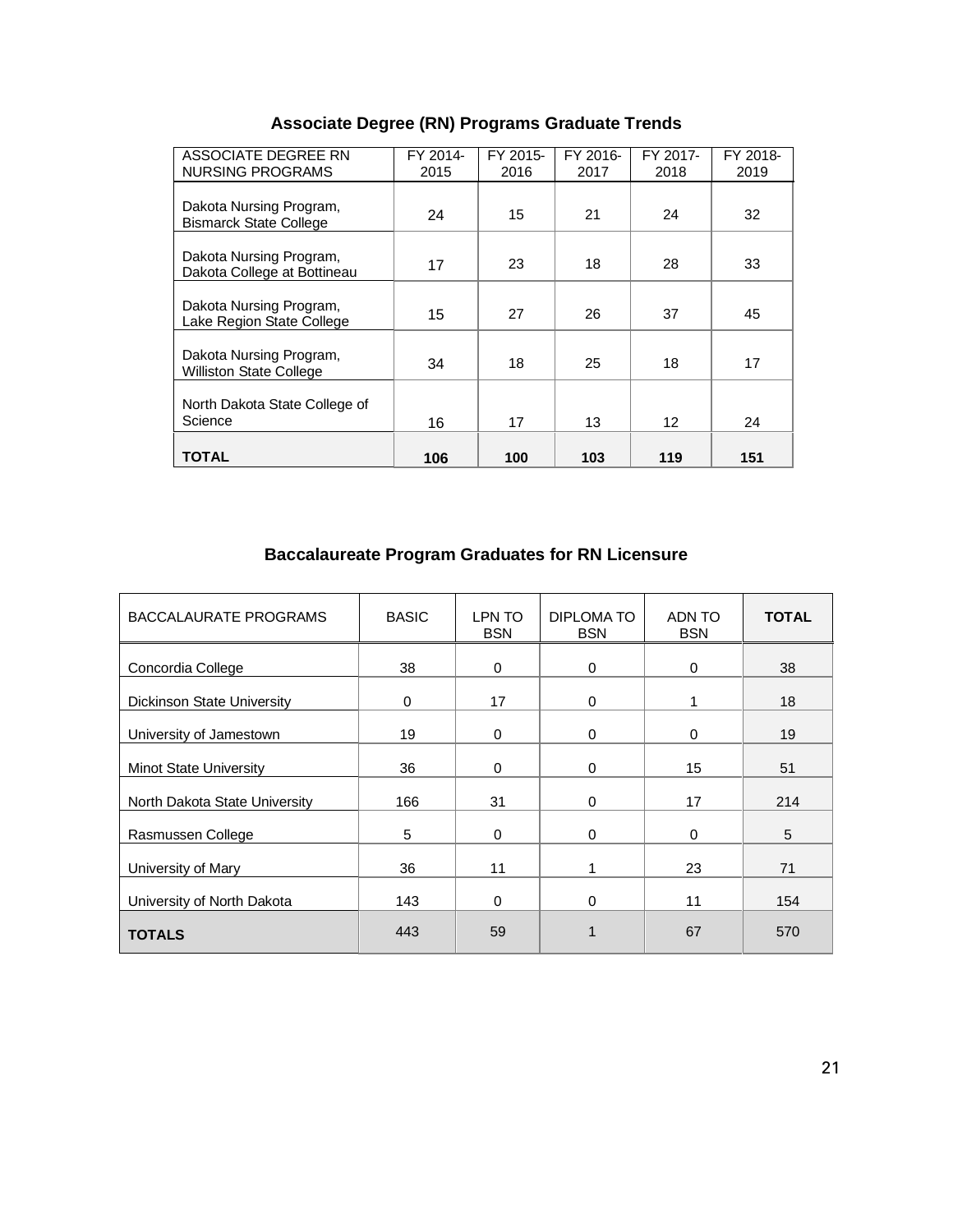### **Baccalaureate Programs Total Graduates for the Last Five Years**

|                               | FY 2014-<br>2015             | FY 2015-<br>2016 | FY 2016-<br>2017 | FY 2017-<br>2018         | FY 2018-<br>2019 |
|-------------------------------|------------------------------|------------------|------------------|--------------------------|------------------|
| Concordia College             | 41                           | 35               | 38               | 33                       | 38               |
| Dickinson State University    | 14                           | 13               | 16               | 15                       | 18               |
| University of Jamestown       | 36                           | 27               | 38               | 32                       | 19               |
| <b>Minot State University</b> | 58                           | 74               | 56               | 55                       | 51               |
| North Dakota State University | 131#                         | 159              | 144              | 209                      | 214              |
| Rasmussen College             | $\qquad \qquad \blacksquare$ | $\blacksquare$   |                  | $\overline{\phantom{a}}$ | 5                |
| University of Mary            | 57                           | 52               | 60               | 82                       | 71               |
| University of ND              | 134                          | 129              | 136              | 127                      | 154              |
| <b>TOTALS</b>                 | 471                          | 489              | 488              | 553                      | 570              |

# Substantial increase in graduate numbers for FY 2014-15 result of NDSU acquisition of Sanford College of Nursing program July 2014.Reflects combined program totals for NDSU Fargo campus and NDSU Nursing at Sanford Health Bismarck campus (formerly Sanford College of Nursing).

| <b>AGES</b><br>(in Years) | Certificate<br><b>PN</b> | AASPN/<br><b>ASPN</b> | LPN to<br>AASPN/<br><b>ASPN</b> | ADN/<br><b>ASN</b> | LPN To<br>ADN/ASN | <b>BSN</b><br><b>BASIC</b> | LPN-<br><b>BSN</b> | Diploma-<br><b>BSN</b> | ADN-<br><b>BSN</b> | <b>Totals</b> | Percentage |
|---------------------------|--------------------------|-----------------------|---------------------------------|--------------------|-------------------|----------------------------|--------------------|------------------------|--------------------|---------------|------------|
| 24 &<br>below             | 69                       | 34                    | 0                               | 56                 | 10                | 355                        | 5                  | $\mathbf 0$            | 8                  | 537           | 58.69%     |
| 25-30                     | 34                       | 18                    | 0                               | 26                 | 14                | 60                         | 23                 | 0                      | 21                 | 193           | 21.09%     |
| $31 - 40$                 | 28                       | 9                     | 0                               | 32                 | 5                 | 20                         | 25                 | 0                      | 26                 | 144           | 15.74%     |
| 41 &<br>above             | 7                        | 0                     | $\mathbf 0$                     | 5                  | 3                 | 8                          | 6                  | $\mathbf{1}$           | 12                 | 41            | 4.48%      |
| <b>Unknown</b>            | $\mathbf 0$              | 0                     | $\mathbf 0$                     | $\mathbf 0$        | $\mathbf 0$       | 0                          | $\mathbf 0$        | 0                      | $\Omega$           | $\mathbf 0$   | 0.00%      |
| <b>Total</b>              | 138                      | 61                    | 0                               | 119                | 32                | 443                        | 59                 | 1                      | 67                 | 915           | 100.00%    |

### **Age Trend of Graduates from Undergraduate Programs**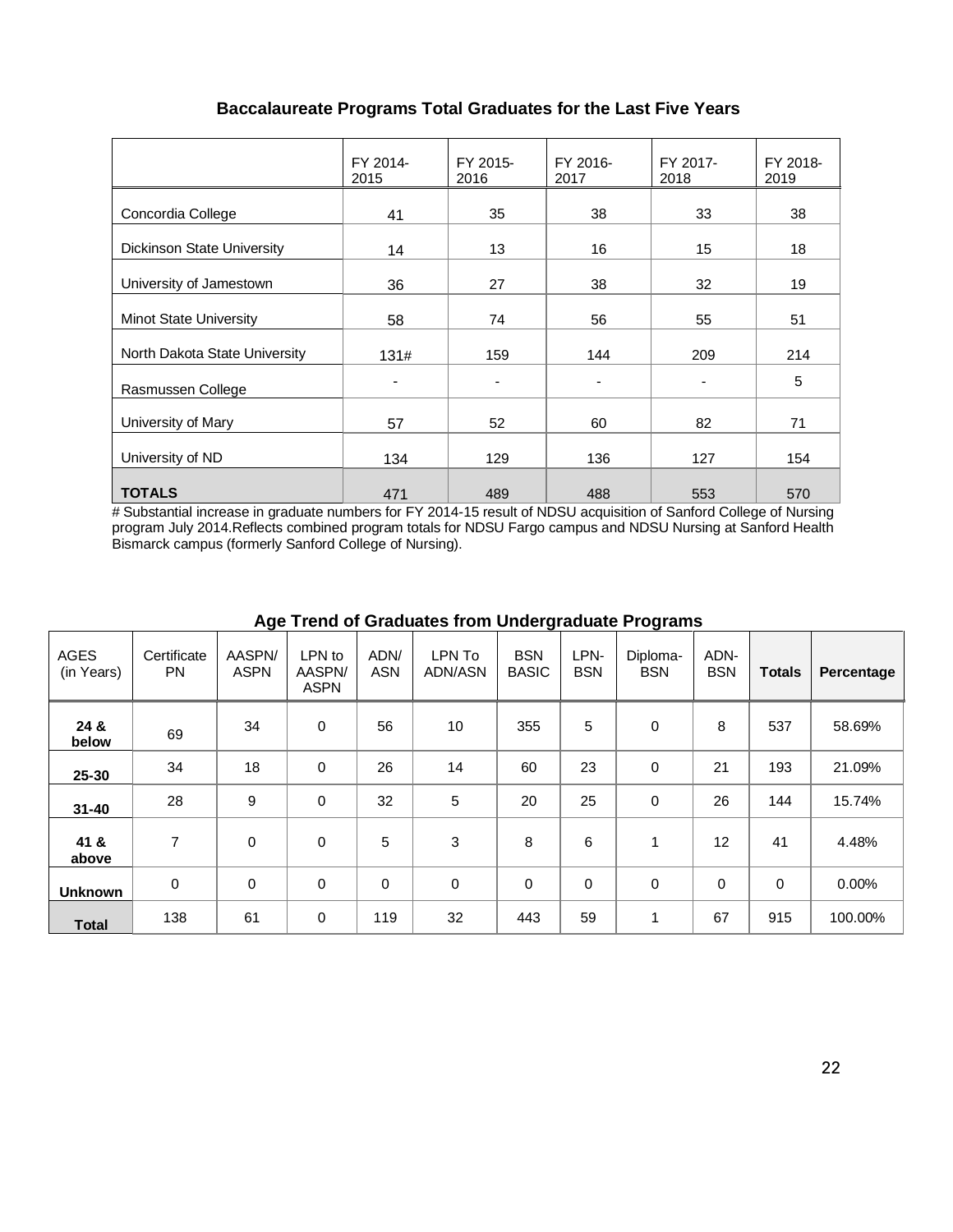### **Graduate-Level Program Graduate Trends**

|                               | FY 2014-<br>2015 | FY 2015-<br>2016 | FY 2016-<br>2017 | FY 2017-<br>2018 | FY 2018-<br>2019 |
|-------------------------------|------------------|------------------|------------------|------------------|------------------|
| North Dakota State University | 24               | 10               | 11               | 16               | 15               |
| University of Mary            | 16               | 8                | 22               | 25               | 23               |
| University of North Dakota    | 57               | 61               | 81               | 89               | 99               |
| <b>TOTALS</b>                 | 97               | 79               | 114              | 130              | 137              |

NDSU FNP Program was expanded to the DNP level 02/2011. Numbers include both MSN and DNP graduates through FY 2014-15.

### **Graduate Program by Role**

| 73 |
|----|
| 15 |
|    |
|    |
|    |

\* This table tracks only those specialties leading to another (advanced) licensure level.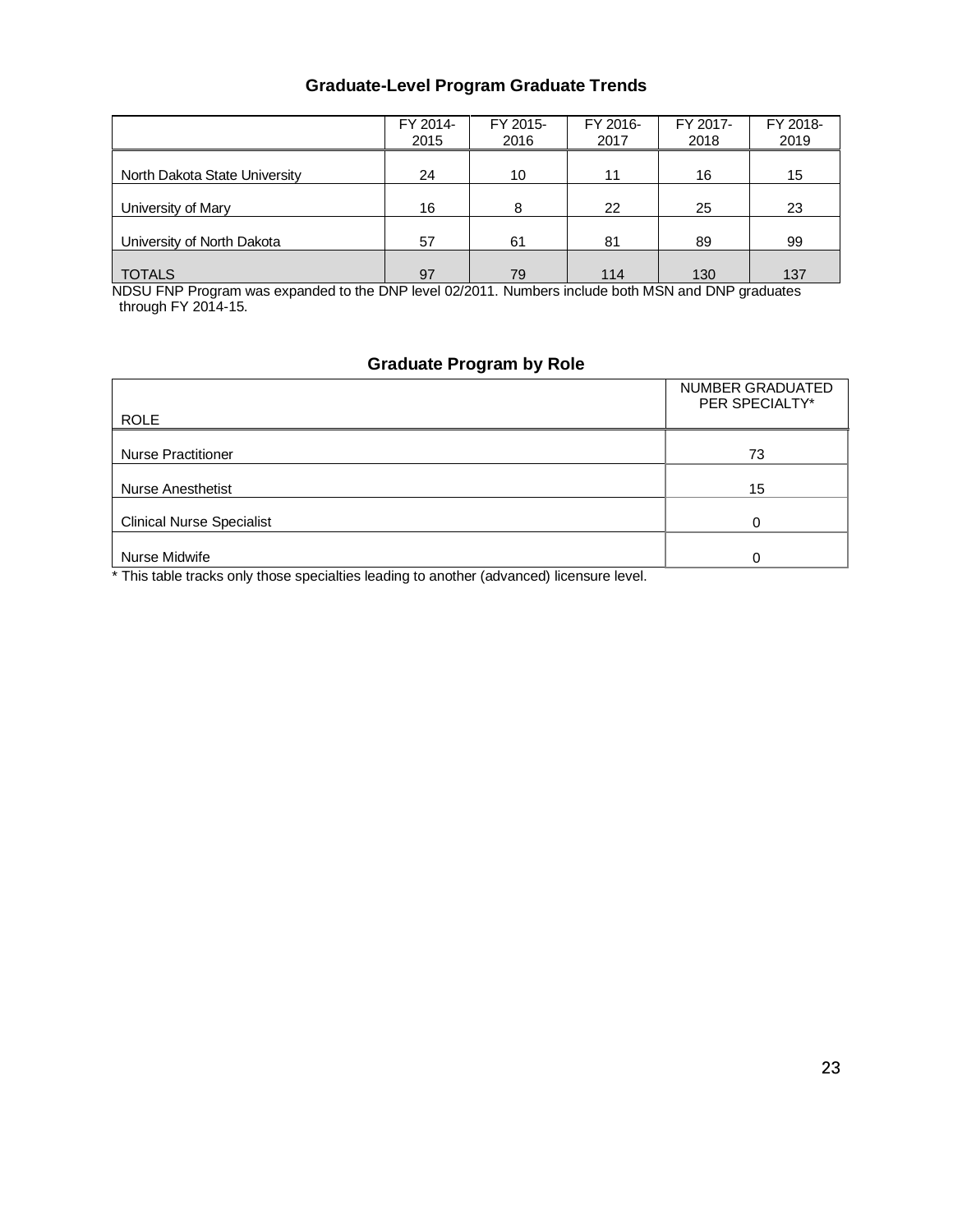| <b>Associate Degree PN Programs</b>                                    | 2014-2015 | 2015-2016   | 2016-2017 | 2017-2018 | 2018-2019 |
|------------------------------------------------------------------------|-----------|-------------|-----------|-----------|-----------|
| <b>Dickinson State University</b>                                      | 95.45%    | 93.10%      | 92.86%    | 95.83%    | 93.3%     |
| ND State College of Science                                            | 90.91%    | 100%        | 87.88%    | 94.92%    | 95.5%     |
| <b>Sitting Bull College</b>                                            | 100%      | 100%        | 93.94%    | 100%      | 100%      |
| United Tribes Technical College                                        | 94.12%    | $61.54\%$ ~ | 100%~     | 100%~     | 71.4%     |
| <b>Turtle Mountain Community College</b>                               |           |             |           |           |           |
|                                                                        | 60%       | 80%^        | 100%*     | $N/A^*$   | $N/A^*$   |
| <b>Certificate PN Programs</b>                                         | 2014-2015 | 2015-2016   | 2016-2017 | 2017-2018 | 2018-2019 |
| Dakota Nursing Program (Combined<br>four college consortium pass rate) | 97.18%    | 93.85%      | 100%      | 96.22%    | 99.15%    |
| Dakota Nursing Program,<br><b>Williston State College</b>              | 100%      | 84.62%      | 100%      | 100%      | 100%      |
| Dakota Nursing Program,<br><b>Bismarck State College</b>               | 90.48%    | 100%        | 100%      | 100%      | 100%      |
| Dakota Nursing Program,<br>Lake Region State College                   | 100%      | 96%         | 100%      | 93.55%    | 100%      |
| Dakota Nursing Program<br>Dakota College at Bottineau                  | 100%      | 91.67%      | 100%      | 91.30%    | 96.6%     |
| North Dakota Averages                                                  | 94.08%    | 89.66%      | 97.73%    | 95.60%    | 96.9%     |
| <b>National Averages</b>                                               | 84.27%    | 82.72%      | 83.79%    | 85.18%    | 85.39     |

### **FISCAL YEAR NCLEX-PN ® PROGRAM PASS RATES**

^ Conditional approval granted March 2016.

\* Voluntary closure request approved for the program August 2016.

~ Conditional approval granted November 2016.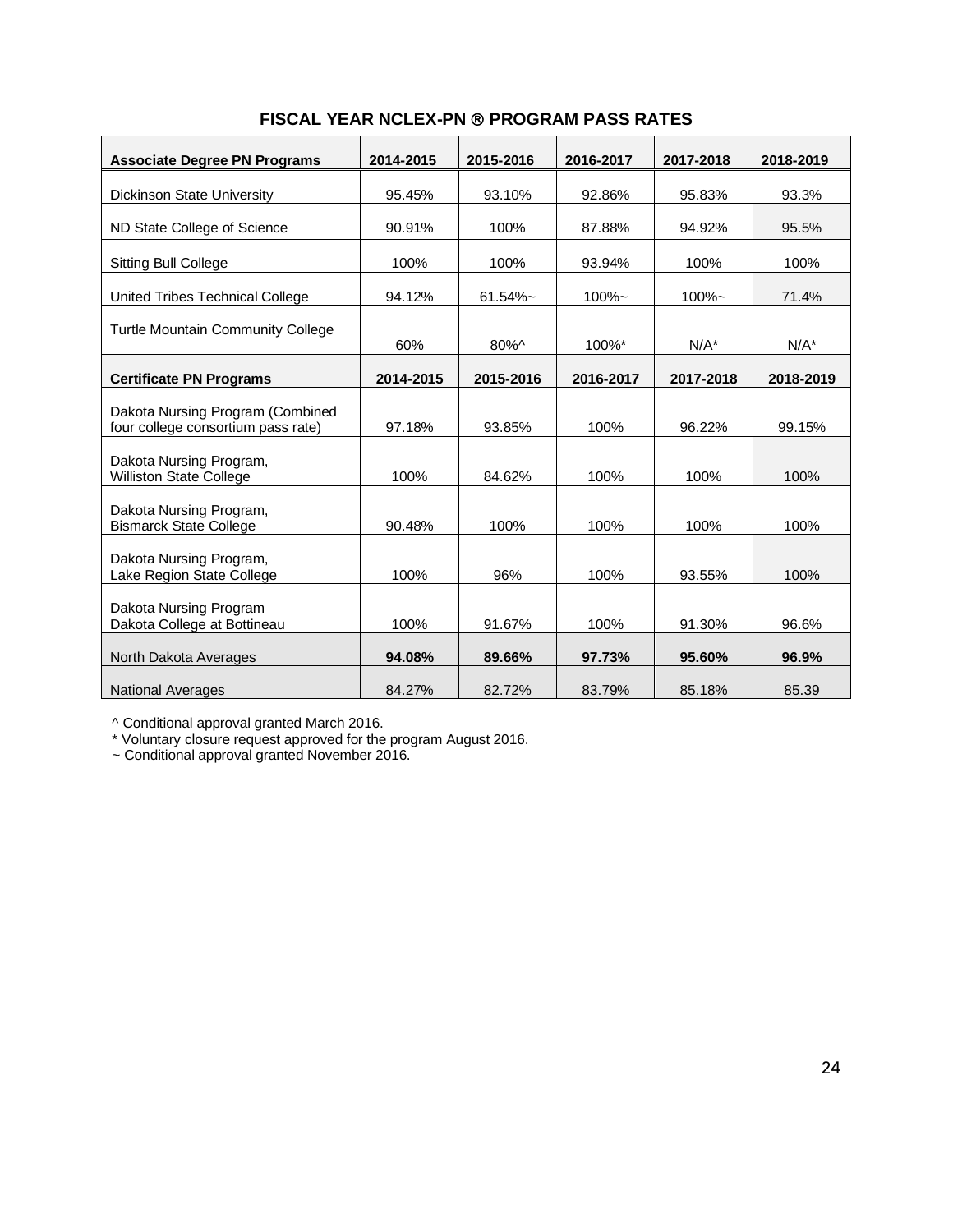| <b>Baccalaureate Degree Programs</b>                                   | 2014-2015                            | 2015-2016                           | 2016-2017                            | 2017-2018                            | 2018-2019                                      |
|------------------------------------------------------------------------|--------------------------------------|-------------------------------------|--------------------------------------|--------------------------------------|------------------------------------------------|
| <b>Dickinson State University</b>                                      | 100%                                 | 88.89%                              | 92.31%                               | 100%                                 | 88.24%                                         |
| <b>Minot State University</b>                                          | 95.76%                               | 92.59%                              | 87.88%                               | 96.67%                               | 87.1%                                          |
| North Dakota State University                                          | 92.86%*                              | 94.74%*                             | 89.36%*                              | 92.82%*                              | 96.6%                                          |
| University of Jamestown                                                | 82.05%                               | 83.33%                              | 83.87%                               | 86.11%                               | 90.48%                                         |
| University of Mary                                                     | 91.23%                               | 92.59%                              | 94.34%                               | 94.83%                               | 100%                                           |
| University of North Dakota                                             | 94.74%                               | 83.08%                              | 94.92%                               | 97.58%                               | 96.6%                                          |
| Concordia College, Moorhead, MN                                        | 94.12% (as<br>reported by<br>MN BON) | 87.5% (as<br>reported by<br>MN BON) | 92.31% (as<br>reported by<br>MN BON) | 93.75% (as<br>reported by<br>MN BON) | $\sqrt{94.44\%}$ (as<br>reported by<br>MN BON) |
| <b>Associate Degree Programs</b>                                       | 2014-2015                            | 2015-2016                           | 2016-2017                            | 2016-2017                            | 2018-2019                                      |
| Dakota Nursing Program (Combined four<br>college consortium pass rate) | 89%                                  | 93.75%                              | 92.56%                               | 91.84%                               | 92.8%                                          |
| Dakota Nursing Program,<br><b>Bismarck State College</b>               | 93.75%                               | 100%                                | 91.30%                               | 100%                                 | 100%                                           |
| Dakota Nursing Program,<br>Dakota College at Bottineau                 | 80%                                  | 85.71%                              | 90.48%                               | 94.44%                               | 100%                                           |
| Dakota Nursing Program,<br>Lake Region State College                   | 90.48%                               | 96.43%                              | 88.46%                               | 93.94%                               | 84.4%                                          |
| Dakota Nursing Program,<br><b>Williston State College</b>              | 92.11%                               | 95.45%                              | 100%                                 | 78.95%                               | 100%                                           |
| Dakota Nursing Program,<br>Fort Berthold Community College             | N/A                                  | 50%**                               | N/A                                  | N/A                                  | N/A                                            |
| North Dakota State College of Science                                  | 93.75%                               | 100%                                | 100%                                 | 90.91%                               | 100%                                           |
| North Dakota Averages                                                  | 92.26%                               | 88.57%                              | 93.58%                               | 93.94%                               | 95.3%                                          |
| <b>National Averages</b>                                               | 82.53%                               | 82.30%                              | 86.22%                               | 86.36%                               | 86.49%                                         |

#### **FISCAL YEAR NCLEX-RN PROGRAM PASS RATES**

**\*** NDSU acquisition of Sanford College of Nursing program July 2014.Reflects combined program pass rates for NDSU Fargo campus and NDSU Nursing at Sanford Health Bismarck.

~Dakota Nursing Program, Fort Berthold Community College requested and received approval for voluntary closure of the PN & RN programs July 2013.

**\*\***Dakota Nursing Program, Fort Berthold Community College had one 2010 graduate first-time tester & one 2013 graduate first-time tester during fiscal year.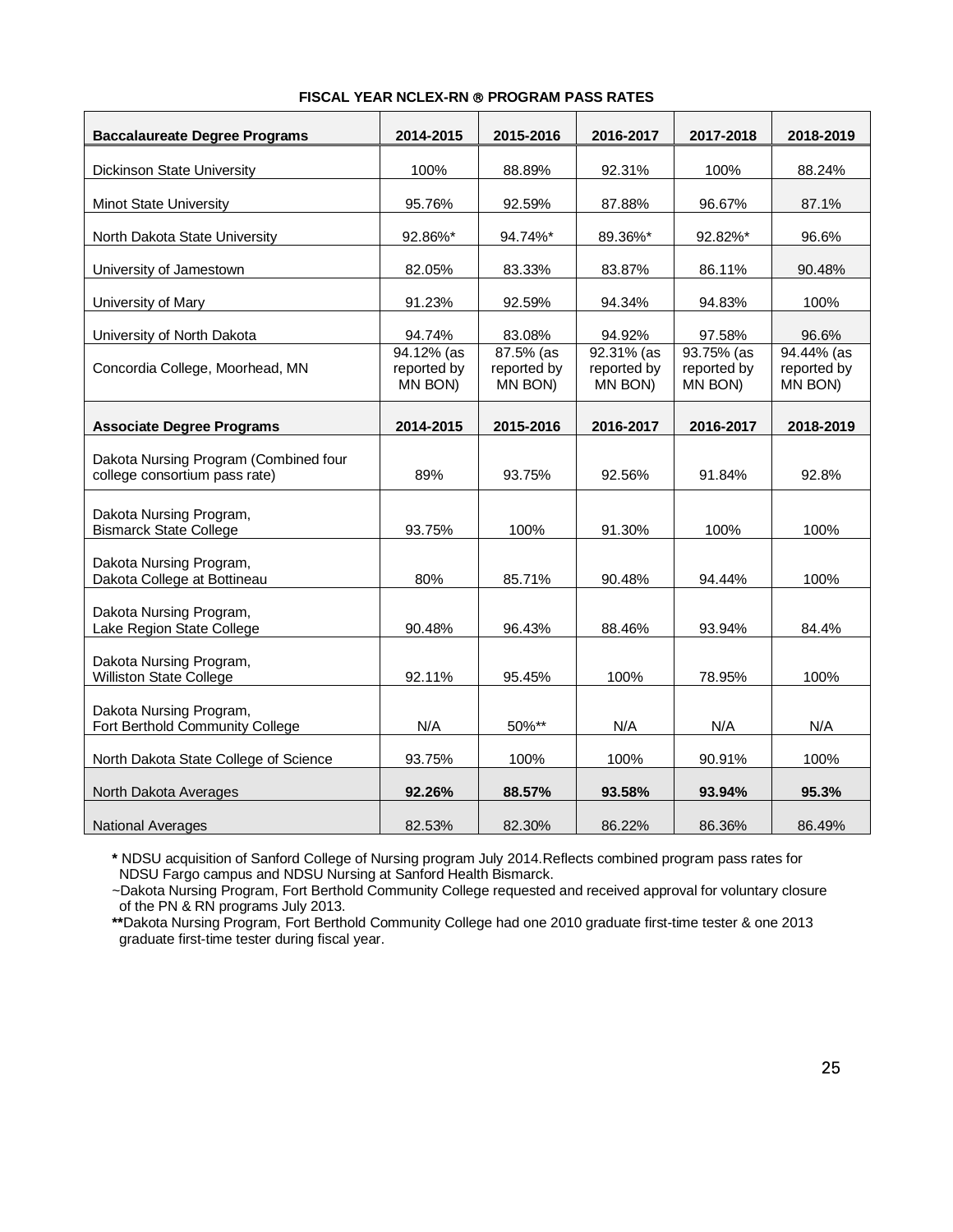### **NURSING FACULTY DATA SUMMARY**

### **HIGHEST LEVEL OF FACULTY PREPARATION**

|                                                     | <b>TOTAL</b><br><b>FACULTY</b> |                |                | <b>BACHELORS</b> |                 |                | <b>MASTERS</b><br><b>NURSING</b> |                |                | <b>MASTERS</b><br><b>NON NSG</b> |                |                 | <b>DOCTORAL</b><br><b>NURSING</b> |                |                | <b>DOCTORAL</b><br><b>NON NSG</b> |                |              |
|-----------------------------------------------------|--------------------------------|----------------|----------------|------------------|-----------------|----------------|----------------------------------|----------------|----------------|----------------------------------|----------------|-----------------|-----------------------------------|----------------|----------------|-----------------------------------|----------------|--------------|
|                                                     | <b>FT</b>                      | PT             | <b>FTE</b>     | FT               | PT              | <b>FTE</b>     | <b>FT</b>                        | PT             | <b>FTE</b>     | FT                               | PT             | <b>FTE</b>      | <b>FT</b>                         | PT             | <b>FTE</b>     | <b>FT</b>                         | PT             | <b>FTE</b>   |
| Concordia<br>College,<br>Moorhead, MN*              | $\overline{7}$                 | 8              | $\overline{7}$ | $\Omega$         | $\mathbf 0$     | $\mathbf 0$    | $\mathbf{1}$                     | $\overline{7}$ | 1              | $\Omega$                         | $\mathbf 0$    | $\mathbf 0$     | 5                                 | $\mathbf{1}$   | 5              | $\mathbf{1}$                      | $\mathbf 0$    | $\mathbf{1}$ |
| <b>DNP Dakota</b><br>College at<br><b>Bottineau</b> | 11                             | 6              | 12.15          | $\overline{7}$   | $\mathbf{1}$    | 7.15           | $\overline{4}$                   | $\overline{4}$ | 4.95           | $\Omega$                         | $\Omega$       | $\Omega$        | $\overline{0}$                    | $\mathbf{1}$   | $\overline{5}$ | $\overline{0}$                    | $\Omega$       | $\Omega$     |
| <b>DNP</b> Lake<br><b>Region State</b><br>College   | 10                             | 6              | 11.62          | $\Omega$         | 4               | 1.2            | 10                               | $\overline{2}$ | 10.42          | $\Omega$                         | $\mathbf 0$    | $\Omega$        | 0                                 | $\mathbf 0$    | $\Omega$       | $\Omega$                          | $\Omega$       | $\mathbf 0$  |
| <b>DNP Williston</b><br><b>State College</b>        | 3                              | $\overline{7}$ | 4.95           | $\Omega$         | $\mathbf{1}$    | $\cdot$        | 3                                | 6              | 4.65           | $\Omega$                         | $\Omega$       | $\Omega$        | 0                                 | 0              | $\Omega$       | $\Omega$                          | $\mathbf 0$    | $\mathbf 0$  |
| <b>DNP Bismarck</b><br><b>State College</b>         | 5                              | 15             | 9.6            | $\Omega$         | 10 <sup>1</sup> | 3.1            | 4                                | 5              | 5.5            | $\Omega$                         | $\Omega$       | $\Omega$        | $\mathbf{1}$                      | $\mathbf 0$    | $\mathbf{1}$   | $\Omega$                          | $\Omega$       | $\Omega$     |
| <b>Dickinson State</b><br>University                | 8                              | $\overline{4}$ | 8              | $\mathbf{1}$     | $\overline{2}$  | $\overline{2}$ | 5                                | $\overline{2}$ | 6              | $\Omega$                         | $\mathbf 0$    | $\Omega$        | $\overline{2}$                    | 0              | $\Omega$       | $\Omega$                          | $\mathbf 0$    | $\mathbf 0$  |
| <b>Minot State</b><br>University                    | 17                             | 5              | 18.4           | $\Omega$         | $\Omega$        | $\mathbf 0$    | 14                               | 3              | 15             | $\Omega$                         | $\overline{2}$ | $\overline{.4}$ | $\overline{2}$                    | $\mathbf 0$    | $\overline{2}$ | $\mathbf{1}$                      | $\Omega$       | 1            |
| North Dakota<br>State College of<br>Science         | 10                             | 8              | 12.21          | $\mathbf{1}$     | 6               | 2.07           | 9                                | $\overline{2}$ | 10.14          | $\Omega$                         | $\Omega$       | $\Omega$        | $\overline{0}$                    | 0              | $\Omega$       | $\Omega$                          | $\mathbf 0$    | $\mathbf 0$  |
| North Dakota<br><b>State University</b>             | 39                             | 21             | 44.9           | $\Omega$         | $\mathbf 0$     | $\mathbf 0$    | 22                               | 14             | 25.15          | $\mathbf{1}$                     | $\Omega$       | $\mathbf{1}$    | 12                                | $\overline{4}$ | 14.12          | $\overline{4}$                    | 3              | 4.63         |
| Rasmussen<br>College                                | 17                             | 16             | 33             | $\Omega$         | $\Omega$        | $\mathbf 0$    | 12                               | 13             | 25             | $\Omega$                         | $\Omega$       | $\Omega$        | 5                                 | 3              | 8              | $\Omega$                          | $\Omega$       | $\Omega$     |
| Sitting Bull<br>College                             | $\mathbf{1}$                   | 2              | 1.5            | $\Omega$         | $\mathbf{1}$    | .25            | $\mathbf{1}$                     | $\mathbf 0$    | $\mathbf{1}$   | $\Omega$                         | 0              | $\Omega$        | 0                                 | 0              | $\Omega$       | $\Omega$                          | $\mathbf{1}$   | .25          |
| <b>United Tribes</b><br>Technical<br>College        | 6.75                           | $\mathbf{1}$   | 7.75           | $\mathbf{1}$     | $\mathbf{1}$    | $\overline{2}$ | 4.75                             | $\Omega$       | 4.75           | $\Omega$                         | $\Omega$       | $\Omega$        | $\Omega$                          | $\Omega$       | $\Omega$       | $\mathbf{1}$                      | $\Omega$       | $\mathbf{1}$ |
| University of<br>Jamestown                          | 8                              | $\Omega$       | 8              | $\Omega$         | $\Omega$        | 0              | $\overline{7}$                   | $\mathbf 0$    | $\overline{7}$ | $\Omega$                         | $\overline{0}$ | $\Omega$        | 1                                 | 0              | 1              | $\Omega$                          | $\Omega$       | $\Omega$     |
| University of<br>Mary                               | 22                             | 7.62           | 27.36          | $\Omega$         | $\mathbf{1}$    | .17            | 13                               | $\overline{2}$ | 13.57          | $\Omega$                         | $\Omega$       | $\Omega$        | 6                                 | 2.95           | 8.95           | 3                                 | 1.67           | 4.67         |
| University of<br>North Dakota                       | 25                             | 47             | 47.78          | $\Omega$         | 12              | 4.93           | 12                               | 19             | 22.22          | $\Omega$                         | $\mathbf{1}$   | $\overline{2}$  | 9                                 | 13             | 15.7           | $\overline{\mathbf{4}}$           | $\overline{2}$ | 4.73         |
| <b>TOTAL</b>                                        | 189.75                         | 153.62         | 254.22         | 10               | 39              | 23.17          | 121.75                           | 79             | 156.35         | $\overline{1}$                   | 3              | 1.6             | 43                                | 24.95          | 56.27          | 14                                | 7.67           | 17.28        |

\*Concordia College, Moorhead, MN has sought dual approval from the NDBON and MN BON since 2005. NDBON has granted full in-state approval of the BAN program since 2005.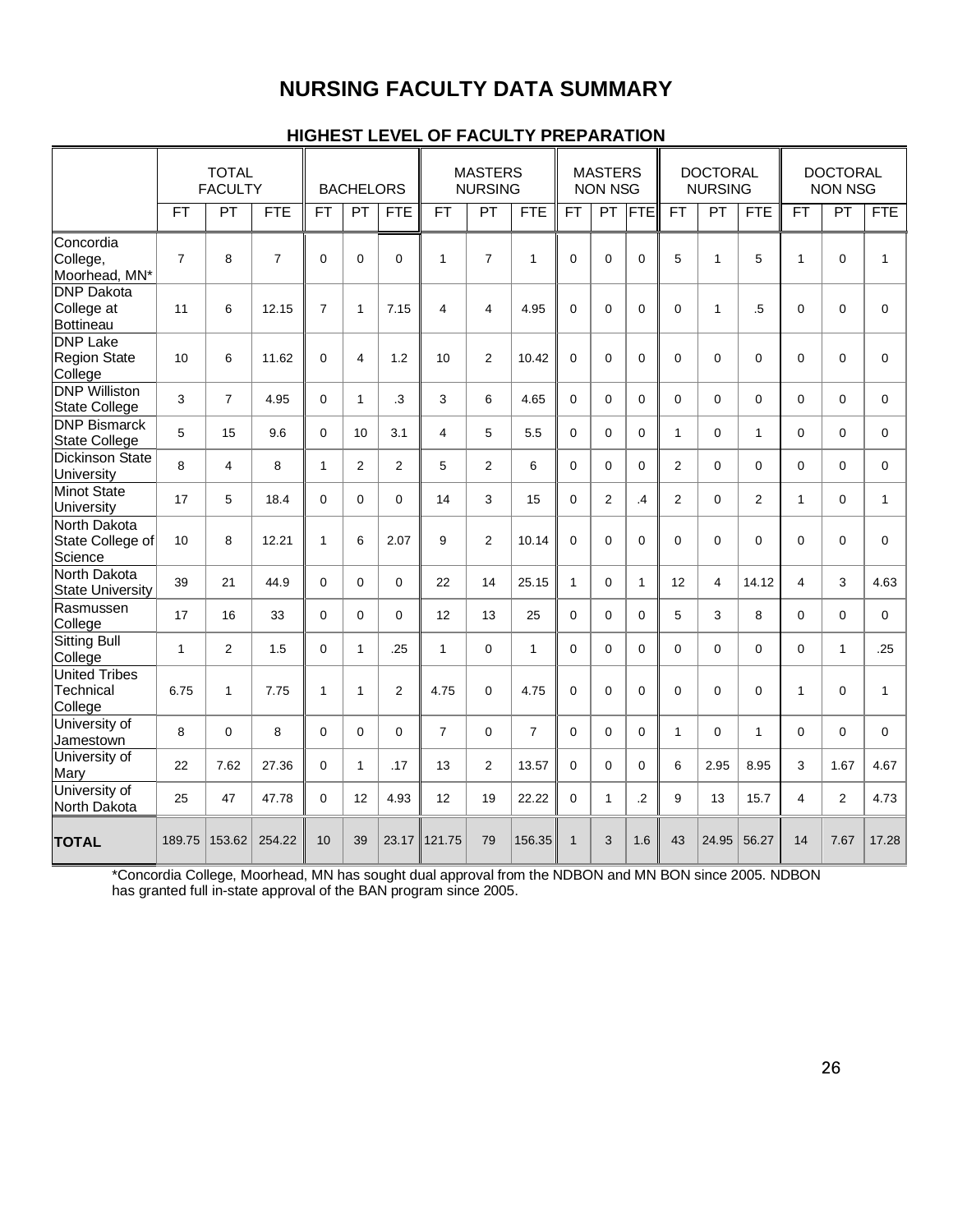### **FACULTY POSITION OPENINGS**

|                                                  | <b>Total Number</b><br>Faculty<br>Openings | <b>BSN</b><br>Required | <b>Masters</b><br>Required | Doctorate<br>Required   | Total<br>actively<br>recruited<br>faculty<br>vacancies |
|--------------------------------------------------|--------------------------------------------|------------------------|----------------------------|-------------------------|--------------------------------------------------------|
| Concordia College,<br>Moorhead, MN               | $\mathbf 0$                                | $\mathbf 0$            | $\mathbf 0$                | $\mathbf 0$             | $\mathbf 0$                                            |
| <b>DNP Bismarck State</b><br>College             | $\mathbf 0$                                | $\mathbf 0$            | $\mathbf 0$                | $\mathbf 0$             | $.2\overline{ }$                                       |
| <b>DNP Dakota College at</b><br>Bottineau        | $\mathbf 0$                                | $\pmb{0}$              | $\pmb{0}$                  | $\mathbf 0$             | 2.25                                                   |
| <b>DNP Lake Region</b><br>State College          | $\mathbf 0$                                | $\mathbf 0$            | $\mathbf 0$                | $\mathbf 0$             | $\mathbf 0$                                            |
| <b>DNP Williston State</b><br>College            | $\mathbf 0$                                | $\mathbf 0$            | $\mathbf 0$                | $\mathbf 0$             | $\Omega$                                               |
| <b>Dickinson State</b><br>University             | 1                                          | $\pmb{0}$              | 1                          | $\mathbf 0$             | $\Omega$                                               |
| Minot State University                           | $\mathbf 0$                                | $\mathbf 0$            | 1                          | $\mathbf 0$             | $\mathbf 0$                                            |
| North Dakota State<br>College of Science         | $\overline{c}$                             | $\overline{c}$         | $\mathbf 0$                | $\mathbf 0$             | $\mathbf 0$                                            |
| North Dakota State<br>University                 | $\pmb{0}$                                  | $\mathsf 0$            | $\mathbf 0$                | $\mathbf 0$             | $\Omega$                                               |
| Rasmussen College                                | $\pmb{0}$                                  | $\pmb{0}$              | $\boldsymbol{0}$           | 0                       | $\mathbf 0$                                            |
| <b>Sitting Bull College</b>                      | $\overline{c}$                             | $\pmb{0}$              | $\overline{2}$             | $\mathbf 0$             | $\Omega$                                               |
| <b>United Tribes</b><br><b>Technical College</b> | $\pmb{0}$                                  | $\pmb{0}$              | $\boldsymbol{0}$           | $\mathbf 0$             | $\mathbf 0$                                            |
| University of<br>Jamestown                       | $\boldsymbol{0}$                           | $\pmb{0}$              | $\mathbf 0$                | 0                       | $\mathbf{0}$                                           |
| University of Mary                               | $\Omega$                                   | $\Omega$               | $\Omega$                   | $\Omega$                | $\Omega$                                               |
| University of North<br>Dakota                    | $\overline{7}$                             | $\mathbf 0$            | 3                          | $\overline{\mathbf{4}}$ | 4.93                                                   |
| <b>TOTALS</b>                                    | 12                                         | 2                      | $\overline{7}$             | $\overline{4}$          | 7.38                                                   |

### **FACULTY DEMOGRAPHIC INFORMATION**

### FACULTY AGE GROUPS **FACULTY ETHNICITY FACULTY GENDER**

| 24 and below |     |
|--------------|-----|
| 25-30        | 31  |
| $31 - 40$    | 78  |
| $41 - 50$    | 110 |
| $51 - 60$    | 67  |
| 61 & above   | 66  |

| African American | 2   |
|------------------|-----|
| Asian            | 4   |
| Asian Indian     | 0   |
| Other Asian      | 0   |
| Caucasian        | 314 |
| Hispanic         | 8   |
| Native American  | ิค  |
| Other            |     |
| Pacific Islander | 17  |

| Male   | 10  |
|--------|-----|
| Female | 333 |
|        |     |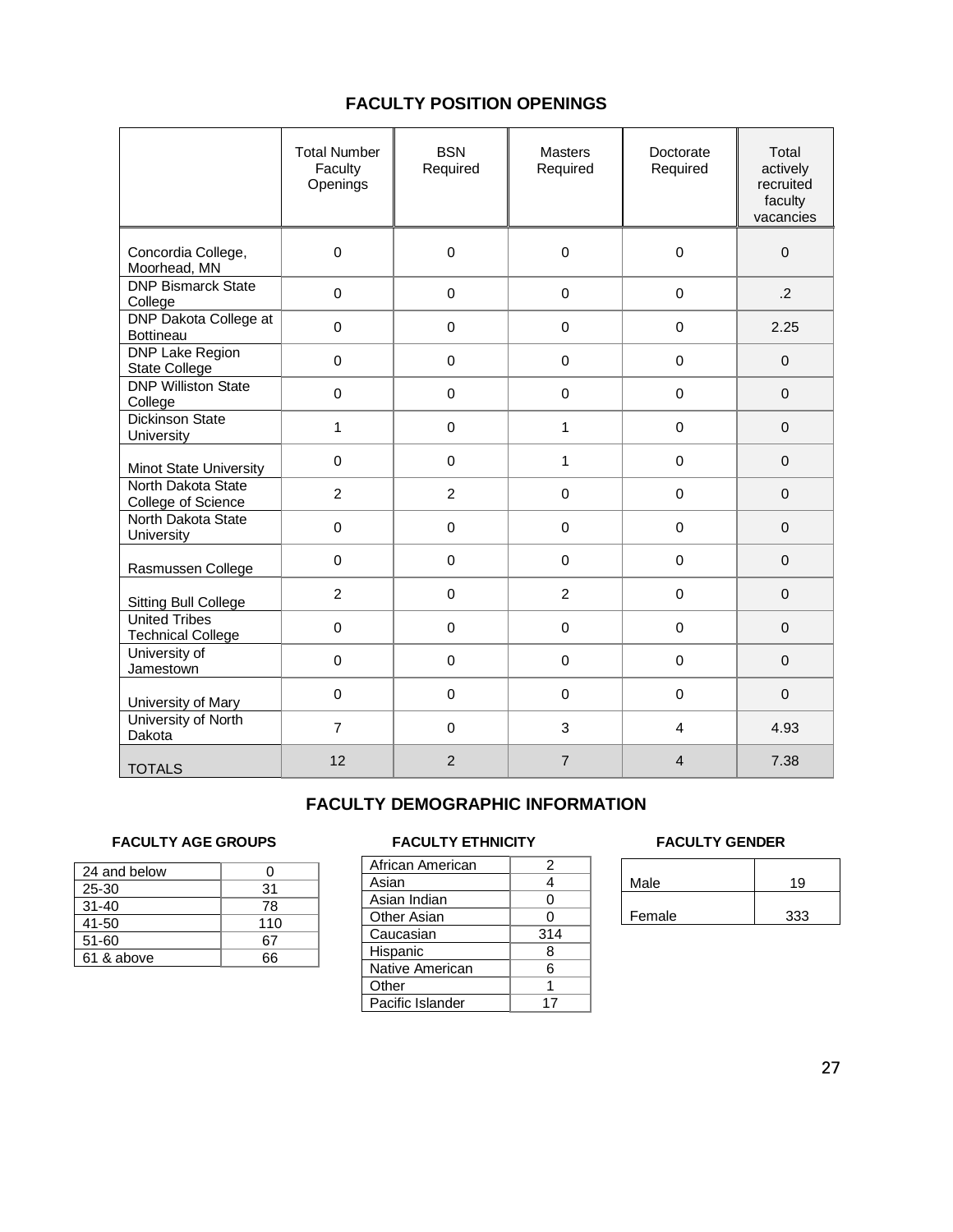### **PROGRAMS UTILIZING FACULTY DEVELOPMENTAL PROGRAM (FDP) RULES**

### **Fall - October 1, 2018**

|                                                | <b>Faculty Numbers</b> |                | <b>FTE Numbers</b> |               |               |  |
|------------------------------------------------|------------------------|----------------|--------------------|---------------|---------------|--|
| Program                                        |                        |                |                    |               | FTE.          |  |
|                                                |                        | Faculty        | <b>Total FTE</b>   | <b>FTE</b>    | Percentage    |  |
|                                                | <b>Total Number</b>    | Participating  | (FT & PT           | Participating | Participating |  |
|                                                | of Faculty             | in FDP         | combined)          | in FDP        | in FDP        |  |
|                                                | 8 FT & 3 PT            |                |                    |               |               |  |
| University of Jamestown                        | $=11$                  | 3              | 8.98               | 1.0           | 11.14%        |  |
| North Dakota State University (BSN & Graduate  | 35 FT & 13 PT          |                |                    |               |               |  |
| Programs; 2 sites)                             | $=48$                  | 17             | 40.16              | 2.38          | 5.93%         |  |
| North Dakota State College of Science (PN & RN | 10 FT & 6 PT           |                |                    |               |               |  |
| Programs)                                      | $=16$                  | 1              | 12.23              | 0.14          | 1.44%         |  |
| University of North Dakota (BSN & Graduate     | 29 FT & 57 PT          |                |                    |               |               |  |
| Programs)                                      | $=86$                  | 15             | 48.1               | 5.25          | 10.91%        |  |
| Dakota Nursing Program Consortium (DCB,        |                        |                |                    |               |               |  |
| LRSC, BSC & WSC) *Four college partners, each  | 25 FT and 22           |                |                    |               |               |  |
| with a PN & RN Program                         | $PT = 47$              | 4              | 31.28              | 1.95          | 6.23%         |  |
|                                                | 5 FT and 11            |                |                    |               |               |  |
| *DNPC Bismarck State College                   | $PT = 16$              | 2              | 8.18               | 0.45          | 5.5%          |  |
|                                                | 8 FT and 4 PT          |                |                    |               |               |  |
| *DNPC Dakota College at Bottineau              | $= 12$                 | $\overline{2}$ | 9.25               | 1.5           | 16.22%        |  |
|                                                | 9 FT and 3 PT          |                |                    |               |               |  |
| *DNPC Lake Region State College                | $= 12$                 | $\Omega$       | 9.9                | $\mathbf 0$   | $0\%$         |  |
|                                                | 3 FT and 4 PT          |                |                    |               |               |  |
| *DNPC Williston State College                  | $= 7$                  | $\mathbf 0$    | 3.95               | $\mathbf 0$   | $0\%$         |  |
|                                                | 7 FT & 3 PT=           |                |                    |               |               |  |
| <b>Dickinson State University</b>              | 10                     | 1              | 8.5                | 1.0           | 11.76%        |  |
|                                                | 7 FT & 6 PT=           |                |                    |               |               |  |
| Concordia College, Moorhead, MN                | 13                     | 1              | 9                  | $0.2^{\circ}$ | 2.22%         |  |
|                                                | 16 FT & 3 PT=          |                |                    |               |               |  |
| <b>Minot State University</b>                  | 19                     | 1              | 17                 | 1.0           | 5.88%         |  |
|                                                |                        |                |                    |               |               |  |
|                                                |                        |                |                    |               |               |  |
| <b>Totals</b>                                  |                        | 47             | 206.53             | 14.87         | 7.2%          |  |
|                                                |                        |                |                    |               |               |  |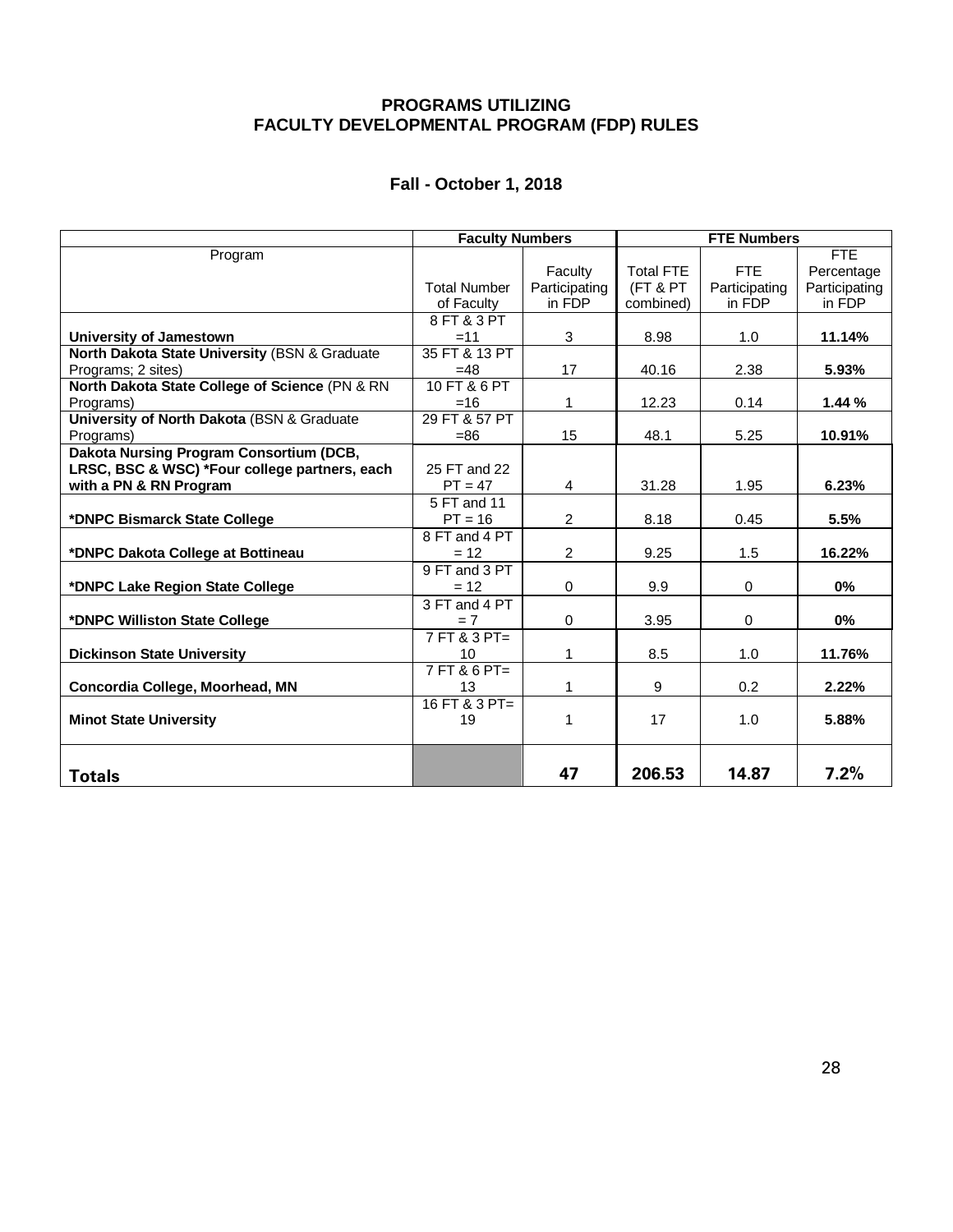### **Spring – February 1, 2019**

|                                                         | <b>Faculty Numbers</b> |                | <b>FTE Numbers</b> |               |               |  |
|---------------------------------------------------------|------------------------|----------------|--------------------|---------------|---------------|--|
| Program                                                 |                        |                |                    |               | FTE           |  |
|                                                         |                        | Faculty        | <b>Total FTE</b>   | <b>FTF</b>    | Percentage    |  |
|                                                         | <b>Total Number</b>    | Participating  | (FT & PT           | Participating | Participating |  |
|                                                         | of Faculty             | in FDP         | combined)          | in FDP        | in FDP        |  |
|                                                         | 8 FT & 3 PT            |                |                    |               |               |  |
| <b>University of Jamestown</b>                          | $=11$                  | 1              | 8.98               | 0.5           | 5.6%          |  |
| North Dakota State University (BSN & Graduate           | 38 FT & 21PT           |                |                    |               |               |  |
| Programs; 2 sites)                                      | $= 59$                 | 22             | 44.73              | 3.87          | 8.7%          |  |
| North Dakota State College of Science (PN & RN          | 10 FT & 6 PT           |                |                    |               |               |  |
| Programs)                                               | $=16$                  | 3              | 12.23              | 1.12          | 9.2%          |  |
|                                                         | 29 FT & 57 PT          |                |                    |               |               |  |
| University of North Dakota (BSN & Graduate<br>Programs) | $= 86$                 | 13             | 40                 | 4.75          | 11.8%         |  |
| Dakota Nursing Program Consortium (DCB,                 |                        |                |                    |               |               |  |
| LRSC, BSC & WSC) *Four college partners, each           | 25 FT and 22           |                |                    |               |               |  |
| with a PN & RN Program                                  | $PT = 47$              | 6              | 35.89              | 3.7           | 10.3%         |  |
|                                                         | 5 FT and 11            |                |                    |               |               |  |
| *DNPC Bismarck State College                            | $PT = 16$              | $\overline{2}$ | 8.35               | 0.45          | 5.5%          |  |
|                                                         | 10 FT and 3            |                |                    |               |               |  |
| *DNPC Dakota College at Bottineau                       | $PT = 13$              | $\overline{4}$ | 12.37              | 3.25          | 26.3%         |  |
|                                                         | 9 FT and 3 PT          |                |                    |               |               |  |
| *DNPC Lake Region State College                         | $= 12$                 | $\Omega$       | 9.9                | $\Omega$      | 0%            |  |
|                                                         | 3 FT and 4 PT          |                |                    |               |               |  |
| *DNPC Williston State College                           | $= 7$                  | $\Omega$       | 3.95               | $\Omega$      | 0%            |  |
| <b>Dickinson State University</b>                       | $7FT & 4 PT =$         |                |                    |               |               |  |
|                                                         | 11                     | 1              | 9                  | 1.0           | 11.1%         |  |
| Concordia College, Moorhead, MN                         | $7FT & 6PT =$          |                |                    |               |               |  |
|                                                         | 13                     | 1              | 9                  | 0.2           | 2.22%         |  |
| <b>Minot State University</b>                           | $16$ FT & 3            |                |                    |               |               |  |
|                                                         | $PT=19$                | 1              | 17                 | 1.0           | 5.88%         |  |
| <b>University of Mary</b>                               | 21 FT & 17             |                |                    |               |               |  |
|                                                         | $PT = 38$              | 1              | 26.34              | 0.21          | 0.8%          |  |
|                                                         |                        |                |                    |               |               |  |
| <b>Totals</b>                                           |                        | 55             | 235.51             | 16.35         | 6.17%         |  |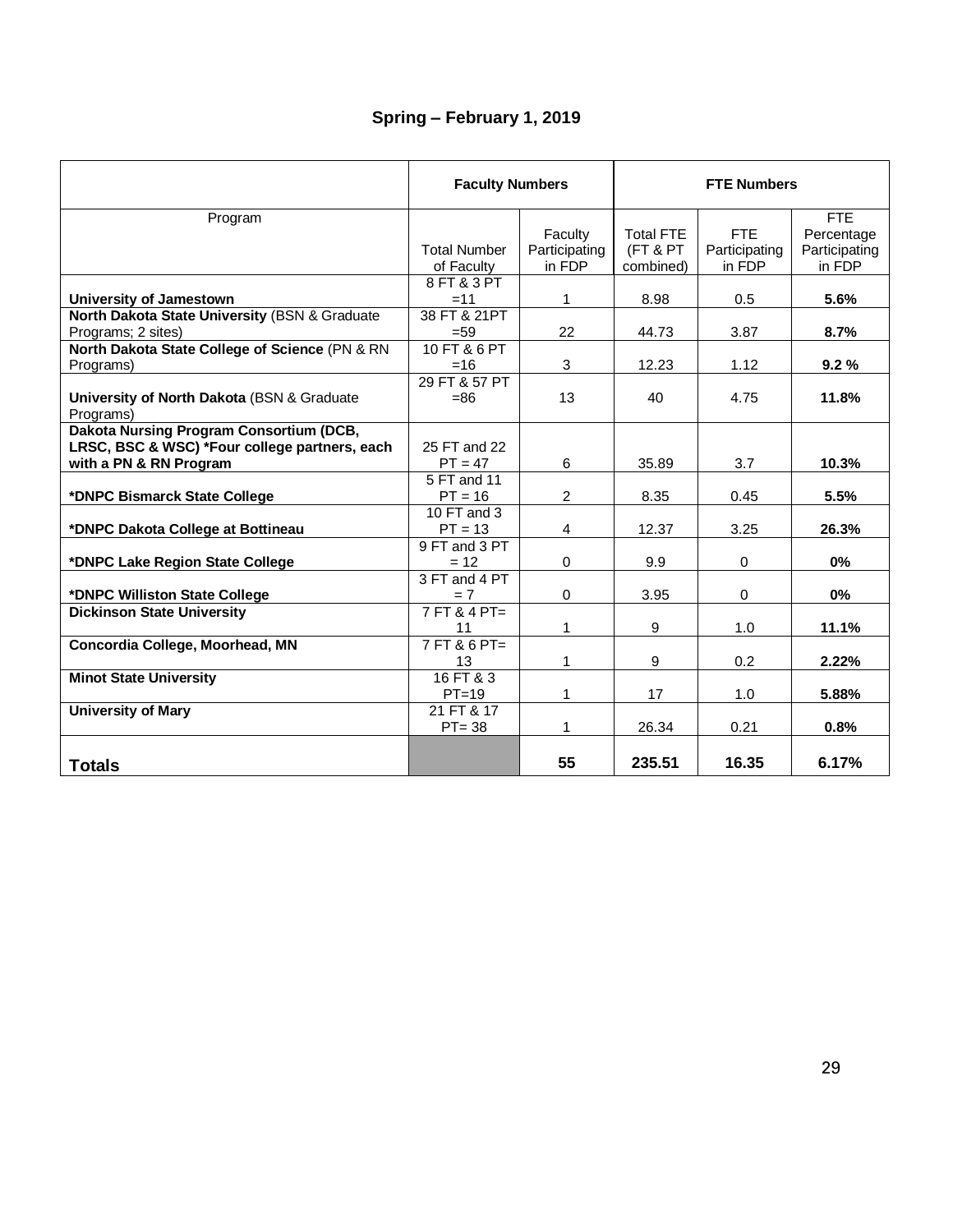### **Summer – June 1, 2019**

|                                                | <b>Faculty Numbers</b>  |               | <b>FTE Numbers</b> |               |               |  |
|------------------------------------------------|-------------------------|---------------|--------------------|---------------|---------------|--|
| Program                                        |                         |               |                    |               | FTE           |  |
|                                                |                         | Faculty       | <b>Total FTE</b>   | <b>FTF</b>    | Percentage    |  |
|                                                | <b>Total Number</b>     | Participating | (FT & PT           | Participating | Participating |  |
|                                                | of Faculty              | in FDP        | combined)          | in FDP        | in FDP        |  |
|                                                | $7$ FT & 6 PT=          |               |                    |               |               |  |
| Concordia College, Moorhead, MN                | 13                      | 1             | 9                  | 0.2           | 2.22%         |  |
|                                                | $7FT & 4 PT =$          |               |                    |               |               |  |
| <b>Dickinson State University</b>              | 11                      | 1             | 9                  | 1.0           | 11.1%         |  |
| Dakota Nursing Program Consortium (DCB,        |                         |               |                    |               |               |  |
| LRSC, BSC & WSC) *Four college partners,       | 25 FT and 22            |               |                    |               |               |  |
| each with a PN & RN Program                    | $PT = 47$               | 4             | 34.10              | 2.45          | 7.2%          |  |
|                                                | 5 FT and 11             |               |                    |               |               |  |
| *DNPC Bismarck State College                   | $PT = 16$               | 2             | 7.8                | 0.45          | 5.8%          |  |
|                                                | 10 FT and 3             |               |                    |               |               |  |
| *DNPC Dakota College at Bottineau              | $PT = 13$               | 2             | 11.15              | 2.0           | 18%           |  |
|                                                | 9 FT and 3 PT           |               |                    |               |               |  |
| *DNPC Lake Region State College                | $= 12$                  | $\mathbf 0$   | 9.9                | 0             | $0\%$         |  |
|                                                | 3 FT and 4 PT           |               |                    |               |               |  |
| *DNPC Williston State College                  | $= 7$                   | $\Omega$      | 3.95               | 0             | 0%            |  |
| North Dakota State College of Science (PN & RN | 10 FT & 6 PT            |               |                    |               |               |  |
| Programs)                                      | $=16$                   | 1             | 12.23              | 0.11          | 0.9%          |  |
| North Dakota State University (BSN & Graduate  | 38 FT & 21PT            |               |                    |               |               |  |
| Programs; 2 sites)                             | $= 59$                  | 2             | 44.73              | 0.28          | 0.6%          |  |
|                                                | 8 FT & 3 PT             |               |                    |               |               |  |
| <b>University of Jamestown</b>                 | $=11$                   | 1             | 8.98               | 0.5           | 5.6%          |  |
|                                                | 21 FT & 17<br>$PT = 38$ | 1             | 26.34              | 0.17          | 0.6%          |  |
| <b>University of Mary</b>                      |                         |               |                    |               |               |  |
|                                                |                         |               |                    |               |               |  |
| Totals                                         |                         | 15            | 144.38             | 4.71          | 3.3%          |  |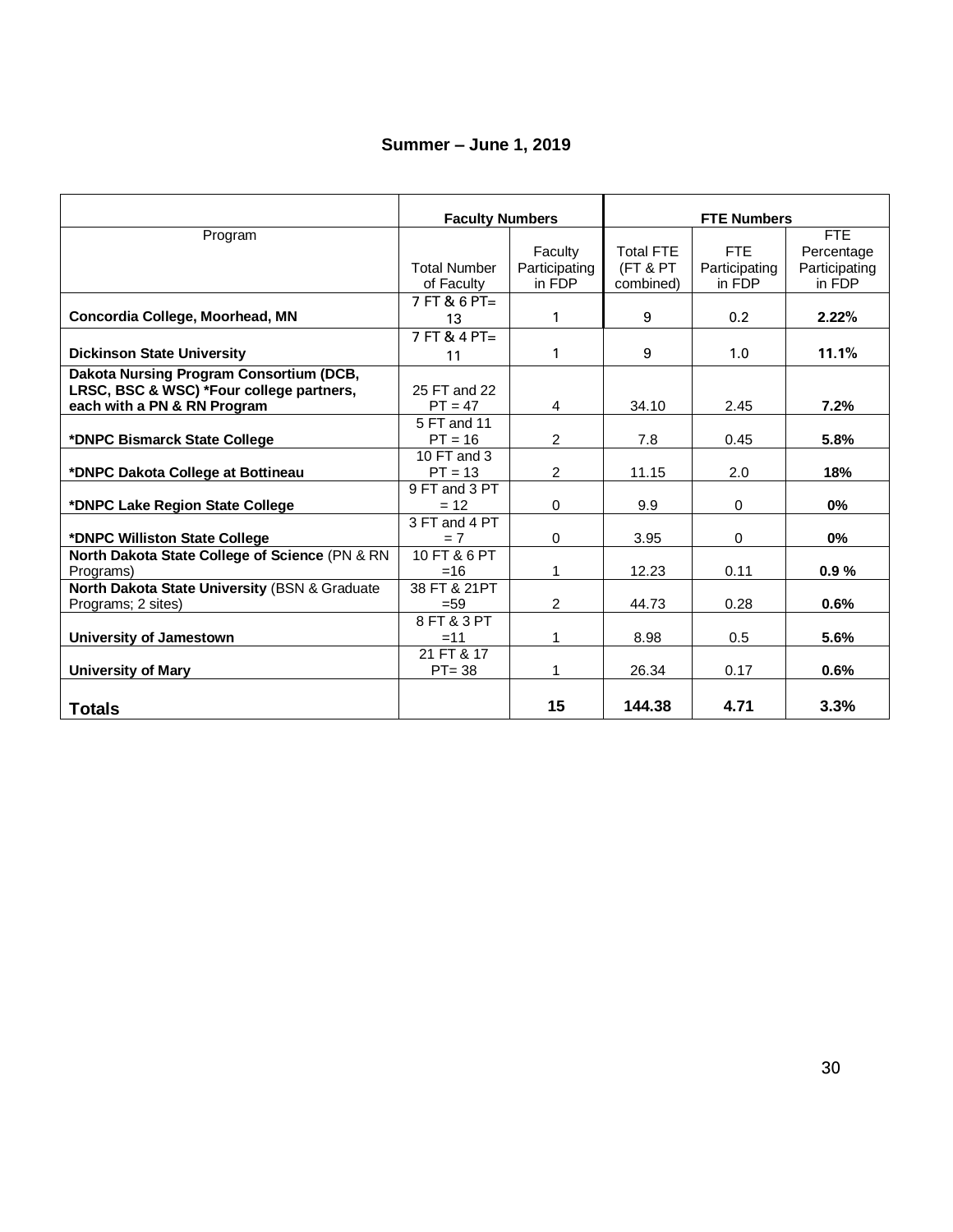## **CLINICAL PRACTICE SITES**

|                |                                                       | City                |                                             |                 |
|----------------|-------------------------------------------------------|---------------------|---------------------------------------------|-----------------|
|                | <b>Clinical Agency</b>                                | Location            | Program's Utilizing the Agency              | <b>Students</b> |
| 1.             | 319 Medical Group                                     | <b>Grand Forks</b>  | <b>UND</b>                                  | RN, NP          |
| $\overline{2}$ | 5 <sup>th</sup> Medical Group                         | <b>Grand Forks</b>  | <b>UND</b>                                  | RN, NP          |
| 3.             | All About Kids, Inc.                                  | <b>Grand Forks</b>  | <b>UND</b>                                  | RN, NP          |
| 4.             | Altru Health Clinic Lake Region                       | Devils Lake         | <b>LRSC</b>                                 | PN              |
| 5.             | Altru Health Clinic Lake Region                       | <b>Grand Forks</b>  | <b>LRSC</b>                                 | PN              |
| 6.             | Altru Health Systems Hospital                         | <b>Grand Forks</b>  | LRSC; UND; NDSCS                            | PN, RN, NP      |
| 7.             | <b>Altru Home Health</b>                              | Devils Lake         | <b>LRSC</b>                                 | PN              |
| 8.             | <b>Altru Family YMCA</b>                              | <b>Grand Forks</b>  | <b>UND</b>                                  | $\overline{NP}$ |
| 9.             | <b>Altru Wound Clinic</b>                             | <b>Grand Forks</b>  | U of Mary                                   | <b>NP</b>       |
| 10.            | Anne Carlson Center                                   | Jamestown           | BSC; DCB; U of Mary; U of Jamestown; NDSCS  | PN, RN          |
| 11.            | Anne Carlson Center                                   | <b>Bismarck</b>     | U of Mary                                   | <b>RN</b>       |
| 12.            | ANOVA Family Health Center,<br>Inc.                   | <b>Watford City</b> | U of Mary                                   | $\overline{NP}$ |
| 13.            | <b>Ashley Medical Center</b>                          | Ashley              | <b>NDSU</b>                                 | <b>NP</b>       |
| 14.            | <b>Aurora Medical Park</b>                            | <b>Grand Forks</b>  | <b>UND</b>                                  | RN, NP          |
| 15.            | Ave Maria                                             | Jamestown           | U of Jamestown                              | $\overline{RN}$ |
| 16.            | <b>Balanced Minds</b>                                 | <b>Bismarck</b>     | U of Mary                                   | $\overline{RN}$ |
| 17.            | <b>Baptist Home</b>                                   | <b>Bismarck</b>     | BSC;                                        | $\overline{PN}$ |
| 18.            | <b>BECEP</b>                                          | <b>Bismarck</b>     | U of Mary                                   | $\overline{RN}$ |
| 19.            | <b>Bethany Homes</b>                                  | Fargo               | Concordia College, Moorhead, MN; NDSU       | <b>RN</b>       |
| 20.            | <b>Bethany Retirement Living</b>                      | Fargo               | <b>NDSCS</b>                                | $\overline{PN}$ |
| 21.            | <b>Bethel Lutheran Home</b>                           | Williston           | <b>WSC</b>                                  | PN, RN          |
| 22.            | <b>Bismarck Burleigh Detention</b><br>Center          | <b>Bismarck</b>     | U of Mary                                   | <b>RN</b>       |
| 23.            | <b>Bismarck Burleigh Public Health</b>                | <b>Bismarck</b>     | U of Mary                                   | <b>RN</b>       |
| 24.            | Bone & Joint Center                                   | <b>Bismarck</b>     | <b>UND</b>                                  | NP              |
| 25.            | <b>Brookdale Brentmoor Assisted</b><br>Living         | Minot               | <b>MSU</b>                                  | <b>RN</b>       |
| 26.            | Calvary Lutheran Church                               | <b>Grand Forks</b>  | <b>UND</b>                                  | <b>RN</b>       |
| 27.            | <b>Cavalier County Memorial</b><br>Hospital           | Langdon             | <b>UND</b>                                  | RN, NP          |
| 28.            | Central Valley Health Unit                            | Jamestown           | U of Jamestown                              | <b>RN</b>       |
| 29.            | CHI Lisbon Health                                     | Lisbon              | <b>NDSCS</b>                                | <b>RN</b>       |
| 30.            | <b>CHI Oakes Community Hospital</b>                   | Oakes               | <b>UND</b>                                  | RN, NP          |
| 31.            | CHI St. Alexius Dickinson<br><b>Medical Clinic</b>    | Dickinson           | DSU;                                        | PN              |
| 32.            | <b>CHI St. Alexius Health</b>                         | Dickinson           | DSU;                                        | PN, RN          |
| 33.            | CHI St. Alexius Home Care and<br>Hospice              | Williston           | <b>WSC</b>                                  | <b>RN</b>       |
| 34.            | CHI St. Alexius Home Care and<br>Hospice              | <b>Bismarck</b>     | U of Mary                                   | <b>RN</b>       |
| 35.            | CHI St. Alexius Hospital                              | Devils Lake         | <b>LRSC</b>                                 | PN, RN          |
| 36.            | CHI St. Alexius Medical Center                        | <b>Bismarck</b>     | BSC; NDSU; SBC; U of Mary; UND; UTTC; NDSCS | PN, RN          |
| 37.            | CHI St. Joseph's Hospital and<br><b>Health Center</b> | Dickinson           | U of Mary                                   | <b>NP</b>       |
| 38.            | <b>Circle of Nations Wahpeton</b><br>Indian School    | Wahpeton            | <b>NDSCS</b>                                | PN              |
| 39.            | City & County Health Clinic                           | Minot               | <b>MSU</b>                                  | <b>RN</b>       |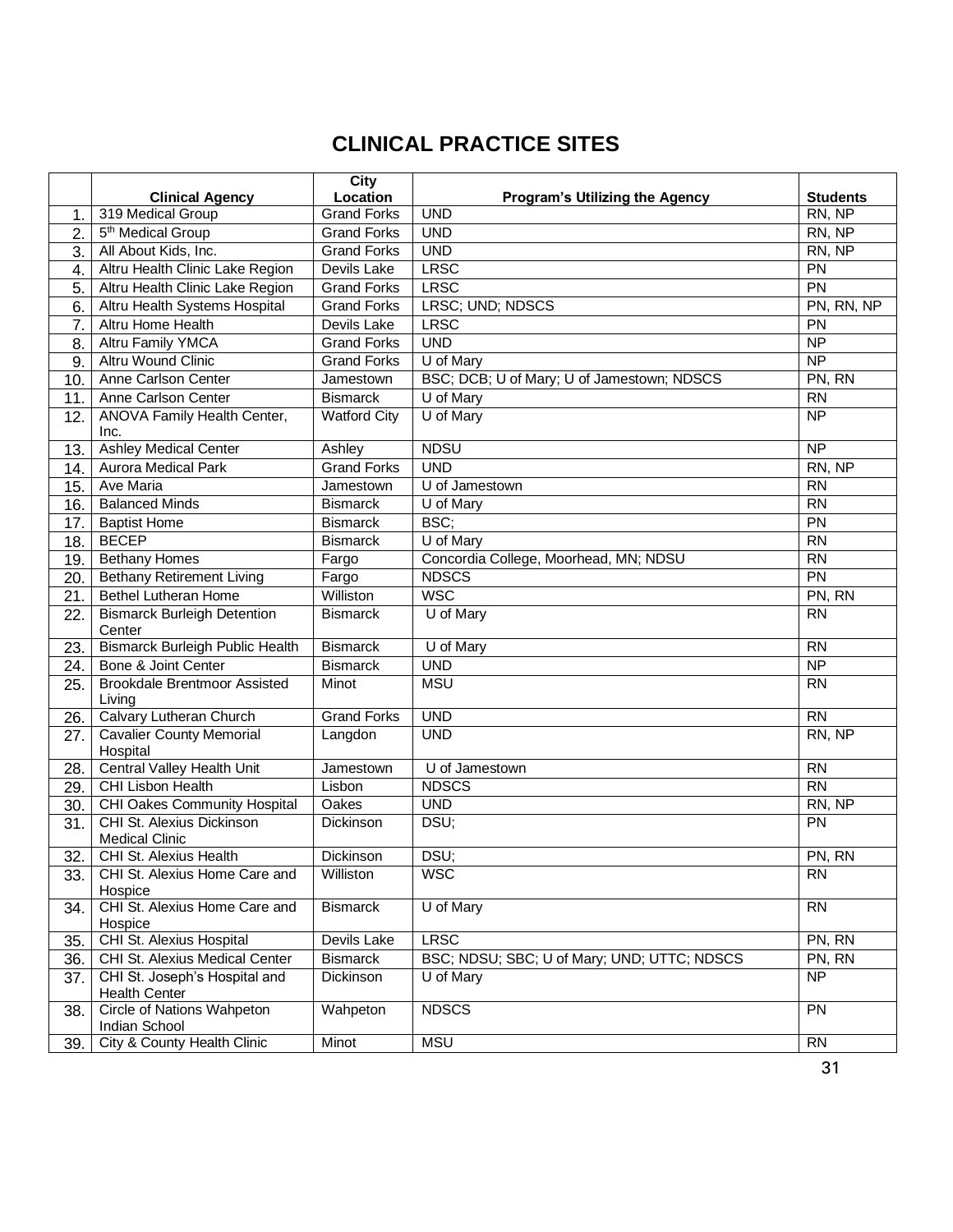| 40. | <b>City County Health Department</b>           | <b>Valley City</b>  | <b>DCB</b>                                        | PN, RN          |
|-----|------------------------------------------------|---------------------|---------------------------------------------------|-----------------|
| 41. | Coal Country Clinic                            | Beulah              | BSC;                                              | PN              |
| 42. | <b>Community Action</b>                        | <b>Bismarck</b>     | <b>NDSU</b>                                       | $\overline{RN}$ |
| 43. | Comprehensive Pediatric Clinic                 | Williston           | <b>WSC</b>                                        | <b>RN</b>       |
| 44. | Cooper House, Fargo                            | Fargo               | <b>NDSU</b>                                       | <b>RN</b>       |
|     | <b>Healthcare Center</b>                       |                     |                                                   |                 |
| 45. | Craven Hagen Clinic                            | Williston           | WSC;                                              | <b>PN</b>       |
| 46. | <b>Custer Family Health</b>                    | Mandan              | BSC; SBC; U of Mary                               | PN, RN          |
| 47. | Dakota Alpha                                   | Mandan              | BSC; U of Mary                                    | PN, RN          |
| 48. | Dakota Boys & Girls Ranch                      | Minot               | <b>MSU</b>                                        | <b>RN</b>       |
| 49. | Dakotah Foundation                             | <b>Bismarck</b>     | <b>UTTC</b>                                       | PN              |
| 50. | Dakotah Recovery Center                        | <b>Bismarck</b>     | <b>NDSU</b>                                       | $\overline{RN}$ |
| 51. | Devils Lake Community Clinic                   | Devils Lake         | <b>LRSC</b>                                       | PN              |
| 52. | <b>Dickinson Public Schools</b>                | Dickinson           | <b>DSU</b>                                        | <b>RN</b>       |
| 53. | <b>Drake Counseling Center</b>                 | <b>Grand Forks</b>  | <b>UND</b>                                        | RN, NP          |
| 54. | Duane R. Dorheim Group Home                    | <b>Grand Forks</b>  | <b>UND</b>                                        | $\overline{NP}$ |
| 55. | Edgewood Vista Assisted Living                 | Minot               | <b>MSU</b>                                        | <b>RN</b>       |
| 56. | Elbowoods Memorial Health                      | New Town            | <b>WSC</b>                                        | PN, RN          |
|     | Center HIS Clinic                              |                     |                                                   |                 |
| 57. | Elim Care Center                               | Fargo               | Concordia College, Moorhead, MN; NDSCS; NDSU      | PN, RN          |
| 58. | Elm Crest Manor                                | New Salem           | <b>BSC</b>                                        | PN              |
| 59. | <b>Essentia Health</b>                         | Wahpeton            | <b>NDSCS; NDSU</b>                                | PN, NP          |
| 60. | <b>Essentia Health</b>                         | Fargo               | Concordia College, Moorhead, MN; NDSU; UND; NDSCS | RN, NP          |
| 61. | Essentia Health Home Care                      | Fargo               | Concordia College, Moorhead, MN; U of Mary        | RN, NP          |
| 62. | <b>Eventide Heartland Care</b>                 | Devils Lake         | <b>LRSC</b>                                       | <b>RN</b>       |
| 63. | <b>Eventide High Acres</b>                     | Jamestown           | U of Jamestown                                    | <b>RN</b>       |
| 64. | Evergreen Assisted Living<br>Center            | Dickinson           | <b>DSU</b>                                        | <b>RN</b>       |
| 65. | <b>Family Healthcare Center</b>                | Fargo               | <b>NDSU</b>                                       | <b>NP</b>       |
| 66. | Fargo Cass Public Health                       | Fargo               | Concordia College, Moorhead, MN; NDSU             | <b>RN</b>       |
| 67. | <b>First Choice</b>                            | <b>Bismarck</b>     | U of Mary                                         | <b>RN</b>       |
| 68. | First District Health Unit                     | Minot               | <b>MSU</b>                                        | <b>RN</b>       |
| 69. | Friendship, Inc.                               | Fargo               | <b>NDSCS</b>                                      | $\overline{PN}$ |
| 70. | Ft. Yates School District                      | Ft. Yates           | <b>SBC</b>                                        | PN              |
| 71. | <b>Garrison Memorial Hospital</b>              | Garrison            | <b>BSC</b>                                        | <b>RN</b>       |
| 72. | <b>Good Samaritan Center</b>                   | Oakes               | <b>NDSCS</b>                                      | PN              |
| 73. | <b>Good Samaritan Center</b>                   | Bottineau           | DCB;                                              | PN              |
| 74. | Good Samaritan Center                          | Devils Lake         | <b>LRSC</b>                                       | PN, RN          |
| 75. | Good Shepherd Home                             | <b>Watford City</b> | <b>WSC</b>                                        | PN              |
| 76. | <b>Grafton Unity Medical Center</b>            | Grafton             | <b>UND</b>                                        | <b>NP</b>       |
| 77. | <b>Grand Forks Head Start</b>                  | <b>Grand Forks</b>  | <b>UND</b>                                        | <b>RN</b>       |
| 78. | <b>Grand Forks Head Start Grafton</b>          | Grafton             | <b>UND</b>                                        | <b>RN</b>       |
| 79. | <b>Grand Forks Housing Authority</b>           | <b>Grand Forks</b>  | <b>UND</b>                                        | RN, NP          |
| 80. | <b>Grand Forks Public Health</b>               | <b>Grand Forks</b>  | <b>UND</b>                                        | RN, NP          |
| 81. | <b>Grand Forks Public Schools</b>              | Grand Forks         | <b>UND</b>                                        | <b>RN</b>       |
| 82. | <b>Grand Forks Senior Center</b>               | <b>Grand Forks</b>  | <b>UND</b>                                        | <b>RN</b>       |
| 83. | Great Plains Women's Health<br>Center          | Williston           | <b>WSC</b>                                        | <b>RN</b>       |
| 84. | <b>Head Start</b>                              | Devils Lake         | <b>LRSC</b>                                       | PN              |
| 85. | <b>Head Start</b>                              | Mayville            | <b>LRSC</b>                                       | $\overline{PN}$ |
| 86. | <b>Head Start</b>                              | New Town            | <b>WSC</b>                                        | PN              |
| 87. | Heart of America Medical Center                | Rugby               | DCB                                               | PN              |
| 88. | <b>Heartland Care Center</b>                   | Devils Lake         | <b>LRSC</b>                                       | PN              |
| 89. | <b>Heartview Addiction Treatment</b><br>Center | <b>Bismarck</b>     | <b>BSC</b>                                        | <b>RN</b>       |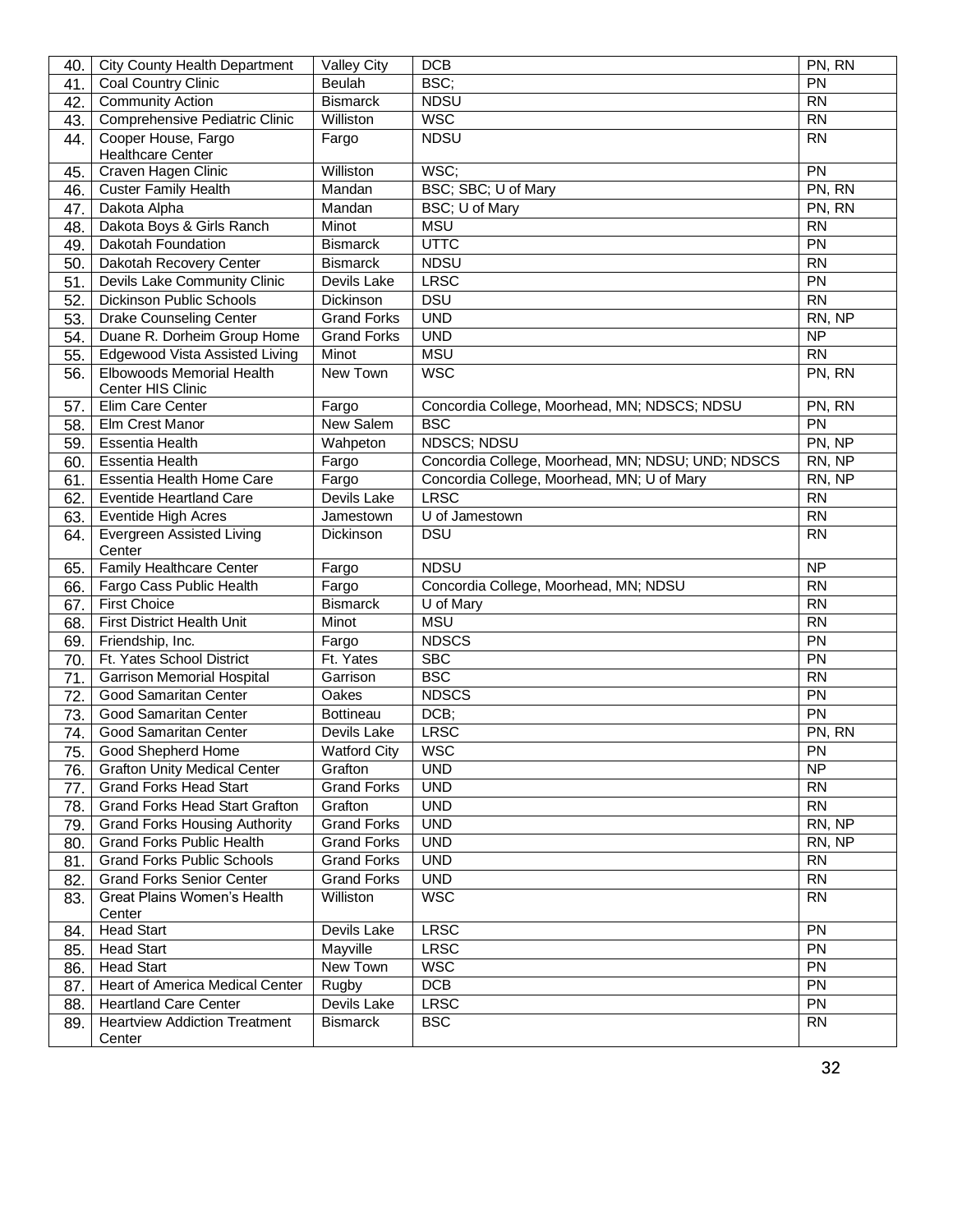| 90.  | Heritage Centre Senior Center                    | Jamestown           | U of Jamestown                                   | <b>RN</b>       |
|------|--------------------------------------------------|---------------------|--------------------------------------------------|-----------------|
| 91.  | Homeless Health Family                           | Fargo               | <b>NDSU</b>                                      | <b>RN</b>       |
|      | <b>Healthcare Center</b>                         |                     |                                                  |                 |
| 92.  | Hospice of the Red River Valley                  | Fargo               | Concordia College, Moorhead, MN; NDSU            | <b>RN</b>       |
| 93.  | Immanuel Christina Children's                    | <b>Grand Forks</b>  | <b>UND</b>                                       | <b>RN</b>       |
|      | Center                                           |                     |                                                  |                 |
| 94.  | <b>Internal Medical Associates</b>               | Fargo               | <b>NDSU</b>                                      | <b>NP</b>       |
| 95.  | James River Correctional Center                  | Jamestown           | U of Jamestown                                   | $\overline{RN}$ |
| 96.  | Jamestown Head Start                             | Jamestown           | U of Jamestown                                   | <b>RN</b>       |
| 97.  | Jamestown Public Schools                         | Jamestown           | U of Jamestown                                   | $\overline{RN}$ |
| 98.  | Jamestown Regional Medical<br>Center             | Jamestown           | DCB; LRSC; NDSCS; U of Mary; UND; U of Jamestown | PN, RN, NP      |
| 99.  | Jamestown Regional Medical<br>Center Home Health | Jamestown           | $\overline{U}$ of Jamestown                      | <b>RN</b>       |
| 100. | Jamestown VA                                     | Jamestown           | <b>NDSU</b>                                      | <b>NP</b>       |
| 101. | Johnson Clinic                                   | Rugby               | DCB                                              | PN              |
| 102. | <b>Kidder County Community</b>                   | <b>Steele</b>       | U of Mary                                        | <b>NP</b>       |
|      | <b>Health Care</b>                               |                     |                                                  |                 |
| 103. | Kinder Kidz Childcare                            | Dickinson           | DSU;                                             | PN              |
| 104. | Knife River Care Center                          | <b>Beulah</b>       | BSC;                                             | PN              |
| 105. | Lake Region District Health Unit                 | Devils Lake         | <b>LRSC</b>                                      | PN, RN          |
| 106. | Leach Home                                       | Wahpeton            | <b>NDSCS</b>                                     | PN              |
| 107. | <b>Linton Medical Center</b>                     | Linton              | <b>NDSU</b>                                      | $\overline{NP}$ |
| 108. | <b>Lifeways Clinic</b>                           | <b>Bismarck</b>     | <b>UND</b>                                       | <b>RN</b>       |
| 109. | <b>Luther Memorial Home</b>                      | Mayville            | <b>LRSC</b>                                      | PN, RN          |
| 110. | Lutheran Social Services of ND                   | <b>Grand Forks</b>  | <b>UND</b>                                       | <b>RN</b>       |
|      | <b>New American Services</b>                     |                     |                                                  |                 |
| 111. | <b>Manchester House</b>                          | <b>Bismarck</b>     | <b>BSC; UTTC</b>                                 | PN, RN          |
| 112. | Maple View Memory Care<br><b>Assisted Living</b> | Minot               | <b>MSU</b>                                       | <b>RN</b>       |
| 113. | Mayville Public Health                           | Mayville            | <b>LRSC</b>                                      | <b>RN</b>       |
| 114. | McKenzie County Healthcare<br>System             | <b>Watford City</b> | <b>MSU</b>                                       | <b>RN</b>       |
| 115. | <b>Medical Arts Surgery Center</b>               | <b>Bismarck</b>     | U of Mary                                        | <b>RN</b>       |
| 116. | Mercy Hospital                                   | <b>Valley City</b>  | <b>DCB; NDSCS</b>                                | <b>RN</b>       |
| 117. | Mercy Medical Center of Devils                   | Devils Lake         | <b>UND</b>                                       | <b>RN</b>       |
|      | Lake                                             |                     |                                                  |                 |
| 118. | Merit Care Clinic                                | <b>Valley City</b>  | DCB                                              | PN              |
| 119. | MidDakota Clinic                                 | <b>Bismarck</b>     | U of Mary                                        | $\overline{RN}$ |
| 120. | Ministry on the Margins                          | <b>Bismarck</b>     | U of Mary                                        | RN              |
| 121. | Minot AFB                                        | Minot               | <b>MSU</b>                                       | <b>RN</b>       |
| 122. | Minot Catholic Schools                           | Minot               | <b>MSU</b>                                       | <b>RN</b>       |
| 123. | Minot Head Start                                 | Minot               | <b>MSU</b>                                       | RN              |
| 124. | Minot Public Schools                             | <b>Minot</b>        | <b>MSU</b>                                       | <b>RN</b>       |
| 125. | Missouri Slope Lutheran Care<br>Center           | <b>Bismarck</b>     | U of Mary; UTTC                                  | PN, RN          |
| 126. | Mountainbrooke                                   | <b>Grand Forks</b>  | <b>UND</b>                                       | <b>RN</b>       |
| 127. | Mountrail Bethel Home                            | Stanley             | <b>WSC</b>                                       | $\overline{PN}$ |
| 128. | Mountrail County Medical Center                  | Stanley             | <b>WSC</b>                                       | <b>RN</b>       |
| 129. | Mountrail County Rural Health<br>Clinic          | Stanley             | <b>WSC</b>                                       | <b>PN</b>       |
| 130. | <b>MSU Clinics</b>                               | Minot               | <b>MSU</b>                                       | <b>RN</b>       |
| 131. | Nedrose Public School                            | Minot               | <b>MSU</b>                                       | $\overline{RN}$ |
| 132. | ND Department of Human                           | <b>Bismarck</b>     | <b>UND</b>                                       | <b>RN</b>       |
|      | Services                                         |                     |                                                  |                 |
| 133. | ND School for the Deaf                           | Devils Lake         | <b>LRSC</b>                                      | <b>RN</b>       |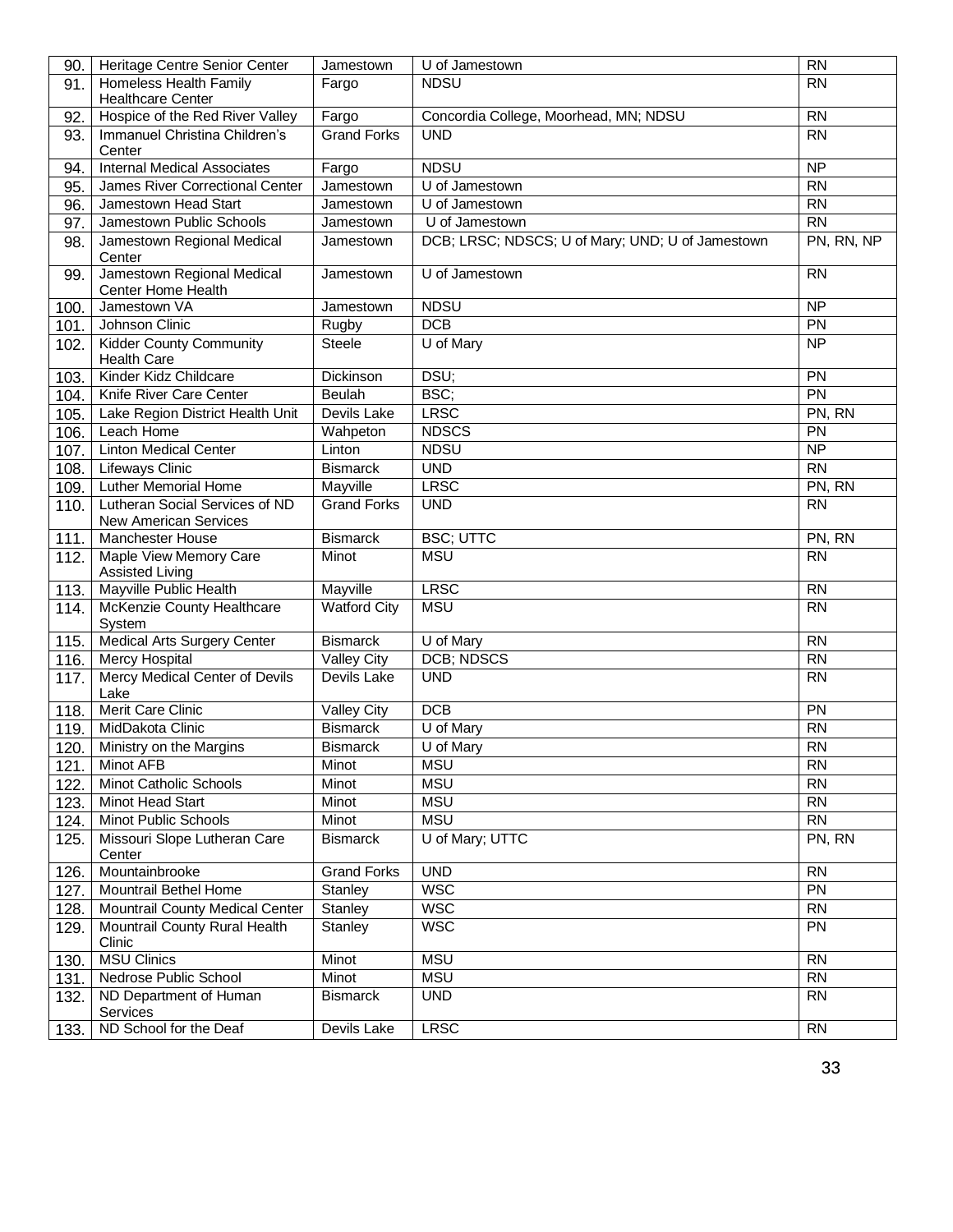| 134. | ND Sim Truck and Simulation<br>Center                        | <b>Bismarck</b>    | <b>NDSU</b>                                                                            | <b>RN</b>       |
|------|--------------------------------------------------------------|--------------------|----------------------------------------------------------------------------------------|-----------------|
| 135. | <b>ND State Hospital</b>                                     | Jamestown          | DSU; BSC; DCB; LRSC; WSC; U of Mary; U of<br>Jamestown; NDSCS                          | PN, RN          |
| 136. | <b>ND State Penitentiary</b>                                 | <b>Bismarck</b>    | U of Mary                                                                              | <b>RN</b>       |
| 137. | <b>ND Youth Correctional Center</b>                          | Mandan             | U of Mary                                                                              | <b>RN</b>       |
| 138. | <b>NDSU Student Health Services</b>                          | Fargo              | <b>NDSU</b>                                                                            | $\overline{NP}$ |
| 139. | North Central Human Service<br>Center                        | Minot              | <b>MSU</b>                                                                             | <b>RN</b>       |
| 140. | North Central Human Service<br>Center                        | Minot              | <b>WSC</b>                                                                             | $\overline{RN}$ |
| 141. | Northeast Human Service<br>Center                            | <b>Grand Forks</b> | <b>UND</b>                                                                             | <b>RN</b>       |
| 142. | Northlands Rescue Mission                                    | <b>Grand Forks</b> | <b>UND</b>                                                                             | <b>RN</b>       |
| 143. | Northwest Human Service<br>Center                            | Williston          | <b>WSC</b>                                                                             | <b>RN</b>       |
| 144. | Northwood Deaconess Health<br>Center                         | Northwood          | LRSC; UND                                                                              | PN, RN          |
| 145. | <b>Orthopedic &amp; Sports Medicine</b><br>Specialists Fargo | Fargo              | U of Mary                                                                              | $\overline{NP}$ |
| 146. | Parkside Lutheran Home                                       | Lisbon             | <b>NDSCS</b>                                                                           | $\overline{PN}$ |
| 147. | <b>Pediatric Arts Clinic</b>                                 | Fargo              | <b>NDSU</b>                                                                            | $\overline{NP}$ |
| 148. | Pembina County Memorial<br>Hospital                          | Cavalier           | <b>UND</b>                                                                             | <b>NP</b>       |
| 149. | Pioneer House Assisted Living                                | Fargo              | <b>NDSCS</b>                                                                           | $\overline{PN}$ |
| 150. | Prairie Harvest Human Services<br>Foundation                 | <b>Grand Forks</b> | <b>UND</b>                                                                             | <b>RN</b>       |
| 151. | Prairie St. Johns                                            | Fargo              | DCB; NDSCS; UND                                                                        | PN, RN, NP      |
| 152. | Pride Manchester House                                       | <b>Bismarck</b>    | <b>NDSU</b>                                                                            | <b>RN</b>       |
| 153. | Quentin Burdick Public Health                                | <b>Belcourt</b>    | DCB                                                                                    | <b>RN</b>       |
| 154. | Red River Behavioral Health<br>System                        | <b>Grand Forks</b> | <b>UND</b>                                                                             | <b>NP</b>       |
| 155. | <b>Red River Human Services</b>                              | Wahpeton           | <b>NDSCS</b>                                                                           | $\overline{PN}$ |
| 156. | REM Home for Children                                        | Minot              | <b>MSU</b>                                                                             | <b>RN</b>       |
| 157. | Rivers Edge Hospice/Home<br>Health                           | Fargo              | <b>NDSCS</b>                                                                           | PN              |
| 158. | Ruth Meyers Adolescent Center                                | <b>Grand Forks</b> | <b>UND</b>                                                                             | <b>NP</b>       |
| 159. | Rosewood on Broadway                                         | Fargo              | <b>NDSCS; NDSU</b>                                                                     | PN, RN          |
| 160. | Sakakawea Medical Center                                     | Hazen              | <b>BSC</b>                                                                             | PN              |
| 161. | Sanford Health                                               | Wahpeton           | <b>NDSCS</b>                                                                           | PN              |
| 162. | Sanford Health                                               | <b>Bismarck</b>    | <b>BSC; NDSU; NDSCS</b>                                                                | PN, RN, NP      |
| 163. | Sanford Health                                               | Fargo              | Concordia College, Moorhead, MN; NDSCS; NDSU; U of<br>Mary; UND; U of Jamestown; NDSCS | PN, RN, NP      |
| 164. | Sanford Health Dickinson Clinic                              | Dickinson          | DSU; NDSU; UND                                                                         | PN, RN, NP      |
| 165. | Sanford Health LaMoure Clinic                                | LaMoure            | <b>UND</b>                                                                             | <b>RN</b>       |
| 166. | Sanford Health Valley City Clinic                            | <b>Valley City</b> | DCB                                                                                    | PN, RN          |
| 167. | Sanford Health West                                          | <b>Bismarck</b>    | DSU; DCB; U of Mary; UND                                                               | <b>RN</b>       |
| 168. | Sanford Home Health and<br>Hospice                           | <b>Bismarck</b>    | U of Mary                                                                              | <b>RN</b>       |
| 169. | Sanford Living Center                                        | Mandan             | <b>SBC</b>                                                                             | PN              |
| 170. | Sanford Occupational Health                                  | Minot              | <b>MSU</b>                                                                             | <b>RN</b>       |
| 171. | Sanford Trauma Services                                      | <b>Bismarck</b>    | <b>NDSU</b>                                                                            | <b>RN</b>       |
| 172. | SBC & Standing Rock Indian<br>Reservation                    | Ft. Yates          | <b>SBC</b>                                                                             | PN              |
| 173. | <b>SE ND Community Action</b><br><b>Agency Head Start</b>    | Wahpeton           | <b>NDSCS</b>                                                                           | <b>PN</b>       |
| 174. | Share House                                                  | Fargo              | U of Mary                                                                              | <b>RN</b>       |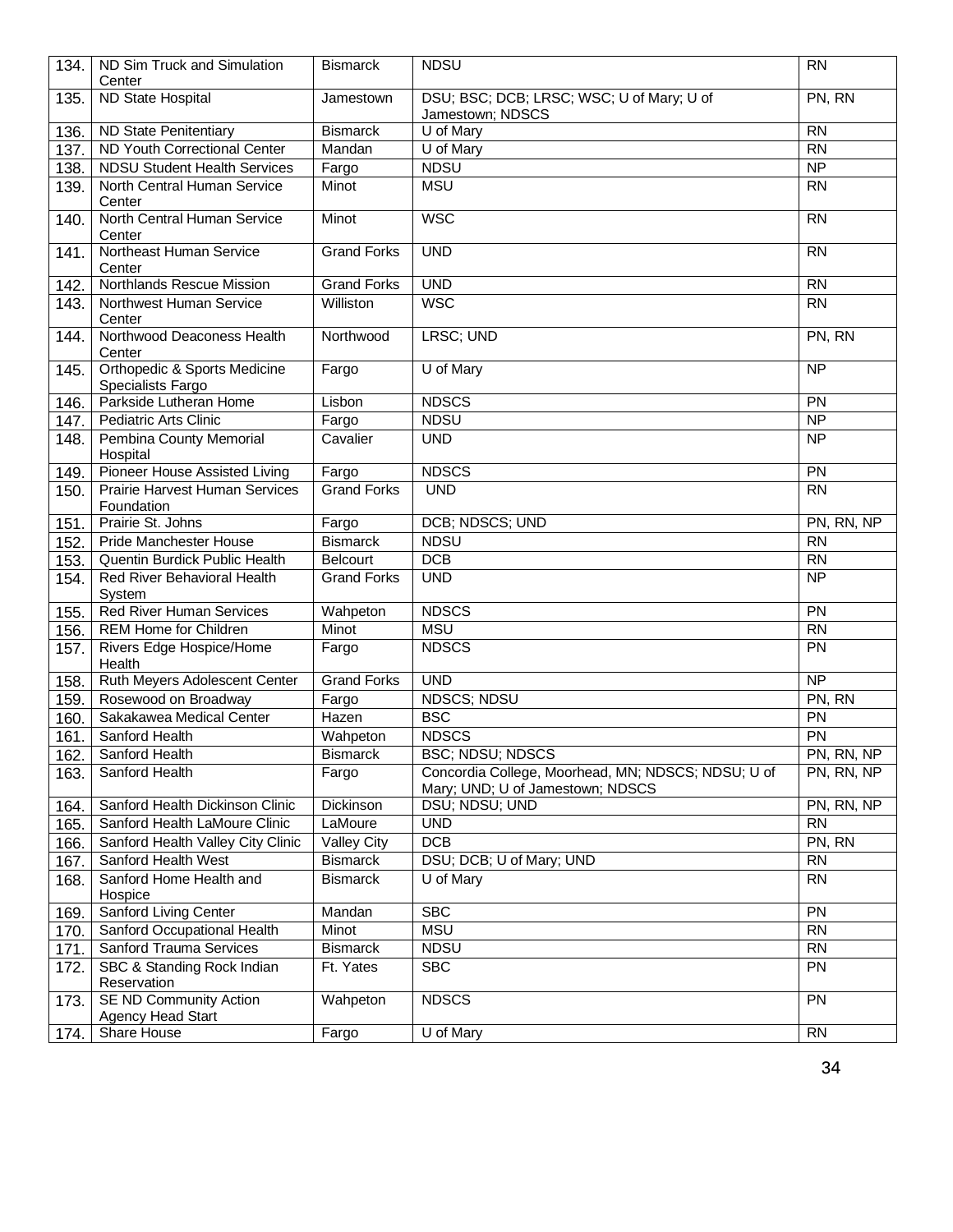| 175. | Sheyenne Care Center                    | Valley City        | <b>DCB</b>                                 | PN              |
|------|-----------------------------------------|--------------------|--------------------------------------------|-----------------|
| 176. | Southwest District Health Unit          | Dickinson          | <b>DSU</b>                                 | <b>RN</b>       |
| 177. | Southwest Healthcare                    | Bowman             | <b>UND</b>                                 | $\overline{RN}$ |
| 178. | Spirit Lake Health Center               | Fort Totten        | LRSC; UND                                  | <b>RN</b>       |
| 179. | St. Aloisius Hospital                   | Harvey             | <b>BSC</b>                                 | PN              |
| 180. | St. Andrew's Health Center              | <b>Bottineau</b>   | <b>DCB</b>                                 | PN, RN          |
| 181. | St. Annes Guest Home                    | <b>Grand Forks</b> | <b>UND</b>                                 | <b>RN</b>       |
| 182. | St. Benedict's Health Center            | Dickinson          | <b>DSU</b>                                 | PN              |
| 183. | St. Catherine's Living Center           | Wahpeton           | <b>NDSCS</b>                               | $\overline{PN}$ |
| 184  | St. Johns Child Care                    | Wahpeton           | <b>NDSCS</b>                               | $\overline{PN}$ |
| 185. | St. Luke's Home                         | Dickinson          | <b>DSU</b>                                 | <b>PN</b>       |
| 186. | St. Vincent's Care Center               | <b>Bismarck</b>    | UTTC                                       | $\overline{PN}$ |
| 187. | Stadter Psychiatric Center              | <b>Grand Forks</b> | LRSC; UND                                  | PN, RN          |
| 188. | Sunflake Preschool & Daycare            | <b>Grand Forks</b> | <b>UND</b>                                 | <b>RN</b>       |
| 189. | Sunset Drive-A Prospera                 | Mandan             | <b>SBC</b>                                 | PN              |
|      | Community                               |                    |                                            |                 |
| 190. | Teen Challenge                          | Mandan             | U of Mary                                  | <b>RN</b>       |
| 191. | Tioga Long Term Care Center             | Tioga              | <b>WSC</b>                                 | $\overline{RN}$ |
| 192. | <b>Tioga Medical Center</b>             | Tioga              | WSC; UND                                   | RN, PN          |
| 193. | <b>Towner County Cando Clinic</b>       | Cando              | <b>UND</b>                                 | <b>RN</b>       |
| 194. | <b>Trinity Cancer Center</b>            | Minot              | <b>WSC</b>                                 | <b>RN</b>       |
| 195. | <b>Trinity Community Clinic</b>         | Williston          | <b>UND</b>                                 | <b>RN</b>       |
|      | Western Dakota                          |                    |                                            |                 |
| 196. | <b>Trinity Health Clinics</b>           | Minot              | WSC; MSU                                   | <b>RN</b>       |
| 197. | Trinity Health Home Health &<br>Hospice | Minot              | <b>MSU</b>                                 | <b>RN</b>       |
| 198. | <b>Trinity Health Kenmare</b>           | Kenmare            | <b>UND</b>                                 | <b>RN</b>       |
| 199. | <b>Trinity Health Medical Center</b>    | Minot              | DCB; WSC; MSU; UND; NDSCS                  | PN, RN, NP      |
| 200. | <b>Trinity Health Velva</b>             | Velva              | <b>UND</b>                                 | <b>RN</b>       |
| 201. | <b>Trinity Homes</b>                    | Minot              | <b>MSU</b>                                 | <b>RN</b>       |
| 202. | <b>Trinity Regional Eye Clinic</b>      | Williston          | <b>WSC</b>                                 | PN              |
| 203. | Tri-Valley Head Start                   | Grand Forks        | <b>UND</b>                                 | <b>RN</b>       |
| 204. | <b>Truyu Grand Forks</b>                | <b>Grand Forks</b> | <b>UND</b>                                 | $\overline{RN}$ |
| 205. | <b>UND Clinics</b>                      | <b>Grand Forks</b> | <b>UND</b>                                 | <b>RN</b>       |
| 206  | <b>UND Family Practice</b>              | <b>Bismarck</b>    | U of Mary                                  | <b>RN</b>       |
| 207. | Underwood Clinic P.C.                   | Underwood          | <b>UND</b>                                 | RN, NP          |
| 208. | United Day Nursing, Inc.                | <b>Grand Forks</b> | <b>UND</b>                                 | <b>RN</b>       |
| 209. | <b>University Counseling Center</b>     | <b>Grand Forks</b> | <b>UND</b>                                 | <b>RN</b>       |
|      | 210. Upper Missouri District Health     | Williston          | U of Mary                                  | <b>RN</b>       |
| 211. | <b>Urgent Med</b>                       | Fargo              | <b>NDSU</b>                                | <b>NP</b>       |
|      | 212. Valley Community Health Care       | Larimore           | <b>UND</b>                                 | <b>RN</b>       |
|      | 213. Valley Community Health Care       | <b>Grand Forks</b> | <b>UND</b>                                 | <b>RN</b>       |
| 214. | Valley Eldercare                        | <b>Grand Forks</b> | <b>LRSC</b>                                | <b>PN</b>       |
| 215. | Valley Bone & Joint                     | <b>Grand Forks</b> | <b>UND</b>                                 | <b>RN</b>       |
| 216. | <b>Valley Health</b>                    | <b>Grand Forks</b> | <b>LRSC</b>                                | <b>PN</b>       |
| 217. | <b>Valley Memorial Homes</b>            | <b>Grand Forks</b> | <b>UND</b>                                 | $\overline{RN}$ |
| 218. | Veterans Affairs Medical Center         | Fargo              | Concordia College, Moorhead, MN; NDSU; UND | RN, NP          |
| 219. | Vibra Hospital                          | Mandan             | BSC; U of Mary; NDSCS                      | PN, RN          |
| 220. | Villa Maria                             | Fargo              | NDSCS; NDSU                                | PN              |
| 221. | Viscito Family Medicine                 | <b>Grand Forks</b> | <b>UND</b>                                 | <b>RN</b>       |
| 222. | Volunteer Caregiver Exchange            | <b>Bismarck</b>    | U of Mary                                  | <b>RN</b>       |
| 223. | Walsh County Health Dept.               | Grafton            | <b>UND</b>                                 | <b>RN</b>       |
| 224. | Walsh County Public Health              | Grafton            | <b>LRSC</b>                                | <b>RN</b>       |
| 225. | <b>WelCore Health</b>                   | <b>Grand Forks</b> | <b>UND</b>                                 | <b>RN</b>       |
| 226. | Wells County Health Unit                | Harvey             | <b>BSC; MSU</b>                            | PN, RN          |
|      |                                         |                    |                                            | 35              |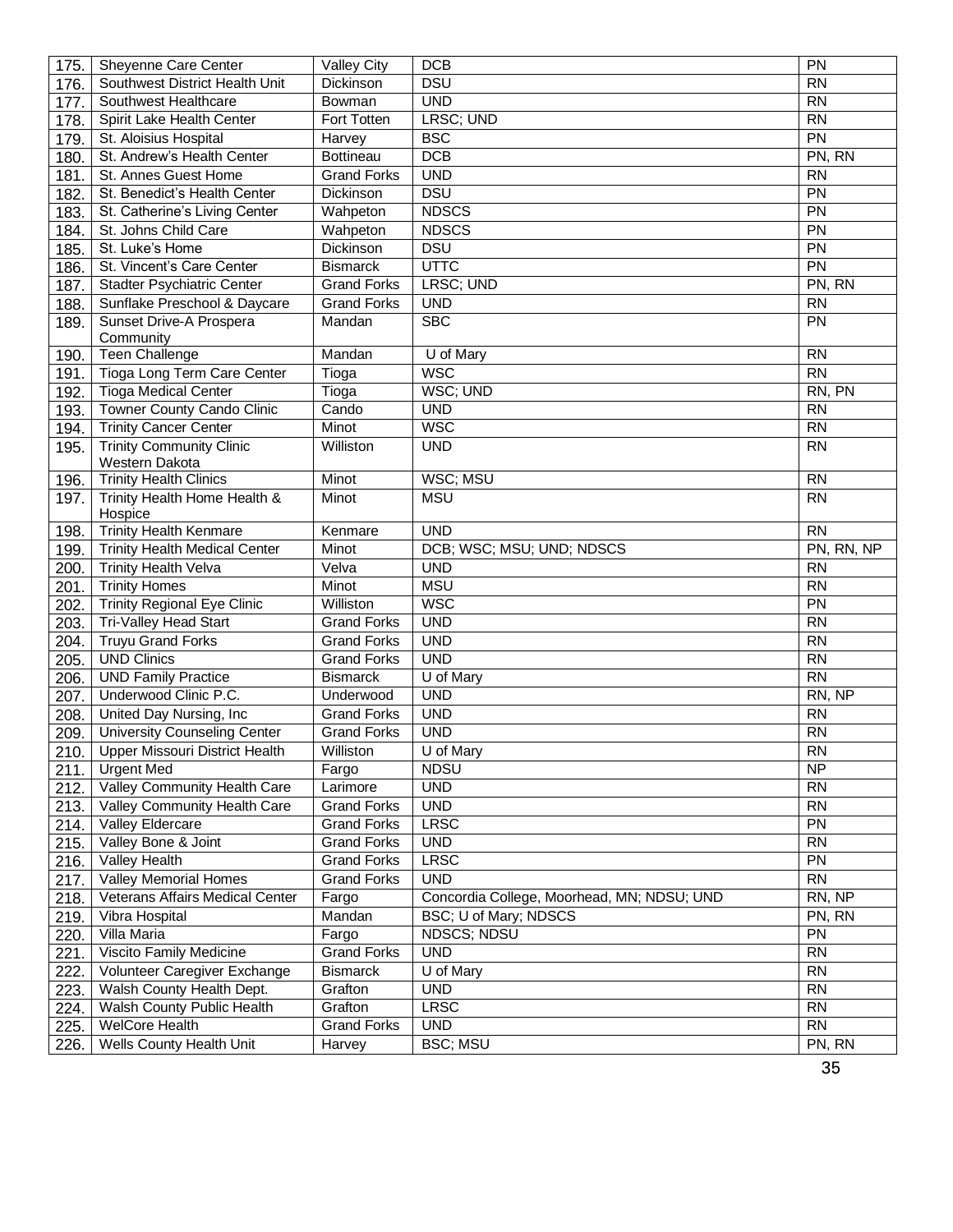| 227. | West Central Human Services<br>Center       | <b>Bismarck</b>    | U of Mary           | <b>RN</b>  |
|------|---------------------------------------------|--------------------|---------------------|------------|
| 228. | West River Health Services Mott<br>Clinic   | Mott               | U of Mary           | <b>NP</b>  |
| 229. | West River Regional Medical<br>Center       | Hettinger          | DSU; U of Mary; UND | PN, RN, NP |
| 230. | <b>Williams County Correction</b><br>Center | Williston          | <b>WSC</b>          | <b>RN</b>  |
| 231. | <b>Wonder Years</b>                         | <b>Grand Forks</b> | <b>UND</b>          | <b>NP</b>  |
| 232. | Wishek Hospital Clinic<br>Association       | <b>Wishek</b>      | U of Mary           | <b>NP</b>  |
| 233. | <b>Zion United Methodist Church</b>         | <b>Grand Forks</b> | <b>UND</b>          | <b>RN</b>  |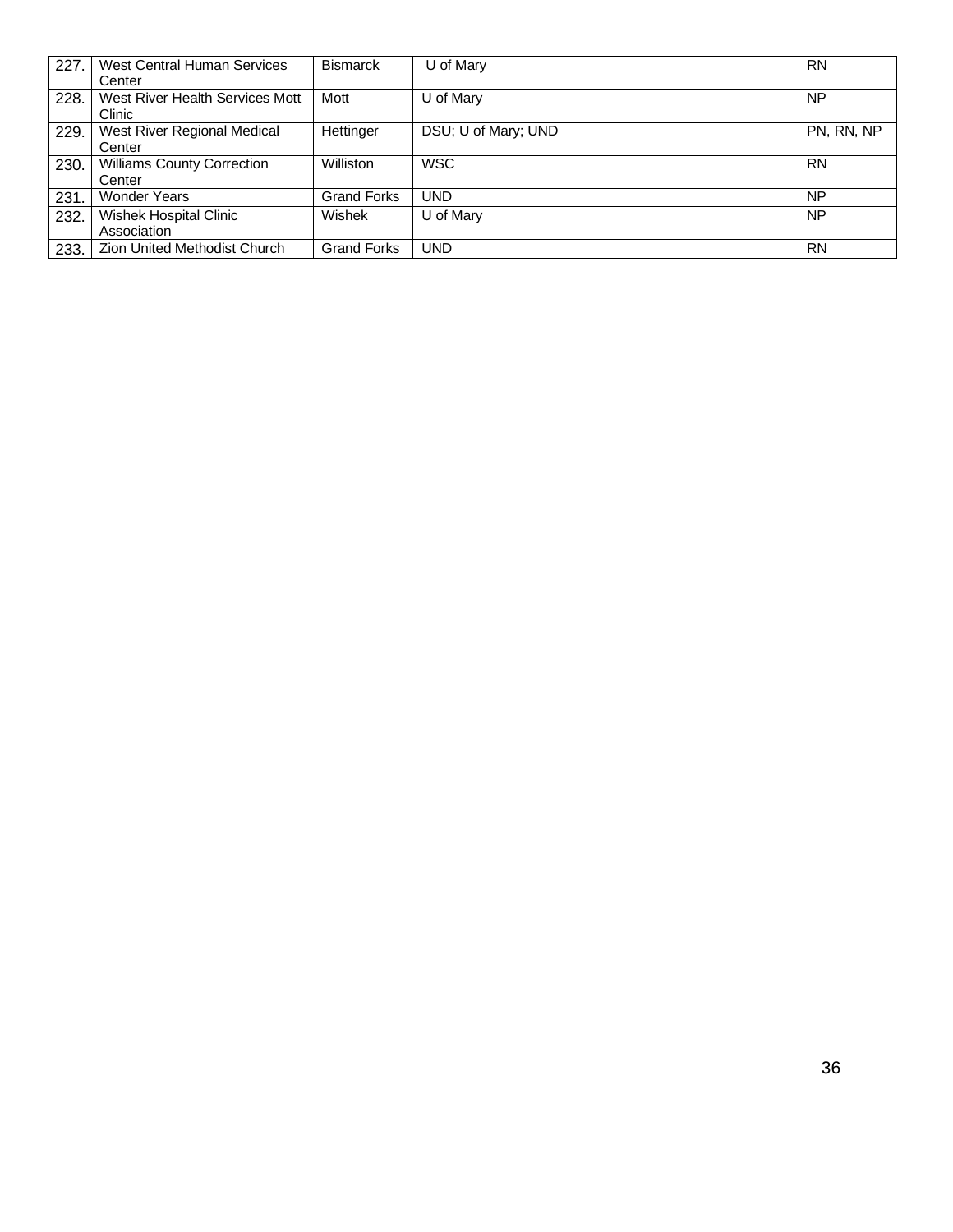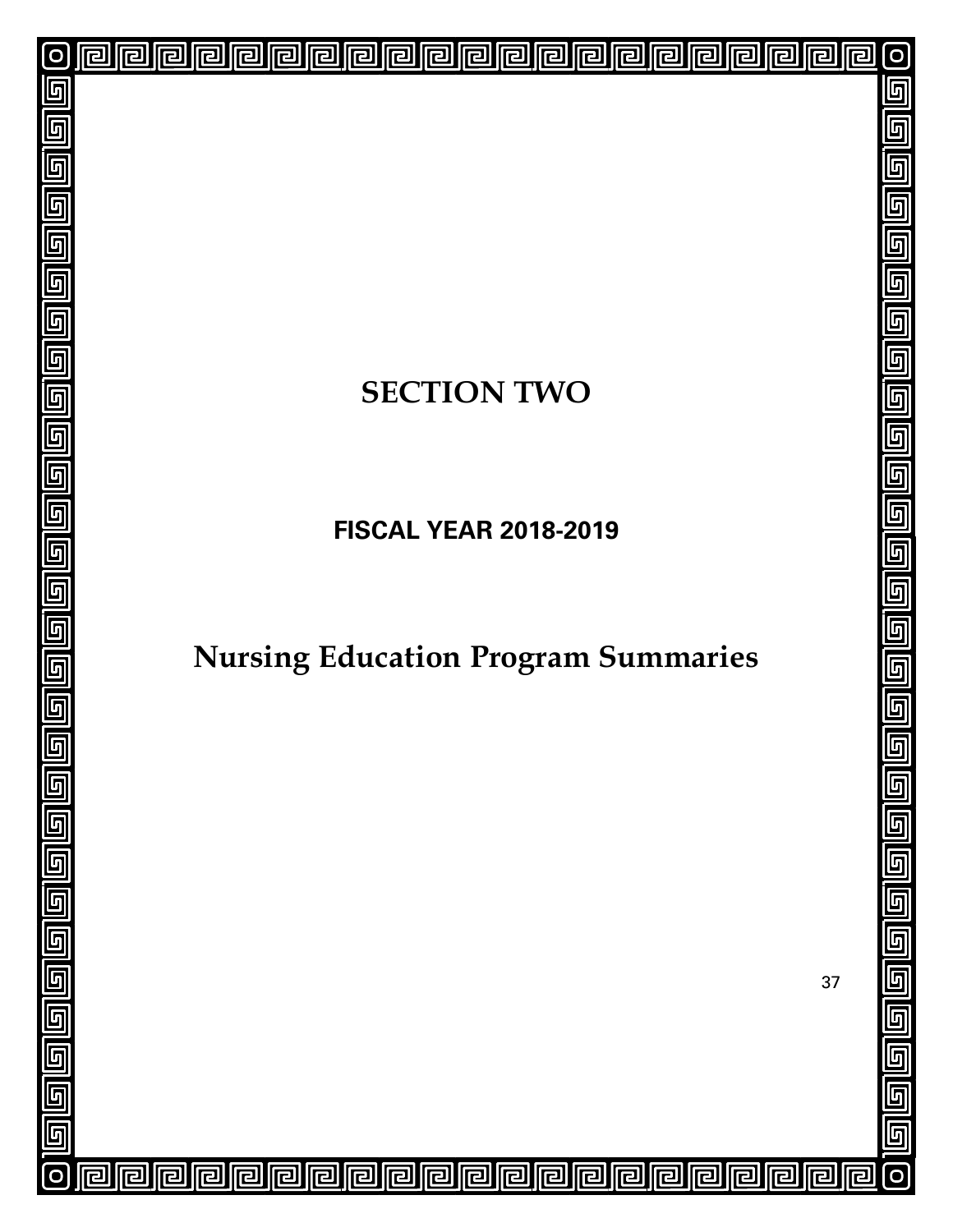The ND Board of Nursing requires each approved nursing education program to submit a comprehensive annual report. All annual program data submitted is reviewed and evaluated for compliance with *NDAC Article 54-03.2 Standards for Nursing Education Programs*. Required data submitted by program nurse administrators for the comprehensive annual nursing education report aligns with U.S. Department of Education requirements for ND Board of Nursing recognition as a nationally accredited agency for approval of nurse education in North Dakota.

According to *NDAC Section 54-03.2-07-09 (2a.)* ND Board of Nursing approved nursing education programs are reevaluated at a minimum of every five years to ensure compliance with the standards for nursing education. A program that holds national nursing accreditation may seek the Board's approval through a paper survey process if the program received full approval following an onsite survey of no more than five years prior, if quality indicators remain constant as evidenced by the information provided in the NDBON Annual Nursing Education Report submission, and NCLEX pass rate for first-time test takers has remained above 80% in three of the last four years. If a program does not hold national nursing accreditation, an onsite survey is required every five years. Survey information and Board related actions are described in this section of the report.

Statistical data detailed in this report includes each nursing education program's: 1) Progress toward achievement of stated program objectives 2) Qualifications and major responsibilities of the nurse administrator and each faculty member 3) Current enrollment by class and student-teacher ratios 4) Number of admissions per year for the past five years 6) Number of graduates per year for past five years 7) Curriculum plan 8) Descriptions of resources and facilities, clinical areas and contractual arrangements.

A table within this report provides comprehensive information regarding practice facilities utilized by each of the programs. Performance of students on state board examinations is monitored by the ND Board of Nursing quarterly through NCLEX® reports provided by National Council of State Boards (NCSBN®) Pearson VUE Reports. The past five-year NCLEX® statistics are included in the report. The report also includes quarterly data submitted by programs utilizing *NDAC 54-03.2-04-08.1 Faculty Developmental Program* during the fiscal year. The Faculty Developmental Program rules allow programs with Board approval to utilize baccalaureate prepared faculty who are continuously enrolled and progressing in a graduate nursing education program. Programs may have up to fifteen percent of faculty full-time equivalents or one faculty full-time equivalent for a program with seven or fewer faculty who are academically unqualified per NDAC.

Each nursing education program is required to submit a current academic year course catalog. This report includes information throughout that verifies the collection of a current academic year course catalog from each of the nursing education programs. Information verified using the course catalog and referred to within the report includes but is not limited to: national nursing accreditation, student and academic policies, clinical policies including immunization, background check policies, courses, library resources and admission, progression and graduation policies and curriculum design.

A student handbook or program brochure that includes student policies for selection, progression (promotion) and graduation was provided with each program's annual report data and policies and procedures were reviewed and verified. Each program also provided an explanation of the way the program safeguards student health and safety within their report submission and procedures for the safety and wellbeing of enrolled students was reviewed and verified. Finally, each program submitted yearly fiscal budget information that was reviewed for comparison with the most recent survey report and programmatic change requests as applicable.

The following narrative includes budgetary details provided by each program and program related Board actions for the fiscal year including major programmatic changes and notifications, innovative nursing projects, program surveys and/or compliance reports. To request further information, please contact the ND Board of Nursing a[t contactus@ndbon.org.](mailto:contactus@NDBON.org)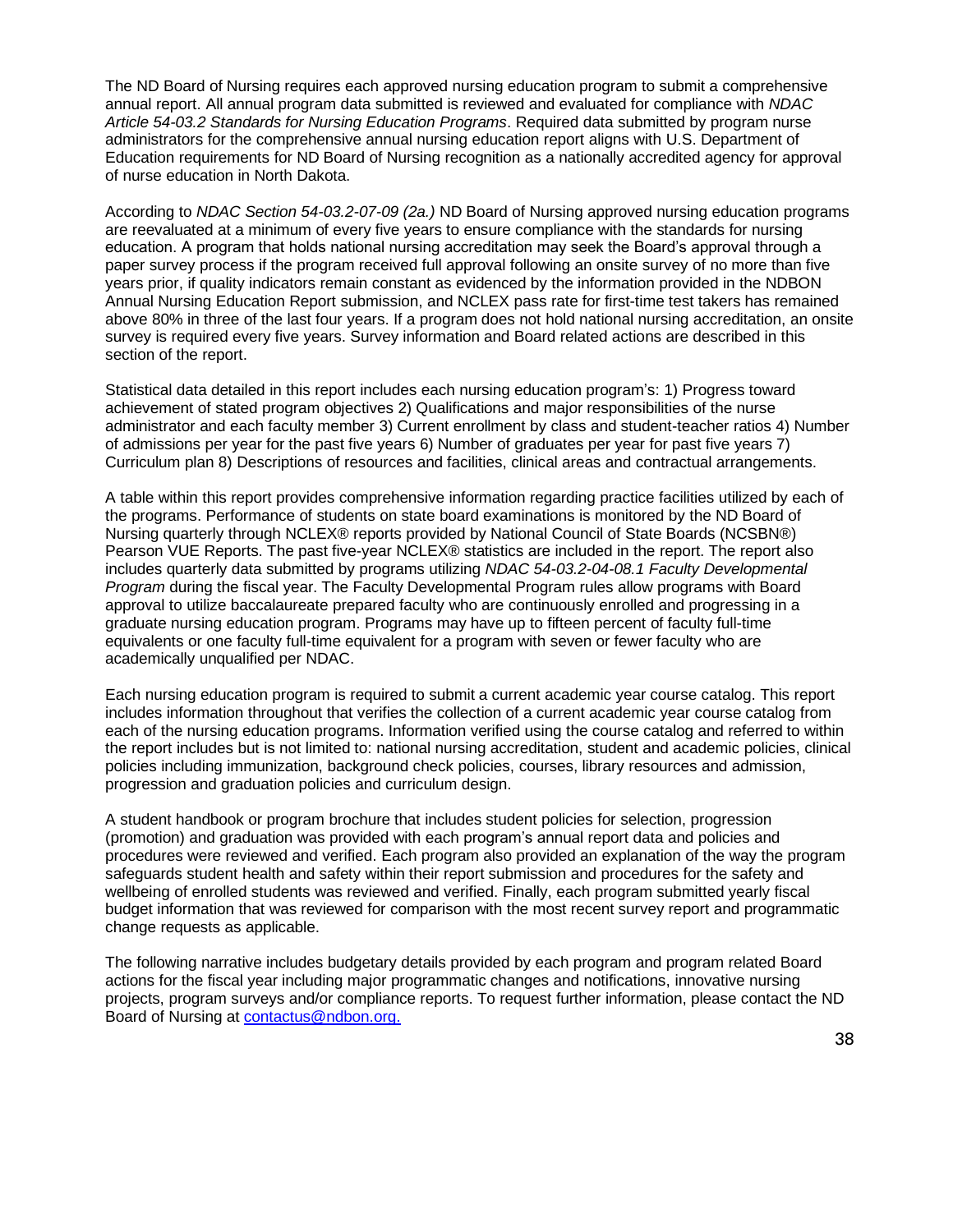### **DAKOTA NURSING PROGRAM CONSORTIUM**

**Programs:** Certificate Practical Nurse and Associate of Science Registered Nurse located at the following colleges: Bismarck State College, Bismarck, ND; Lake Region State College, Devils Lake, ND; Dakota College at Bottineau, Bottineau, ND; and Williston State College, Williston, ND.

#### **Nurse Administrator:** Julie Traynor, MS, RN **Site Program Directors:**

- Bismarck State College: Andrea Paulson, MSN, RN, CNE
- Lake Region State College: Karen Clementich, MS, RN
- Williston State College: Gail Raasakka, MSN, RN, CNE
- Dakota College at Bottineau: Dawn Romfo, MSN, RN

### **Major Programmatic Change Requests and Notifications in compliance with NDAC 54-03.2-06-02:**

- October 2018 the Board approved Dakota Nursing Program Consortium, Bismarck State College, Certificate Practical Nurse Program request to add a program site in Hettinger, ND.
- January 2019 the Board approved the staff request for an extension of approval of the Dakota Nursing Program consortium, certificate practical nurse and associate degree registered nurse programs through July 2019 to accommodate 2018-2019 board meeting schedule changes.
- April 2019 the Board reviewed a notification of the fall 2019 planned resumption of a program satellite site previously established in Rugby, ND from Dakota Nursing Program (DNP) Consortium, Dakota College at Bottineau (DCB), Certificate Practical Nurse Program.

### **Program Survey/Compliance Reports:**

• April 2019 the Board found the Dakota Nursing Program Consortium, Certificate Practical Nurse and Associate Degree Registered Nurse Education Programs in substantial compliance with NDAC 54- 03.2. Standards for Nursing Education Programs; and granted full approval through April 2024; and required an onsite survey of the Dakota Nursing Program Consortium, Certificate Practical Nurse and Associate Degree Registered Nurse Education Programs Spring 2024.

**Budget Overview:** The certificate practical nurse and associate of science nurse budgets for each partner college are combined for this report.

- BSC-*Overall Total PN & ADN:* \$613,425. Salary \$508,090. Operations \$105,335. No capital expenditures reported.
- LRSC-*Overall Total PN & ADN:* \$1,078,174. Salary \$944,004. Operations \$133,456. No capital expenditures reported.
- DCB-*Overall Total PN & ADN:* \$1,059,239. Salary \$752,983. Operations \$306,256. No capital expenditures reported.
- WSC-*Overall Total PN & ADN:* \$501,333. Salary \$422,713. Operations \$60,189. No capital expenditures reported.

**Comments:** Dakota Nursing Program Consortium consists of four college partners that each have a certificate practical nurse and associate degree registered nurse program at their institution for a total of eight nursing education programs. In addition to the programs being available in each of the partner College communities, Dakota Nursing Program Consortium offers their programs via satellite sites in many rural communities throughout the state. The practical nurse program has satellite sites in Ashley, Hazen, Harvey, Valley City, Rugby, Minot, Mayville, Grand Forks, Tioga, Garrison and Fort Berthold. The Associate degree program has satellite sites in Harvey, Valley City, Minot, Mayville, Grand Forks and Fort Berthold. During this FY Dakota Nursing Program Consortium added additional practical nurse program satellite sites in Hettinger and Rugby (resumption).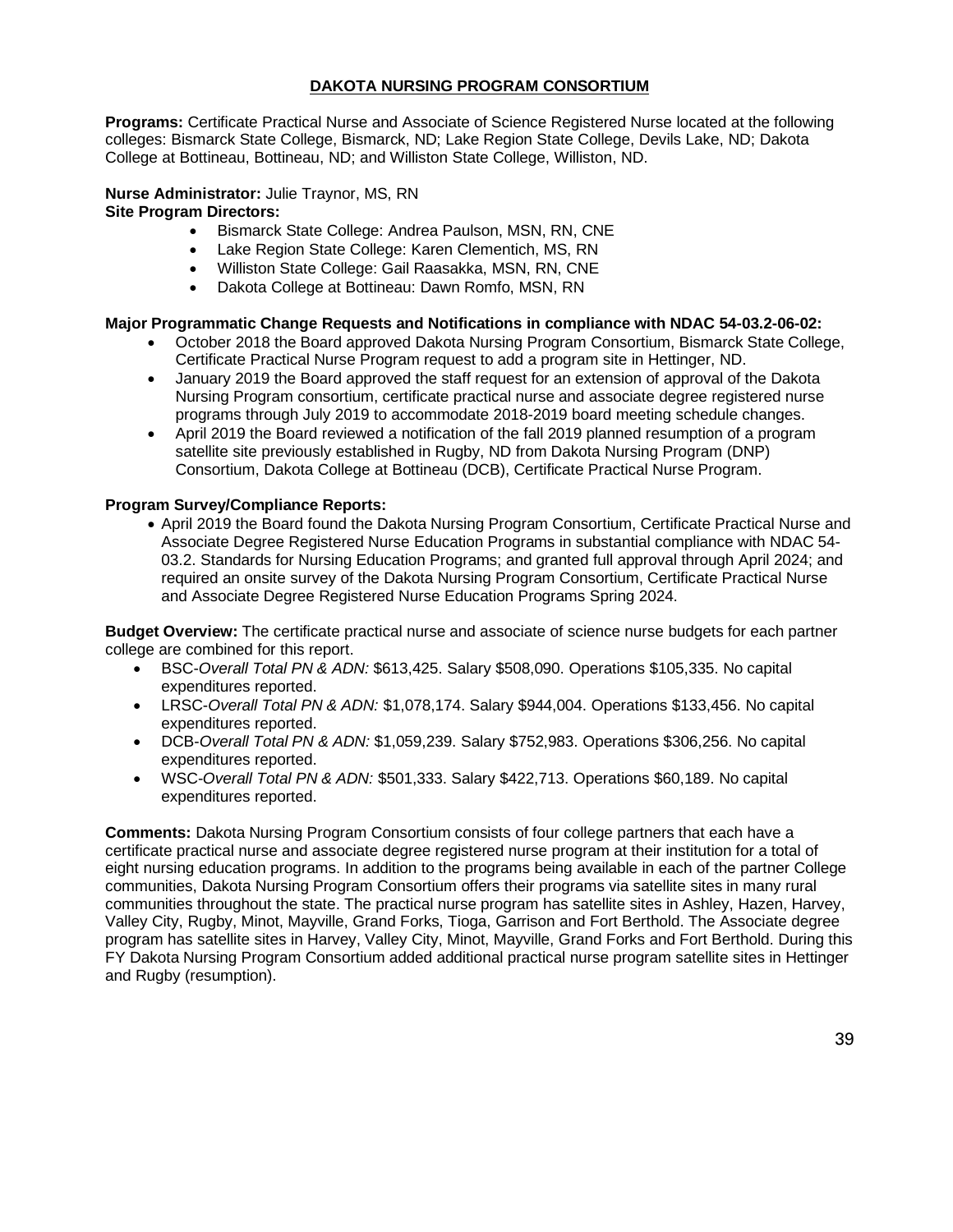### **DICKINSON STATE UNIVERSITY**

**Programs:** Associate in Applied Science in Practical Nursing (AASPN) and Bachelor of Science in Nursing Completion (practical nurse to registered nurse) located in Dickinson, ND.

**Nurse Administrator:** Cheryl Lantz, PhD, RN, CNE

#### **Major Programmatic Change Requests and Notifications in compliance with NDAC 54-03.2-06-02:**

- October 2018 the Board reviewed a notification from Dickinson State University, Provost/ Vice President of Academic Affairs-Student Affairs, Dr. Carmen Wilson regarding a change in Department of Nursing, Associate Practical and Baccalaureate Nurse Programs administration. Dr. Mary Anne Marsh, Chair of the Department of Nursing retired from the position of the programs' Nurse Administrator as of June 30, 2018. Dr. Cheryl Lantz was appointed to the position on July 16, 2018.
- April 2019 the Board approved the request for deletion of course NURS298a for Dickinson State University (DSU), Department of Nursing, Associate of Applied Science Practical Nurse Program.
- April 2019 the Board approved the request for a change to end of Program Student Learning Outcomes (EPSLOS) for the Dickinson State University (DSU), Department of Nursing (DON), Baccalaureate (BSN) Program.

**Program Survey/Compliance Reports:** None. The most recent ND Board of Nursing program survey was a paper/interim survey conducted in October 2016, with the Board granting program approval through November 2021. The next program survey is scheduled to be on-site in fall 2021.

**Budget Overview:** The associate in applied science in practical nursing and Bachelor of Science completion program budgets are combined for this report since separate budgets do not exist for the Department of Nursing.

• *Overall Total:* \$863,335. Salaries: \$834,295. Operations \$29,040. No capital expenditures reported.

### **MINOT STATE UNIVERSITY**

**Program:** Bachelor of Science in Nursing located in Minot, ND.

**Nurse Administrator:** Nicola Roed, DNP, RN, CNE

### **Major Programmatic Change Requests and Notifications in compliance with NDAC 54-03.2-06-02:**

• None

**Program Survey/Compliance Reports:** None. The most recent ND Board of Nursing program survey was an on-site survey conducted in March 2016, with the Board granting program approval through March 2021. The next program survey is a paper/interim survey scheduled to be in January 2021.

#### **Budget Overview:**

• *Overall Total:* \$1,210,551. Salaries: \$1,184,655. Operations \$25,896. No capital expenditures reported.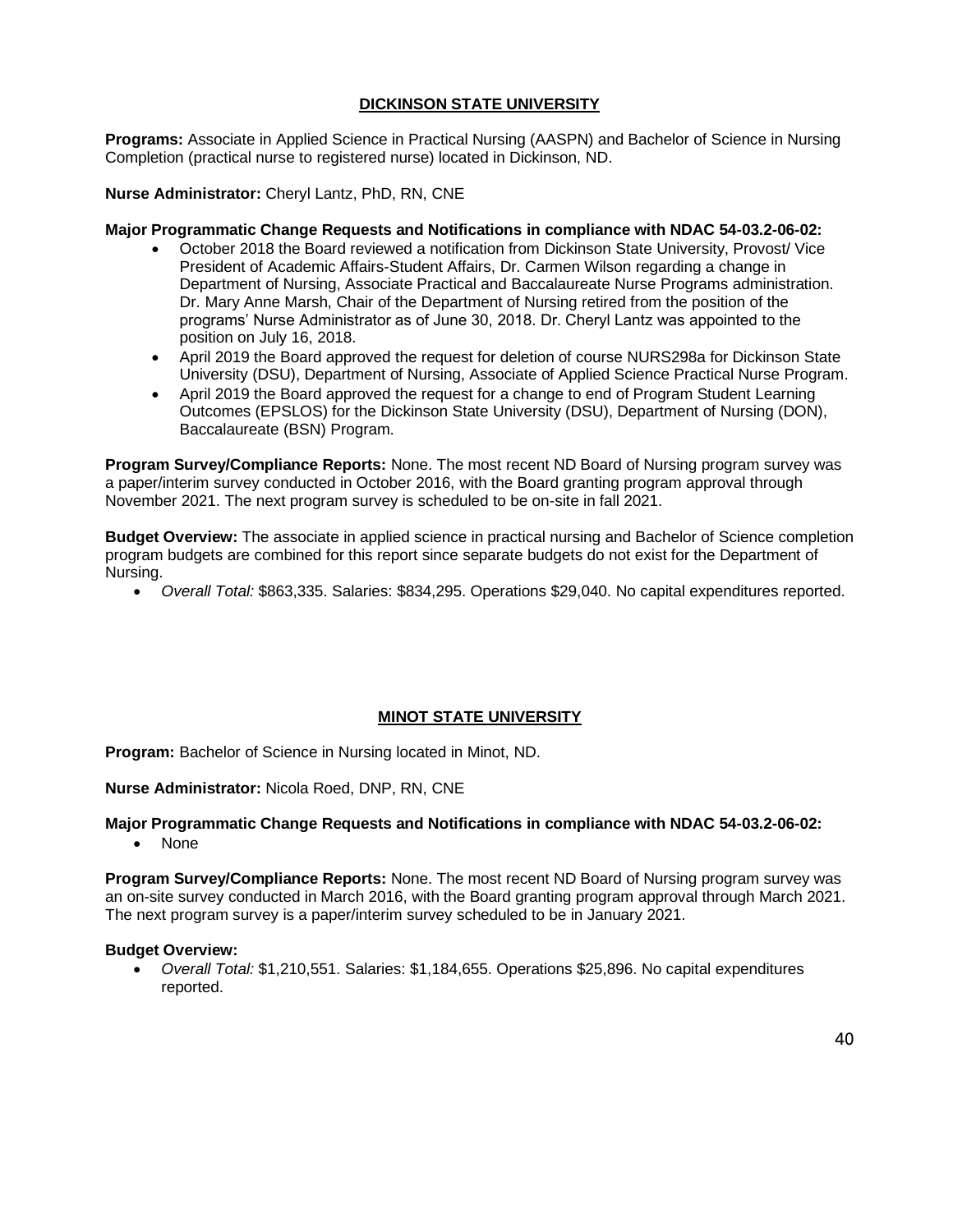### **NORTH DAKOTA STATE COLLEGE OF SCIENCE**

**Programs:** Associate in Applied Science Practical Nursing (AASPN) and Associate in Science in Nursing (ASN) Completion located in Wahpeton, ND.

**Nurse Administrator:** Barbara Diederick, MSN, RN

#### **Major Programmatic Change Requests and Notifications in compliance with NDAC 54-03.2-06-02:**

• April 2019 the Board approved a request for an enrollment increase from 0 to 24 students beginning Fall 2019 for the North Dakota State College of Science (NDSCS), Associate of Applied Science Registered Nurse Program.

#### **Program Survey/Compliance Reports:**

• None. The most recent ND Board of Nursing program survey was a paper/interim survey conducted in May 2016, with the Board granting program approval through May 2021. The next program survey is scheduled to be on-site in spring 2021.

**Budget Overview:** The associate in applied science practical nursing and associate in science nursing completion program budgets are combined for this report since separate budgets do not exist for the Department of Nursing.

• *Overall Total:* \$1,268,092. Salaries: \$1,129,332. Operations \$86,760. Capital expenditures \$52,000.

### **NORTH DAKOTA STATE UNIVERSITY**

**Program:** Bachelor of Science in Nursing (BSN), LPN to BSN, BSN to Doctor of Nursing Practice (DNP), Family Nurse Practitioner with sites located in Fargo, and Bismarck, ND.

#### **Nurse Administrator:** Carla Gross, PhD, RN **Bismarck Site Program Director:** Wendy Kopp, PhD, RN-BC

#### **Major Programmatic Change Request and Notifications in compliance with NDAC 54-03.2-06-02:**

• None

#### **Program Survey/Compliance Reports:**

• None. The most recent ND Board of Nursing program survey was a paper/interim survey conducted in May 2017, with the Board granting program approval through May 2022. The next program survey is scheduled to be on-site in spring 2022.

**Budget Overview:** The baccalaureate and Doctor of Nursing practice program budgets are combined for this report since separate budgets do not exist for the School of Nursing. The operations budget does not include student fees or development funds.

• *Overall Total:* \$5,906,920. Salaries: \$5,425,675. Operations \$481,245. No capital expenditures reported.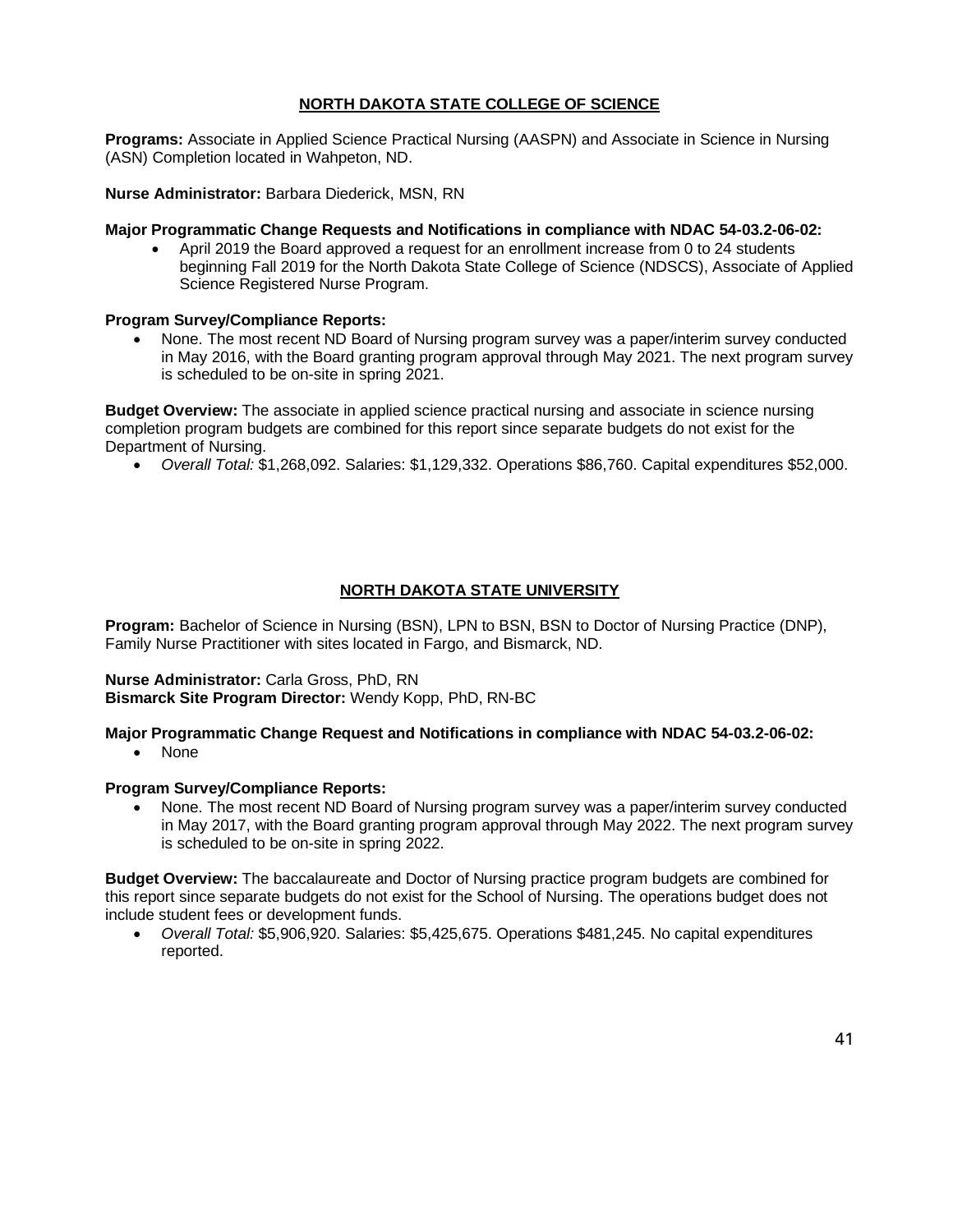### **RASMUSSEN COLLEGE**

**Program:** Bachelor of Science in Nursing (BSN), Traditional and Second Degree Accelerated Bachelor of Science in Nursing (A-BSN) located in Fargo, ND.

**Nurse Administrator:** Robert Muster, PhD, RN through August 10, 2018; Allyson Hopperstad, DNP, RN through December 3, 2018; Erica Evans, DNP, RN

### **Major Programmatic Change Requests and Notifications in compliance with NDAC 54-03.2-06-02:**

- October 2018 the Board reviewed a notification from Rasmussen College, School of Nursing Vice President, Dr. Joan Rich and Interim Regional Dean of Nursing, Ms. Alexandra Torres regarding a change in Nurse Administrator for the Baccalaureate Program, Fargo, ND site. Dr. Robert Muster resigned from his position at the College effective August 10, 2018. Dr. Allyson Hopperstad was appointed as Interim Dean of Nursing/Fargo site Nurse Administrator effective August 13, 2018. Dr. Hopperstad will be responsible for Program administration until Ms. Erica Evans doctorate degree is conferred at which time, she will assume the Dean of Nursing/Nurse Administrator position permanently for the Fargo, ND site.
- October 2018 the Board approved a request from Rasmussen College, Baccalaureate Program for a Change in Overall Credit Hours for Program Completion and Overall Curriculum Design Revisions.
- January 2019 the Board reviewed a notification from Rasmussen College, School of Nursing Vice President, Dr. Joan Rich regarding a change in Nurse Administrator for the Baccalaureate Program, Fargo, ND site. Dr. Erica Evans has been appointed Associate Dean of Nursing/ Fargo site Nurse Administrator effective December 3, 2018 replacing Dr. Allyson Hopperstad, Interim Dean of Nursing/Fargo site Nurse Administrator.

#### **Program Survey/Compliance and Progress Reports:**

- July 2018 the Board found the Rasmussen College baccalaureate degree nursing education program in substantial; granted continued initial approval of the program until July 2019; required an onsite survey in May 2019; required a progress report by December 21, 2018 demonstrating continued alignment of implementation plans.
- January 2019 the Board Found the progress report submitted by Rasmussen College, School of Nursing, baccalaureate degree nursing education program nurse administrator addressing issues of met progressing with NDAC 54-03.2 Standards for nursing education programs: Section 54-03.2-02- 05. Nursing education program evaluation. Section 54-03.2-04-01. Faculty responsibilities. Section 54-03.2-04-02. Faculty policies. Section 54-03.2-05-01. Student policies. continue to be met progressing; and found the program to continue to be in substantial compliance with NDAC 54-03.2; and next follow-up of NDBON approved program implementation plans to be the May 2019 onsite survey required for continued initial approval.

#### **Budget Overview:**

- *Overall Total:* \$495,000. Salaries: \$300,000. Operations \$113,000. Capital expenditures \$82,000.
- This is the second FY budget figures provided by the program, since the program was granted initial approval in July 2017.

**Comments:** In January 2017 Rasmussen College, SON submitted NDBON required documents for review in support of opening a new baccalaureate nursing education program at the College's Fargo, ND campus. An onsite survey was conducted by Board staff in June 2017 and the program was granted initial approval by the Board July 2017. Compliance and progress reports submitted during FY 2017-2018 and FY 2018- 2019 have demonstrated alignment with proposed plans and adequate resources to achieve program outcomes. An onsite survey for continued initial approval was conducted in May 2019. Survey findings will be brought to the Board for review and consideration of continued initial approval.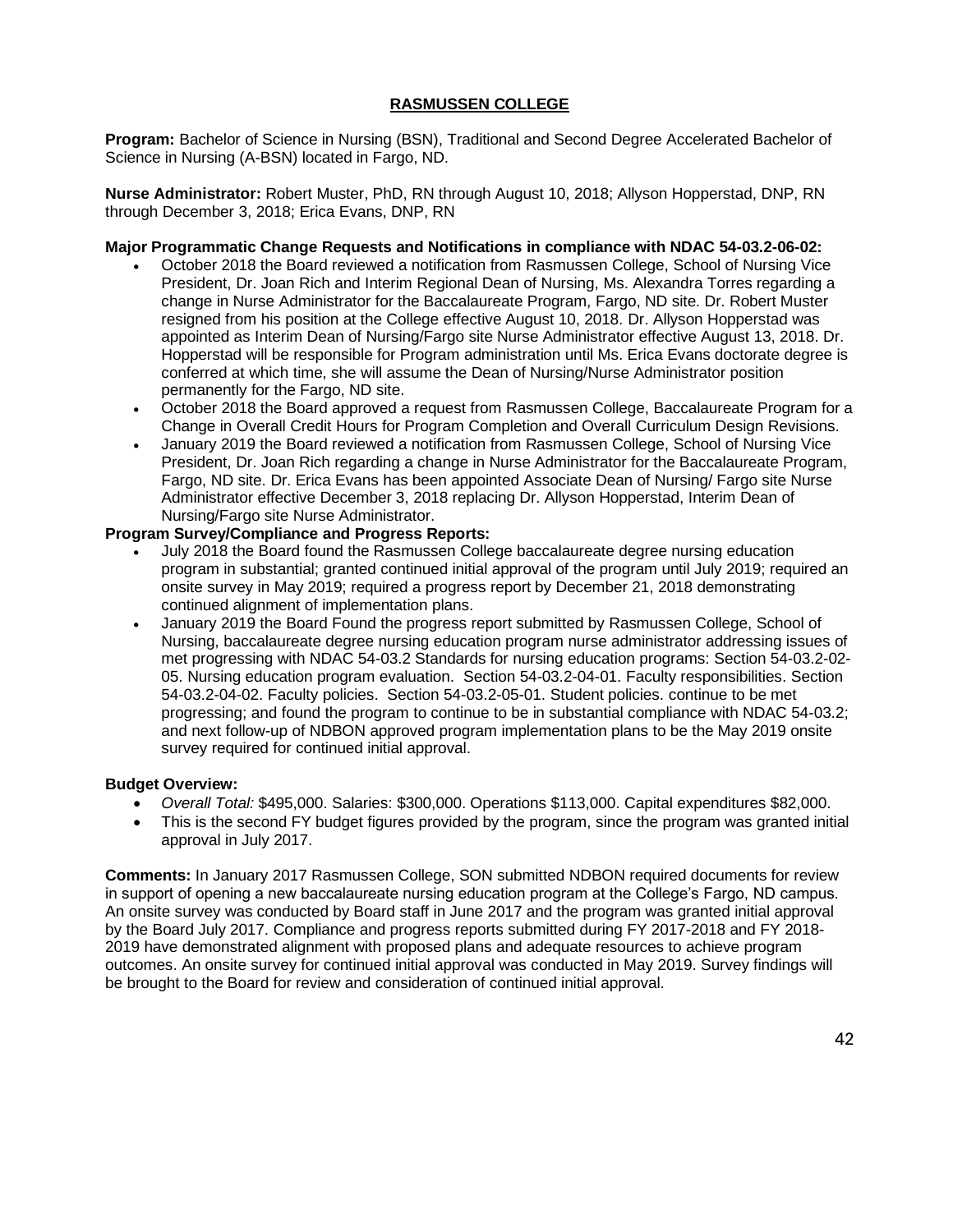### **SITTING BULL COLLEGE**

**Programs:** Associate of Science Practical Nurse (ASPN) located in Fort Yates, ND.

**Nurse Administrator:** D'Arlyn Bauer, PhD, RN

#### **Major Programmatic Change Requests and Notifications in compliance with NDAC 54-03.2-06-02:**

• January 2019 the Board approved the request for the addition of a new course, and deletion of current course for Sitting Bull College, Division of Nursing, associate degree practical nurse program.

#### **Program Survey/Compliance Reports:**

- July 2018 the Board found the compliance report submitted by Sitting Bull College associate degree practical nurse program addressing the issues of partial compliance to be partially met; found program in substantial compliance; continued full approval until November 2020; required onsite survey Fall 2020; and required a compliance report by July 10, 2019 to address issue of partial compliance.
- The most recent ND Board of Nursing program survey was an onsite survey conducted in November 2015, with the Board granting program approval through November 2020. The next program survey is scheduled to be on-site in fall 2019.

**Budget Overview:** The ASPN program is funded primarily through grants. The Native American Career and Technical Education Program [NACTEP] grant provides most of the funding for salaries and supplies. Additional funding comes from Title II, general funds, academics, student fees, and the state of North Dakota through the Higher Education budget for the Nursing Consortium.

• *Overall Total:* \$128,019. Salaries: \$115,625. Operations \$12,394. No capital expenditures reported.

**Comments:** The most recent program survey in November 2015 revealed the need for additional support staff and faculty to ensure program sustainability and promote growth. Although open positions have been advertised since fall 2016, there has been limited hiring success. A succession plan completed by the nurse administrator FY 2016-2017 included planned retirement dates for the current nurse administrator and faculty member. Pending retirements will require the program to secure qualified individuals by fall 2019, or the College will face difficult decisions regarding continuation of the program in the future.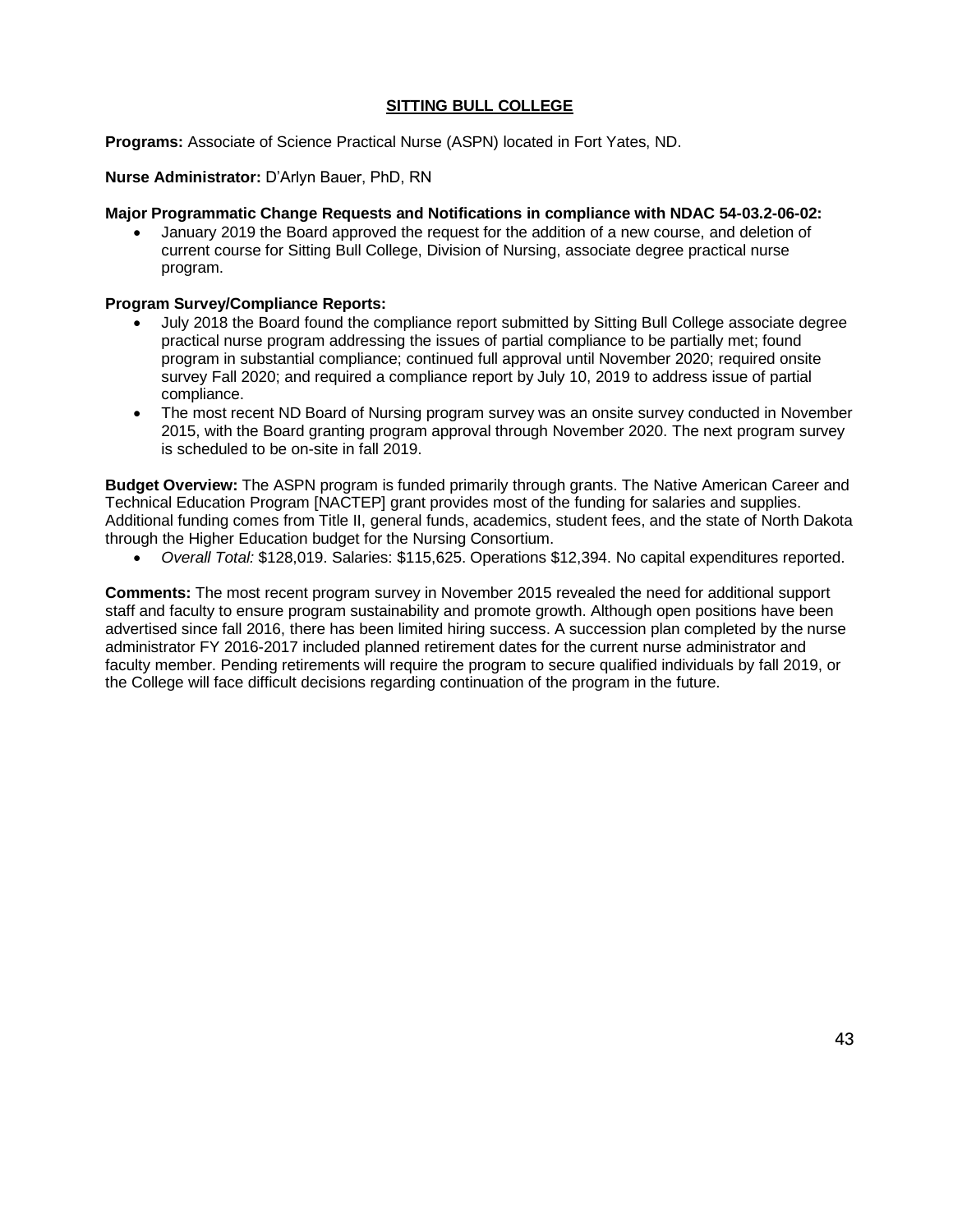### **UNITED TRIBES TECHNICAL COLLEGE**

**Programs**: Associate of Applied Science (AASPN) located in Bismarck, ND.

**Nurse Administrator:** Jan Lynch, MSN, RN through December 2018; Interim D'Arlyn Bauer, PhD, RN through May 10, 2019

#### **Major Programmatic Change Requests and Notifications in compliance with NDAC 54-03.2-06-02:**

- December 2018 the Board approved the notification and plan from United Tribes Technical College for voluntary closure of the associate degree practical nurse program effective May 10, 2019 upon graduation of the last class enrolled; and approved the use of baccalaureate prepared nurse faculty to complete teach-out plan if needed in accordance with NDAC. If a qualified nurse administrator and sufficient qualified faculty are unable to be secured to ensure the last class enrolled is able to complete degree requirements for graduation, UTTC will provide the NDBON with the plan to transfer those students to other board-approved nursing education programs according to NDAC no later than January 17, 2019.
- April 2019 the Board reviewed an update from Dr. D'Arlyn Bauer regarding the teach-out plan for United Tribes Technical College, Department of Nursing, Associate Degree Practical Nursing Program.

#### **Program Survey/Compliance Reports:**

- October 2018 the Board found the United Tribes Technical College associate degree practical nurse education program in substantial compliance; granted full approval through October 2023; required an onsite survey fall 2023.
- January 2019 the Board found the report provided by United Tribes Technical College, Department of Nursing, associate degree practical nurse program as a condition of the request for voluntary closure addressed all mandatory requirements and conditions related to NDAC; found the program in substantial compliance with NDAC; continued approval of the United Tribes Technical College, Department of Nursing, associate degree practical nurse program until May 10, 2019; required the program's nurse administrator and college administrative officials to continue to meet the requirements and conditions outlined in the December 27, 2018 letter during the teach out phase of the program closure.

#### **Budget Overview:**

• *Overall Total:* \$268,376. Salaries: \$261,122. Operations \$7,254. No capital expenditures reported.

**Comments:** United Tribes Technical College, AASPN program was placed on conditional approval status in November 2016 following completion of the Paper/Interim program Survey. Board surveyors completed an onsite survey of the program in April 2017 and in May 2017 the Board granted the program continued conditional approval through July of 2017, requiring a compliance report due July 2017. The Board granted the program continued conditional approval through September 2018 with an onsite focused survey conducted in August 2018. The program was granted full approval in October 2018. In December 2018 the Board was notified of the College Board's desire to seek voluntary closure of the program. The program ceased operation after May 10, 2019.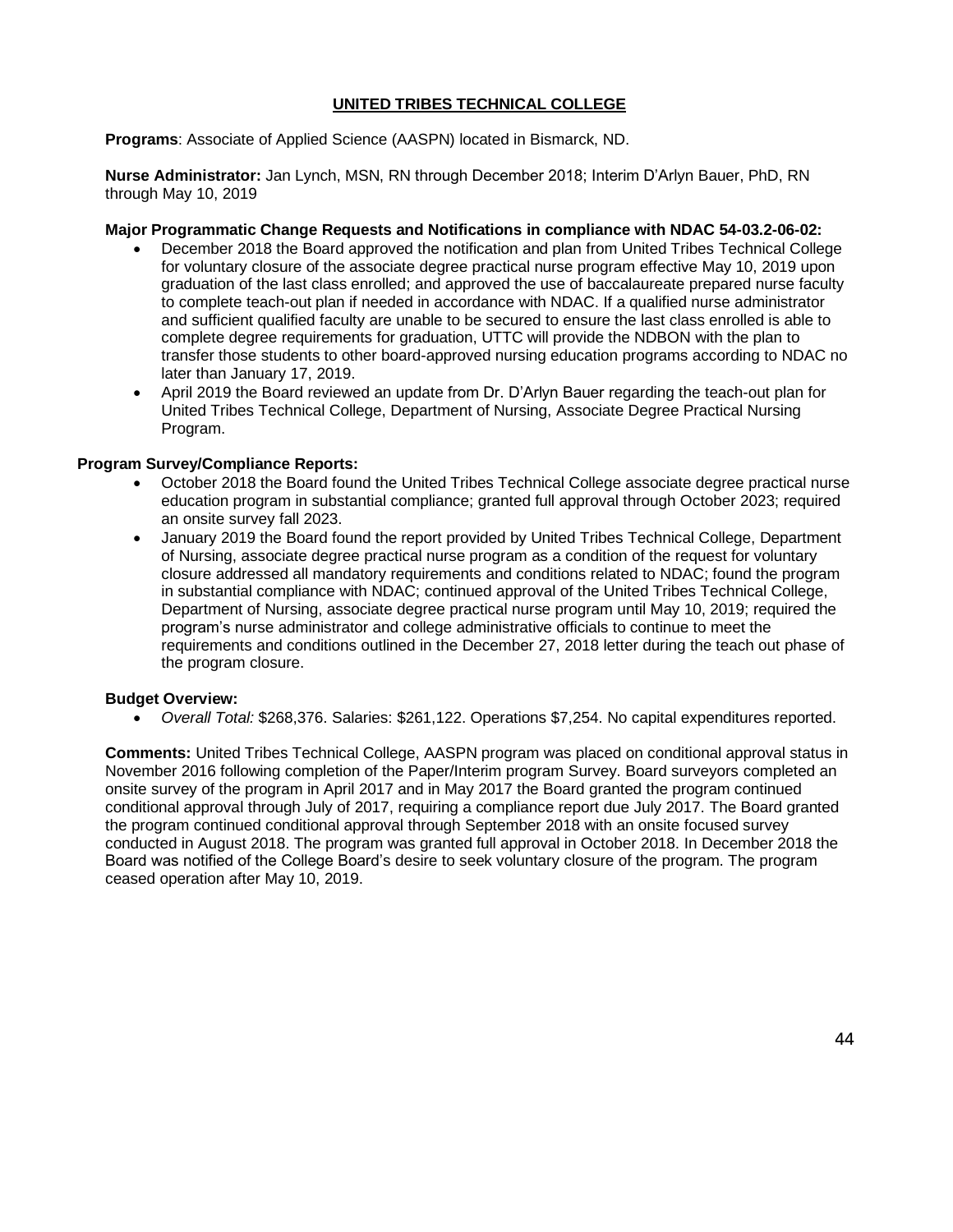### **UNIVERSITY OF JAMESTOWN**

**Program:** Bachelor of Science in Nursing (BSN) located in Jamestown, ND.

**Nurse Administrator:** Kimberly Ash, MS, RN, CNE

#### **Major Programmatic Change Requests and Notifications in compliance with NDAC 54-03.2-06-02:**

- July 2018 the Board reviewed the notification from the University of Jamestown, Department of Nursing, Baccalaureate Program Nurse Administrator Dr. Jacqueline Mangnall and University of Jamestown Provost Dr. Paul Olson regarding a change in program administration. Dr. Mangnall retired from the position of Nurse Administrator and Ms. Kimberly Ash was appointed to the position on June 1, 2018. Ms. Ash has been accepted to a Doctor of Nursing Practice program and will begin fall 2018.
- October 2018 the Board reviewed the notification from the University of Jamestown, Department of Nursing (DON), Baccalaureate Program Nurse Administrator regarding the Commission on Collegiate Nursing Education (CCNE) action granting continued accreditation through June 30, 2023 as a result of the September 2017 onsite visit which identified no compliance concerns. The decision was made by the Commission at their May 2018 meeting.
- January 2019 the Board reviewed the notification from the University of Jamestown, Department of Nursing (DON), Baccalaureate Program Nurse Administrator regarding the voluntary withdrawal from the Accreditation Commission for Education in Nursing (ACEN) effective November 23, 2018. The University sought and was granted continued accreditation by the Commission on Collegiate Nursing Education (CCNE) through June 30, 2023 following the September 2017 onsite visit.
- April 2019 the Board reviewed the notification regarding the national nursing accreditation update from University of Jamestown, Department of Nursing (DON), Baccalaureate Program.

**Program Survey/Compliance Reports:** None. The most recent ND Board of Nursing program survey was an on-site focused survey conducted in March 2015, following an onsite survey conducted in November 2014. The Board granted program approval through November 2019 following the onsite survey and reaffirmed that approval after the March 2015 focused survey. The next program survey is a paper/interim survey scheduled to be in fall 2019.

### **Budget Overview:**

• *Overall Total:* \$694,293. Salaries: \$634,634. Operations \$18,969. Capital expenditures reported at \$40,690.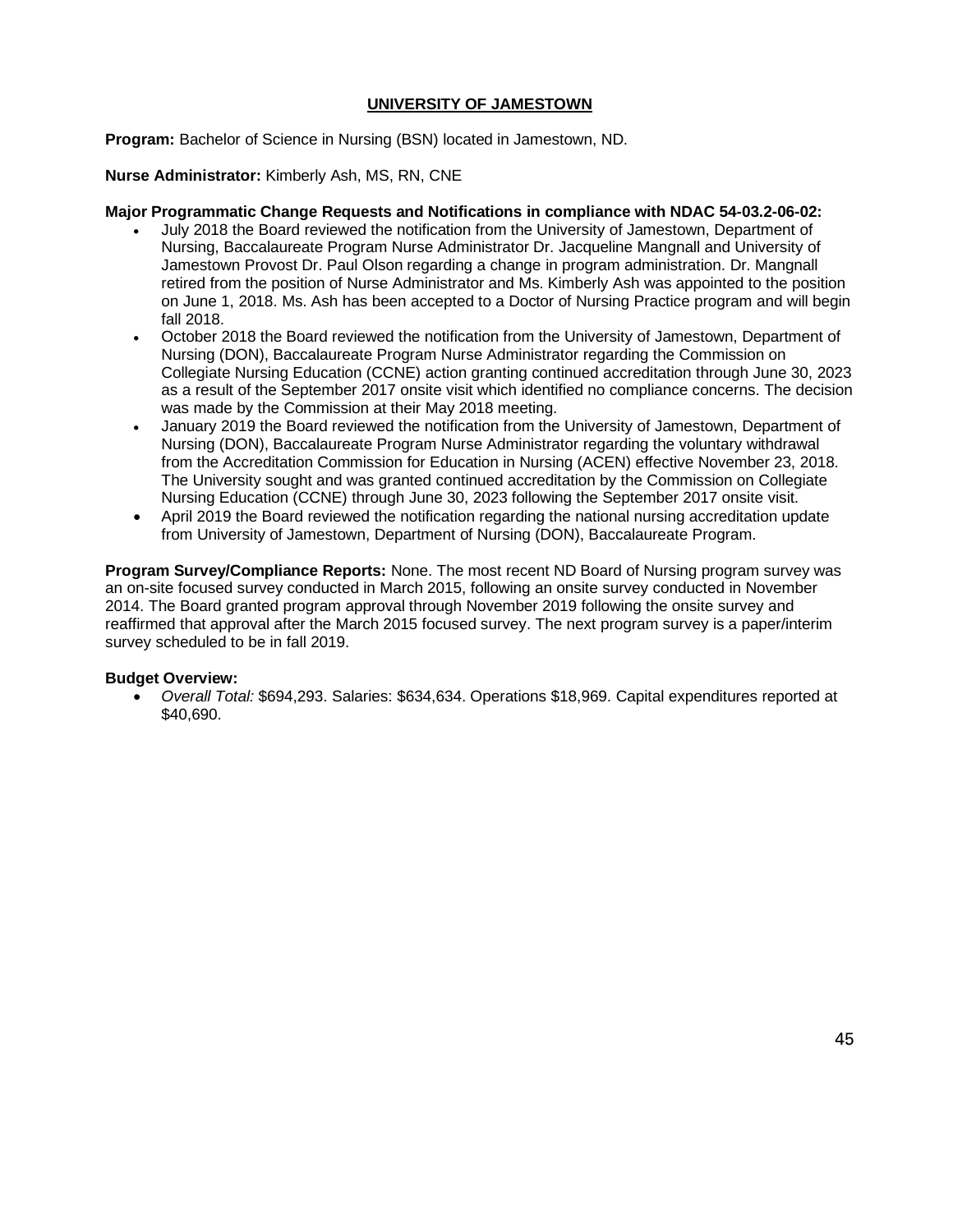### **UNIVERSITY OF MARY**

Program: Bachelor of Science in Nursing (BSN), LPN to BSN Completion, accelerated 2<sup>nd</sup> Degree BSN, BSN to Doctor of Nursing Practice (DNP), Family Nurse Practitioner located in Bismarck, ND.

**Nurse Administrator:** Glenda Reemts, PhD, RN

#### **Major Programmatic Change Requests and Notifications in compliance with NDAC 54-03.2-06-02:**

- January 2019 the Board approved the request for overall curriculum design revisions for University of Mary, School of Health Sciences, Division of Nursing, Doctor of Nursing Practice, Family Nurse Practitioner Program.
- April 2019 the Board approved the request for a change to overall credit hours from 127 to 128 and for overall curriculum design revisions for University of Mary, School of Health Sciences, Division of Nursing, Baccalaureate Programs.

#### **Program Survey/Compliance Reports**:

• None. The most recent ND Board of Nursing program survey was a Paper/Interim survey conducted in January 2017, with the Board granting program approval through January 2022. The next program survey is scheduled to be on-site in fall 2021.

**Budget Overview:** The budgets for the University of Mary, Division of Nursing undergraduate and graduate programs were reported separately, but historically have been reported as combined for this report. The budgets were reported separately beginning FY 2016-2017.

- *Overall Undergraduate Program Total:* \$1,577,207. Salaries: \$1,424,254. Operations \$152,953. No capital expenditures were reported. Capital expenditures were taken from the simulation grant and not University monies.
- *Overall Graduate Program Total:* \$946,221. Salaries: \$896,435. Operations \$49,786. No capital expenditures were reported. Capital expenditures were taken from the simulation grant and not University monies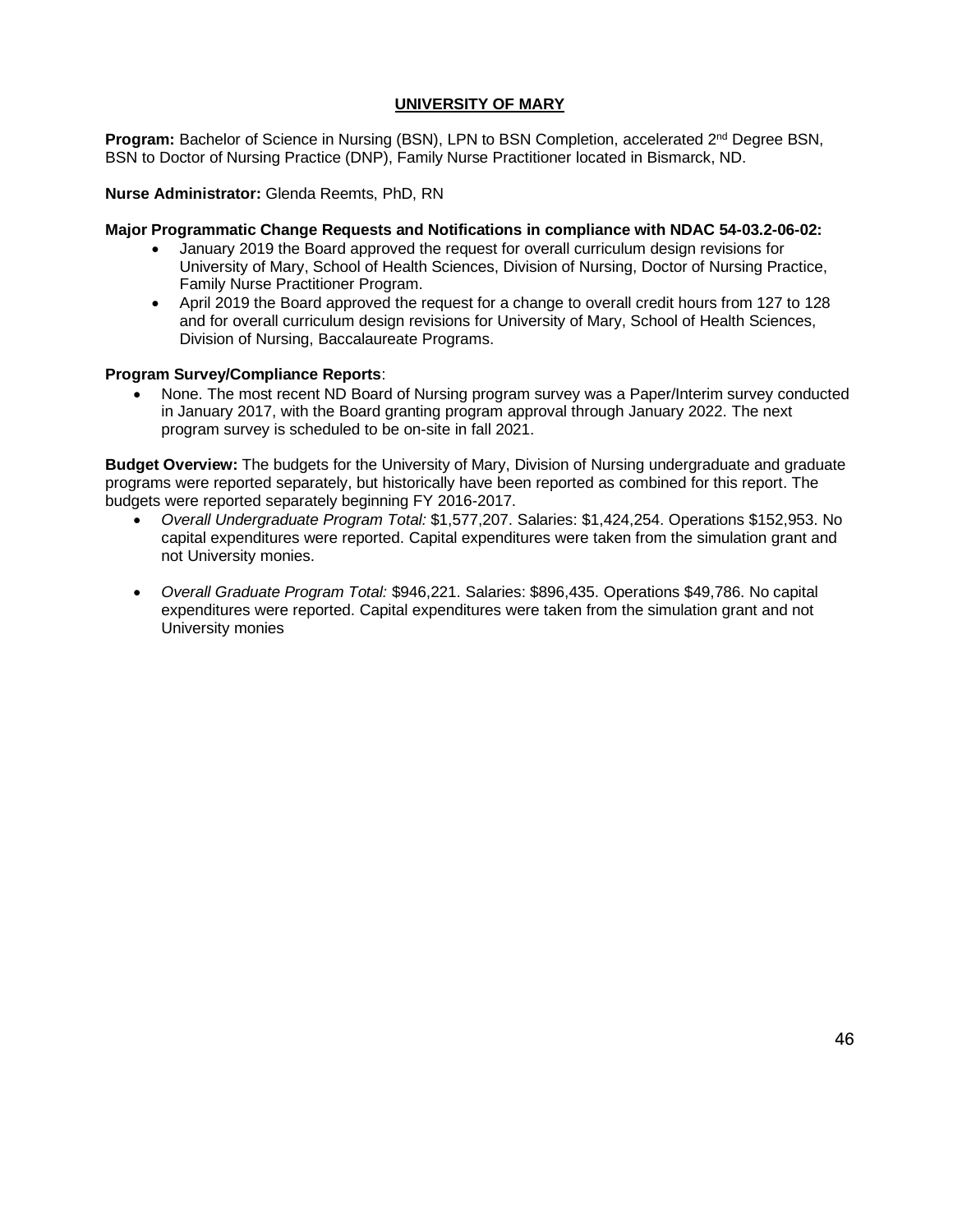### **UNIVERSITY OF NORTH DAKOTA**

**Programs:** Bachelor of Science in Nursing (BSN), Accelerated 2nd Degree BSN, Master of Science in Nursing (MSN), and Doctor of Nursing Practice (DNP) located in Grand Forks, ND. One MSN prelicensure specialty is offered, the Psychiatric Mental Health Nurse Practitioner. Three DNP prelicensure specialties are offered including, Adult-Gerontology Primary Care Nurse Practitioner, Nurse Anesthesia, and Family Nurse Practitioner.

**Nurse Administrator**: Gayle Roux, PhD, NP-C, FAAN through December 31, 2018; Diana Kostrzewski, PhD, RN

#### **Major Programmatic Change Requests and Notifications in compliance with NDAC 54-03.2-06-02:**

- January 2019 the Board reviewed the notification from the University of North Dakota, CNPD, Dean and Program Nurse Administrator Dr. Gayle Roux and Provost and VP for Academic Affairs Dr. Thomas DiLorenzo regarding a change in Nurse Administrator for the Baccalaureate, Masters, and Doctorate Degree Nursing Programs. Dr. Diana Kostrzewski has been appointed Interim Dean of the CNPD effective January 1, 2019.
- April 2019 the Board approved the request for enrollment increases for the Adult Gerontological Primary Care Nurse Practitioner (AGPCNP) Program from 13 to 24 students; for the Family Nurse Practitioner (FNP) Program from 42 to 66 students; for the Psychiatric Mental Health Nurse Practitioner (PMHNP) Program from 32 to 48 students beginning Fall 2019 for the University Of North Dakota (UND) College of Nursing & Professional Disciplines, Master's Degree, Nurse Practitioner Programs.

### **Program Survey/Compliance Reports**:

• The most recent ND Board of Nursing program survey was a paper/interim survey conducted in November 2015, with the Board granting program approval through November 2020. The next program survey is scheduled to be onsite in fall 2019.

**Budget Overview: Salary total includes fringe benefits.** The University of North Dakota, College of Nursing and Professional Studies undergraduate and graduate budgets are combined for this report. Salary data includes fringe benefits.

• *Overall Total:* \$5,797,566. Salaries: \$5,526,756. Operations \$270,810. No capital expenditures reported.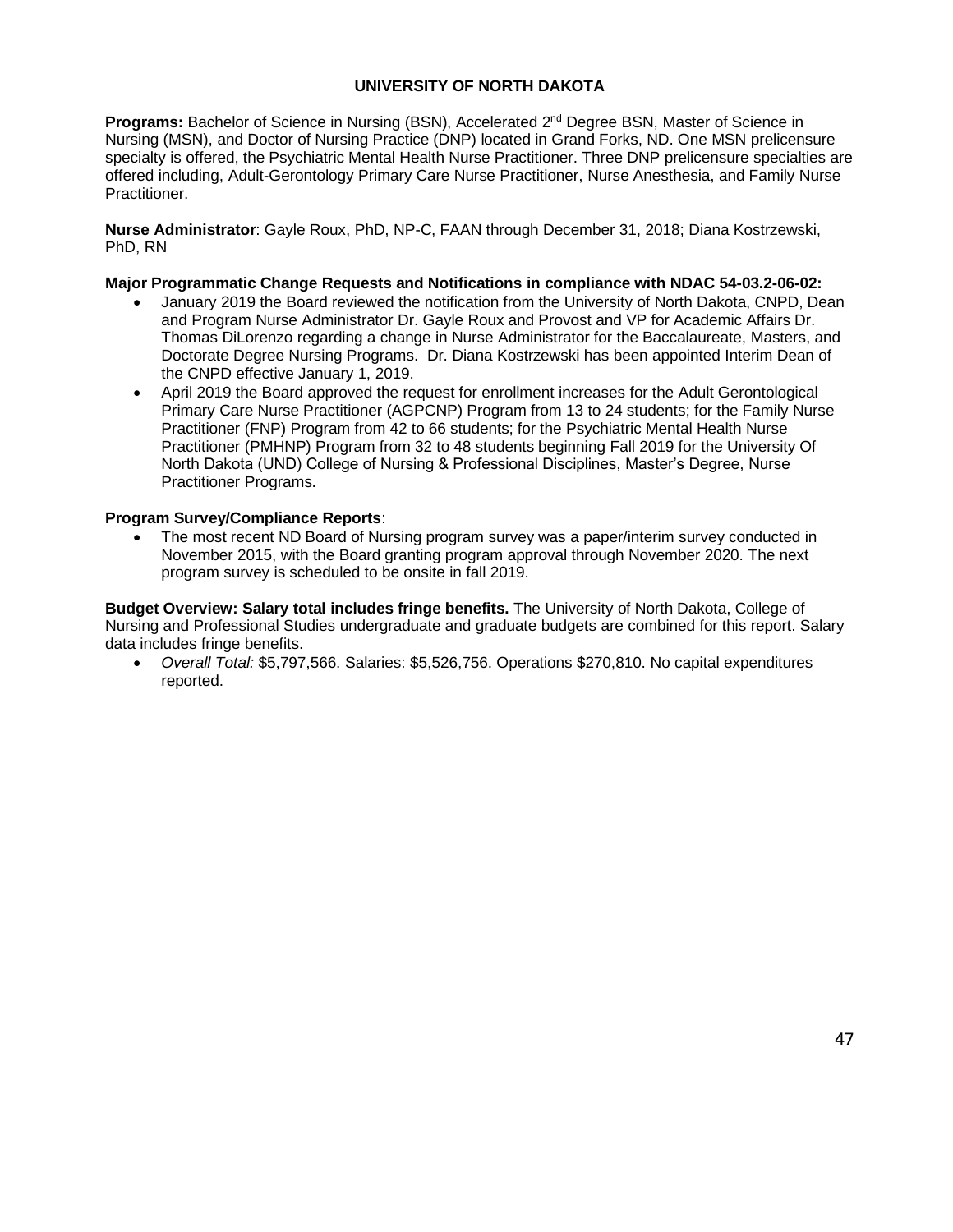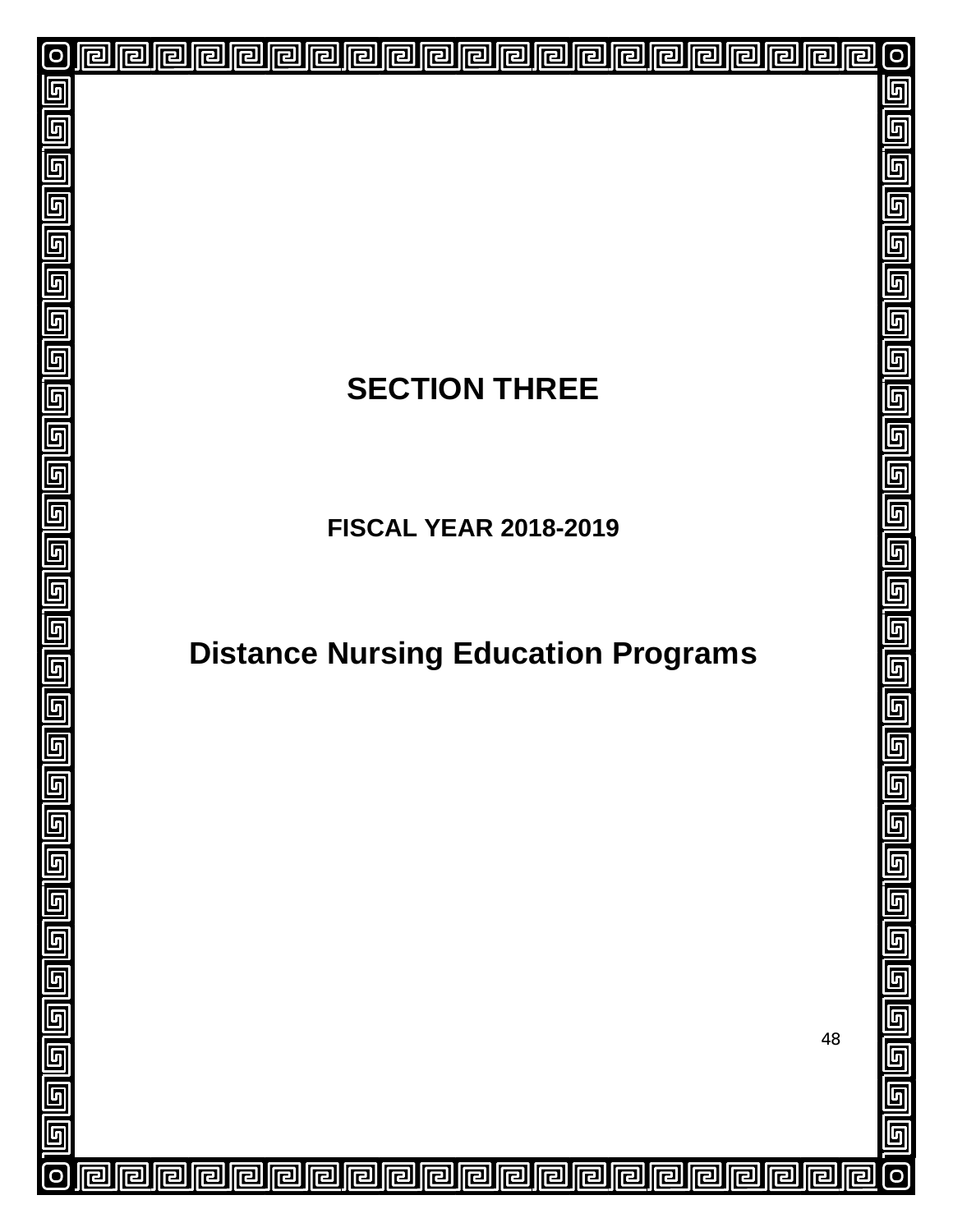### **DISTANCE NURSING EDUCATION PROGRAMS**

### **CONCORDIA COLLEGE, MOORHEAD, MINNESOTA**

**Program:** Bachelor of Arts with Nursing Major (BAN) located in Moorhead, MN.

**Nurse Administrator:** Jean Bokinskie, PhD, RN

#### **Major Programmatic Change Requests and Notifications in compliance with NDAC 54-03.2-06-02:**

• October 2018 the Board reviewed a notification from Concordia College, Moorhead, MN, Department of Nursing (DON), Baccalaureate Program Nurse Administrator regarding the Commission on Collegiate Nursing Education (CCNE) action taken in August 2018 regarding continued compliance concerns identified in the compliance report submitted in April 2017. The Program is required to submit a follow-up report to CCNE by February 1, 2019. The Program has continued accreditation by CCNE through June 30, 2026.

**Program Survey/Compliance Reports:** None. The most recent ND Board of Nursing program survey was a paper/interim survey conducted in January 2015, with the Board granting program approval through January 2020. The next program survey is scheduled to be on-site in fall 2019.

#### **Budget Overview:**

• *Overall Total:* \$ 849,767.67 Salaries: \$ 791,217.20 Operations \$ 58,550.47. No capital expenditures reported.

**Comments:** Concordia College, Moorhead, MN is a distance nursing education program that has requested and received in-state approval from the NDBON since 2005. The program is currently approved by the ND Board of Nursing thus is not required to seek Distance Nursing Education Program Recognition. As an approved program, Concordia College-Moorhead, MN is required to submit annual program data to the ND Board of Nursing to verify continued compliance. Concordia College is also approved by the Minnesota Board of Nursing.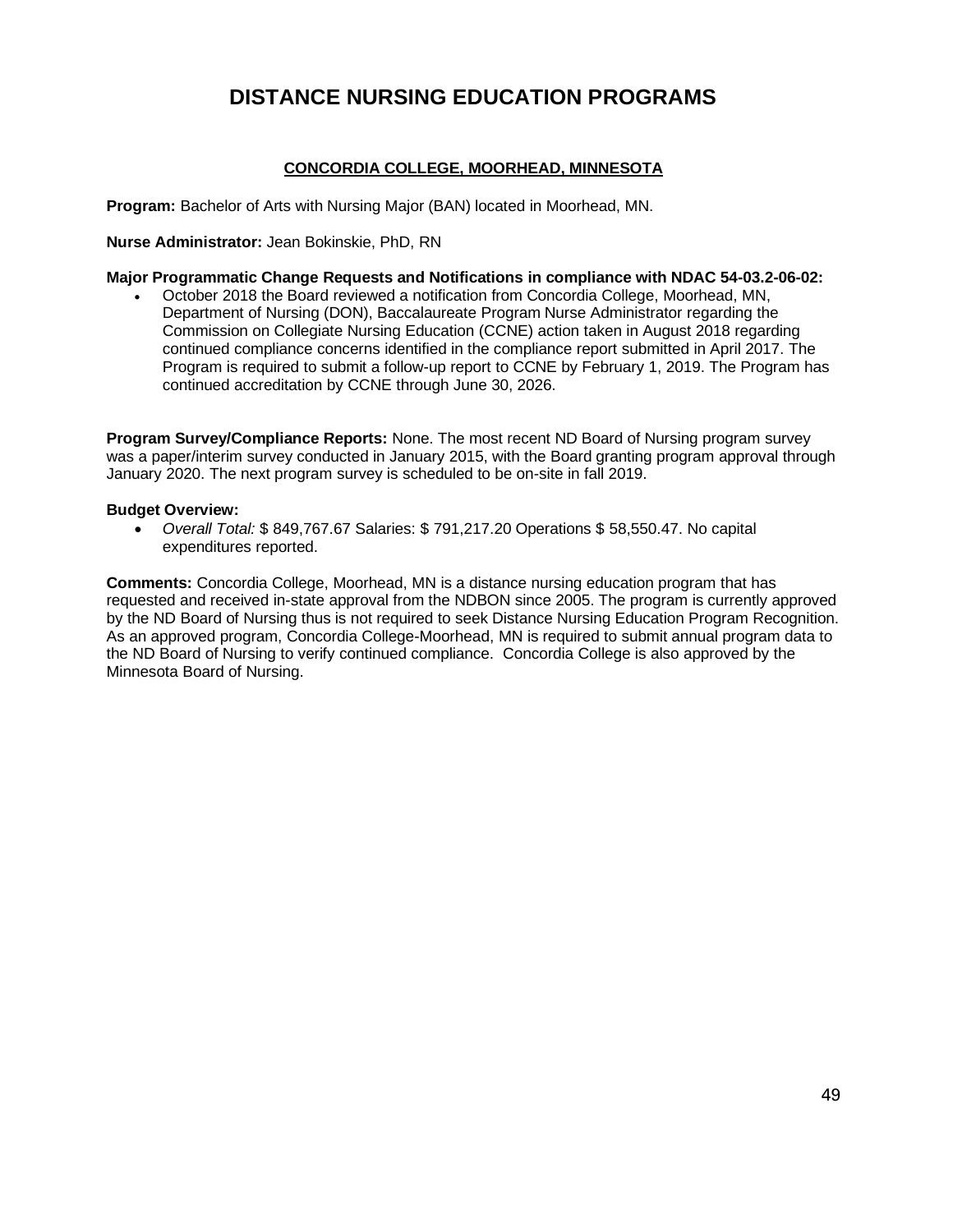#### **FISCAL YEAR 2018-2019 RECOGNIZED DISTANCE NURSING EDUCATION PROGRAM STUDENT PLACEMENTS FOR THE PURPOSE OF COMPLETING CLINICAL PRACTICE EXPERIENCES IN NORTH DAKOTA**

| <b>Distance Nursing Education Program Recognition 2018-19</b> |                  |                 |                 |                 |                 | Change from 2017-<br>18 |                |
|---------------------------------------------------------------|------------------|-----------------|-----------------|-----------------|-----------------|-------------------------|----------------|
|                                                               | <b>Fall 2018</b> | <b>Spring</b>   | <b>Summer</b>   | Total# of       | Percent of      | Total                   | Change in      |
|                                                               |                  | 2019            | 2019            | <b>Students</b> | <b>Students</b> | $2017 -$                | Student        |
|                                                               | # of             |                 |                 | 2018-2019       | Per             | 2018                    | <b>Numbers</b> |
|                                                               | <b>Students</b>  | # of            | # of            |                 | Program         |                         | from 2017-     |
|                                                               |                  | <b>Students</b> | <b>Students</b> |                 | Type            |                         | 2018           |
| Degree offered                                                |                  |                 |                 |                 |                 |                         |                |
| Diploma LPN                                                   | 187              | 257             | 44              | 488             | 38%             | 529                     | - 41           |
| AS, PN/AAS, PN                                                | $\Omega$         | $\Omega$        | 0               | $\bf{0}$        | 0%              | $\bf{0}$                | No change      |
| ADN/ASN, RN                                                   | 118              | 274             | 136             | 528             | 42%             | 487                     | +41            |
| LPN to BSN, RN                                                |                  |                 |                 |                 |                 |                         |                |
|                                                               | 20               | 5               | 3               | 28              | 2.2%            | 28                      | No change      |
| BSN, RN                                                       | 22               | 12              | 8               | 42              | 3.3%            | 23                      | $+19$          |
| MSN, CRNA                                                     | 11               | 11              | 11              | 33              | 2.6%            | 36                      | - 3            |
| MSN, APRN                                                     |                  |                 |                 |                 |                 |                         |                |
| <b>FNP/NNP</b>                                                |                  |                 |                 |                 |                 |                         |                |
| WHNP/PMH                                                      |                  |                 |                 |                 |                 |                         |                |
| <b>AGPC</b>                                                   | 37               | 46              | 52              | 135             | 11%             | 87                      | $+48$          |
| MSN, CNM                                                      | 0                | $\Omega$        | $\mathbf 0$     | $\bf{0}$        | 0%              | 5                       | $-5$           |
| DNP. FNP                                                      | 4                | 6               | $\overline{7}$  | 17              | 1.3%            | 11                      | $+6$           |
|                                                               |                  |                 |                 |                 |                 |                         |                |
| <b>TOTAL</b>                                                  | 394              | 611             | 250             | 1271            |                 | 1216                    | $+55$          |

*\*Note that Concordia College, Moorhead, MN is approved by the ND Board of Nursing. Therefore, Concordia College nursing students are not included in the above figures. Also note majority of students placed were ND residents.* 

### **RECOGNIZED DISTANCE NURSING EDUCATION REFRESHER COURSE STUDENT PLACEMENTS**

| <b>Distance Education Refresher Course Recognition 2018-2019</b> |                           |             |                       |              |  |  |
|------------------------------------------------------------------|---------------------------|-------------|-----------------------|--------------|--|--|
|                                                                  | Fall<br>2018              | Spring 2019 | <b>Summer</b><br>2019 | <b>Total</b> |  |  |
|                                                                  | <b>Number of Students</b> |             |                       |              |  |  |
| .PN                                                              |                           |             |                       |              |  |  |
| <b>RN</b>                                                        |                           |             |                       | 0            |  |  |
| <b>TOTAL</b>                                                     | 0                         |             |                       |              |  |  |